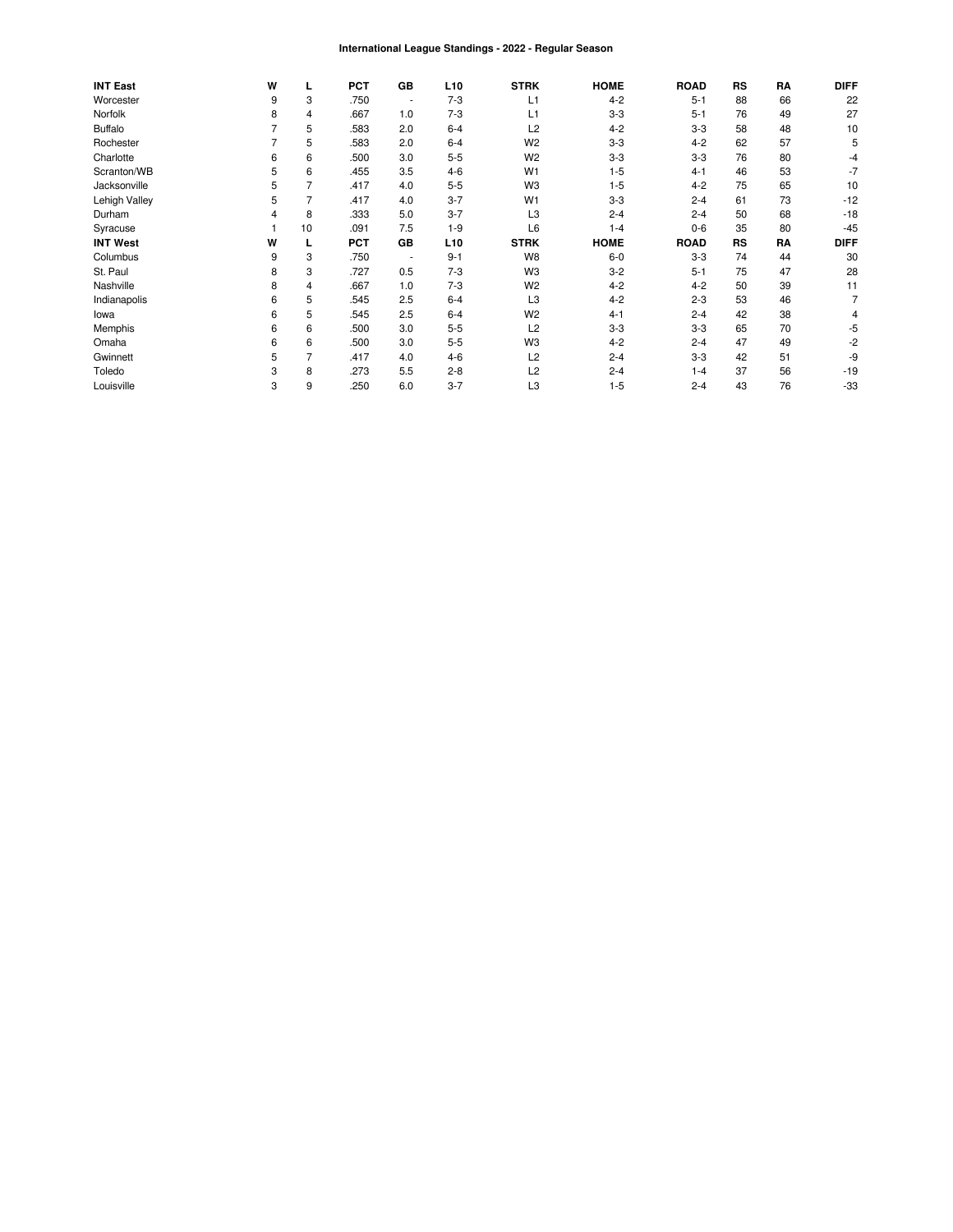# **International Hitting Leaders - 2022 - Regular Season - Qualified Players**

|                |                 | <b>AVG</b> |                |    |                  | HR         |            |                |                | RBI    |            |            |                | <b>OBP</b>        |            |                |
|----------------|-----------------|------------|----------------|----|------------------|------------|------------|----------------|----------------|--------|------------|------------|----------------|-------------------|------------|----------------|
| #              | Player          | Team       | <b>AVG</b>     |    | # Player         | Team       | <b>HR</b>  |                | # Player       |        | Team       | <b>RBI</b> | #              | Player            | Team       | <b>OBP</b>     |
| $\mathbf{1}$   | Refsnyder, R    | <b>WOR</b> | .400           |    | 1 Gorman, N      | <b>MEM</b> | 6          |                | 1 Cordero, F   |        | <b>WOR</b> | 18         | $\mathbf{1}$   | Refsnyder, R      | <b>WOR</b> | .551           |
| $\overline{c}$ | Guthrie, D      | LHV        | .395           |    | 2 Yepez, J       | <b>MEM</b> | 5          |                | 2 Yepez, J     |        | <b>MEM</b> | 16         | 2              | Large, C          | <b>BUF</b> | .500           |
| 3              | Fitzgerald, R   | <b>WOR</b> | .394           | 3  | Burleson, A      | <b>MEM</b> | 4          |                | 3 Nevin, T     |        | <b>NOR</b> | 14         | 3              | Taylor, S         | <b>BUF</b> | .489           |
| 4              | Large, C        | <b>BUF</b> | .378           | 3  | Fitzgerald, R    | <b>WOR</b> | 4          |                | 4 Mitchell, C  |        | <b>IND</b> | 12         | 4              | Cave, J           | <b>STP</b> | .485           |
| 5              | González, E     | <b>JAX</b> | .378           | 3  | Jenista, G       | <b>GWN</b> | 4          | 5              | Jones, R       |        | <b>CLT</b> | 11         | 5              | Castro, R         | <b>IND</b> | .475           |
| 6              | García, L       | <b>ROC</b> | .377           |    | 3 Palacios, J    | 2 Teams    | 4          |                | 5 Noll, J      |        | <b>ROC</b> | 11         | 6              | Tolman, M         | COL        | .472           |
| 7              | Quintana, L     | <b>JAX</b> | .375           |    | 3 Rizer, J       | <b>NOR</b> | 4          |                | 5 Palacios, J  |        | 2 Teams    | 11         | $\overline{7}$ | Fitzgerald, R     | <b>WOR</b> | .459           |
| 8              | Mitchell, C     | <b>IND</b> | .371           | 8  |                  | 19 tied    | 3          |                | 5 Paredes, I   |        | <b>DUR</b> | 11         | 8              | Guzmán, R         | SWB        | .455           |
| 9              | Cave, J         | <b>STP</b> | .370           |    |                  |            |            |                | 5 Pérez, C     |        | <b>CLT</b> | 11         | 8              | Sánchez, Y        | <b>WOR</b> | .455           |
| 10             | Banks, N        | <b>ROC</b> | .368           |    |                  |            |            |                | 5 Rivera, L    |        | <b>CLT</b> | 11         |                | 10 Pasquantino, V | <b>OMA</b> | .449           |
|                |                 | <b>SLG</b> |                |    |                  | <b>OPS</b> |            |                |                | н      |            |            |                | 2B                |            |                |
| #              | Player          | Team       | <b>SLG</b>     | #  | Player           | Team       | <b>OPS</b> |                | # Player       |        | Team       | н          | #              | Player            | Team       | 2B             |
| $\mathbf{1}$   | Fitzgerald, R   | <b>WOR</b> | .909           | 1  | Fitzgerald, R    | <b>WOR</b> | 1.368      | 1.             | García, L      |        | <b>ROC</b> | 20         | $\mathbf{1}$   | Noll, J           | <b>ROC</b> | 8              |
| $\overline{2}$ | Gorman, N       | <b>MEM</b> | .838           | 2  | Gorman, N        | <b>MEM</b> | 1.253      | $\overline{2}$ | González, E    |        | <b>JAX</b> | 17         | $\overline{2}$ | Cordero, F        | <b>WOR</b> | 6              |
| 3              | Martin, M       | <b>IND</b> | .795           | 3  | Martin, M        | <b>IND</b> | 1.170      | 3              | Cordero, F     |        | <b>WOR</b> | 16         | 2              | Demeritte, T      | <b>GWN</b> | 6              |
| 4              | Mitchell, C     | <b>IND</b> | .743           | 4  | Refsnyder, R     | <b>WOR</b> | 1.151      | 4              | Guthrie, D     |        | LHV        | 15         | $\overline{c}$ | Lewis, R          | <b>STP</b> | 6              |
| 5              | Palacios, J     | 2 Teams    | .724           | 5  | Mitchell, C      | <b>IND</b> | 1.138      | 4              | Pérez, C       |        | <b>CLT</b> | 15         | 5              | Cedrola, L        | LOU        | 5              |
| 6              | Paredes, I      | <b>DUR</b> | .703           | 6  | Palacios, J      | 2 Teams    | 1.136      | $\overline{4}$ | Quintana, L    |        | <b>JAX</b> | 15         | 5              | Martin, M         | <b>IND</b> | 5              |
| 7              | Quintana, L     | <b>JAX</b> | .700           | 7  | Paredes, I       | <b>DUR</b> | 1.112      | 7              |                | 9 tied |            | 14         | 5              | Pérez, C          | <b>CLT</b> | 5              |
| 8              | Pérez, C        | <b>CLT</b> | .690           | 8  | Quintana, L      | <b>JAX</b> | 1.081      |                |                |        |            |            | 5              | Short, Z          | <b>TOL</b> | 5              |
| 9              | Demeritte, T    | <b>GWN</b> | .674           | 9  | Cordero, F       | <b>WOR</b> | 1.074      |                |                |        |            |            | 5              | Stowers, K        | <b>NOR</b> | 5              |
|                | 10 Cordero, F   | <b>WOR</b> | .674           | 10 |                  | 2 tied     | 1.054      |                |                |        |            |            | 10             | 13 tied           |            | $\overline{4}$ |
|                |                 | 3B         |                |    |                  | <b>BB</b>  |            |                |                | XBH    |            |            |                | TB                |            |                |
|                | # Player        | Team       | 3B             |    | # Player         | Team       | <b>BB</b>  |                | # Player       |        | Team       | <b>XBH</b> | #              | Player            | Team       | TB             |
|                | 1 Martin, M     | <b>IND</b> | 3              |    | 1 Sands, D       | LHV        | 11         |                | 1 Demeritte. T |        | <b>GWN</b> | 10         | $\mathbf{1}$   | García, L         | <b>ROC</b> | 33             |
|                | 2 Casey, D      | <b>ROC</b> | $\overline{c}$ |    | 1 Taylor, S      | <b>BUF</b> | 11         |                | 1 Martin, M    |        | <b>IND</b> | 10         | $\overline{2}$ | Cordero, F        | <b>WOR</b> | 31             |
|                | 2 Demeritte, T  | <b>GWN</b> | $\overline{c}$ |    | 3 Andreoli, J    | LHV        | 10         |                | 1 Noll, J      |        | <b>ROC</b> | 10         | $\overline{2}$ | Gorman, N         | <b>MEM</b> | 31             |
|                | 2 Fitzgerald, R | <b>WOR</b> | $\overline{c}$ | 3  | Burdick, P       | <b>JAX</b> | 10         |                | 4 Cordero, F   |        | <b>WOR</b> | 9          | $\overline{c}$ | Martin, M         | <b>IND</b> | 31             |
|                | 2 García, L     | <b>ROC</b> | 2              |    | 3 Fermin, J      | COL        | 10         |                | 5 Lewis, R     |        | <b>STP</b> | 8          | 5              | Fitzgerald, R     | <b>WOR</b> | 30             |
|                | 2 Stevenson, A  | <b>ROC</b> | 2              |    | 3 Pasquantino, V | <b>OMA</b> | 10         |                | 5 Pérez, C     |        | <b>CLT</b> | 8          | 6              | Demeritte, T      | <b>GWN</b> | 29             |
| $\overline{7}$ | 29 tied         |            | 1              |    | 3 Tolman, M      | COL        | 10         | 7              |                | 6 tied |            | 7          | 6              | Pérez, C          | <b>CLT</b> | 29             |
|                |                 |            |                | 8  |                  | 8 tied     | 9          |                |                |        |            |            | 8              | Quintana, L       | <b>JAX</b> | 28             |
|                |                 |            |                |    |                  |            |            |                |                |        |            |            | 9              | Noll, J           | <b>ROC</b> | 27             |
|                |                 |            |                |    |                  |            |            |                |                |        |            |            | 10             | 3 tied            |            | 26             |

|   | R              |            |    |   | SB             |            |    |   | СS              |            |    |
|---|----------------|------------|----|---|----------------|------------|----|---|-----------------|------------|----|
|   | # Player       | Team       | R  |   | # Player       | Team       | SВ |   | # Player        | Team       | СS |
|   | 1 Burdick, P   | <b>JAX</b> | 16 |   | Machado. D     | <b>IOW</b> | 7  |   | DeShields, D    | <b>GWN</b> | 3  |
|   | 2 García, L    | <b>ROC</b> | 14 |   | 2 Bae, J       | <b>IND</b> | 5  |   | 2 Bauers, J     | LOU        | 2  |
|   | 3 Casas, T     | <b>WOR</b> | 12 |   | 2 Taylor, S    | <b>BUF</b> | 5  |   | 2 Miller, B     | <b>JAX</b> | 2  |
|   | 3 Lewis, R     | <b>STP</b> | 12 |   | 4 Brodey, Q    | <b>SYR</b> | 4  |   | 2 Robson, J     | TOL        | 2  |
|   | 3 Refsnyder, R | <b>WOR</b> | 12 |   | 4 Capel, C     | <b>MEM</b> | 4  |   | 2 Rutherford, B | <b>CLT</b> | 2  |
|   | 6 Jones, J     | <b>NOR</b> | 11 |   | 4 Lee, K       | <b>SYR</b> | 4  | 6 | 40 tied         |            |    |
|   | 6 Remillard, Z | <b>CLT</b> | 11 |   | 4 Robertson, K | <b>MEM</b> | 4  |   |                 |            |    |
| 8 | 4 tied         |            | 10 |   | 4 Robson, J    | <b>TOL</b> | 4  |   |                 |            |    |
|   |                |            |    | 9 | 15 tied        |            | 3  |   |                 |            |    |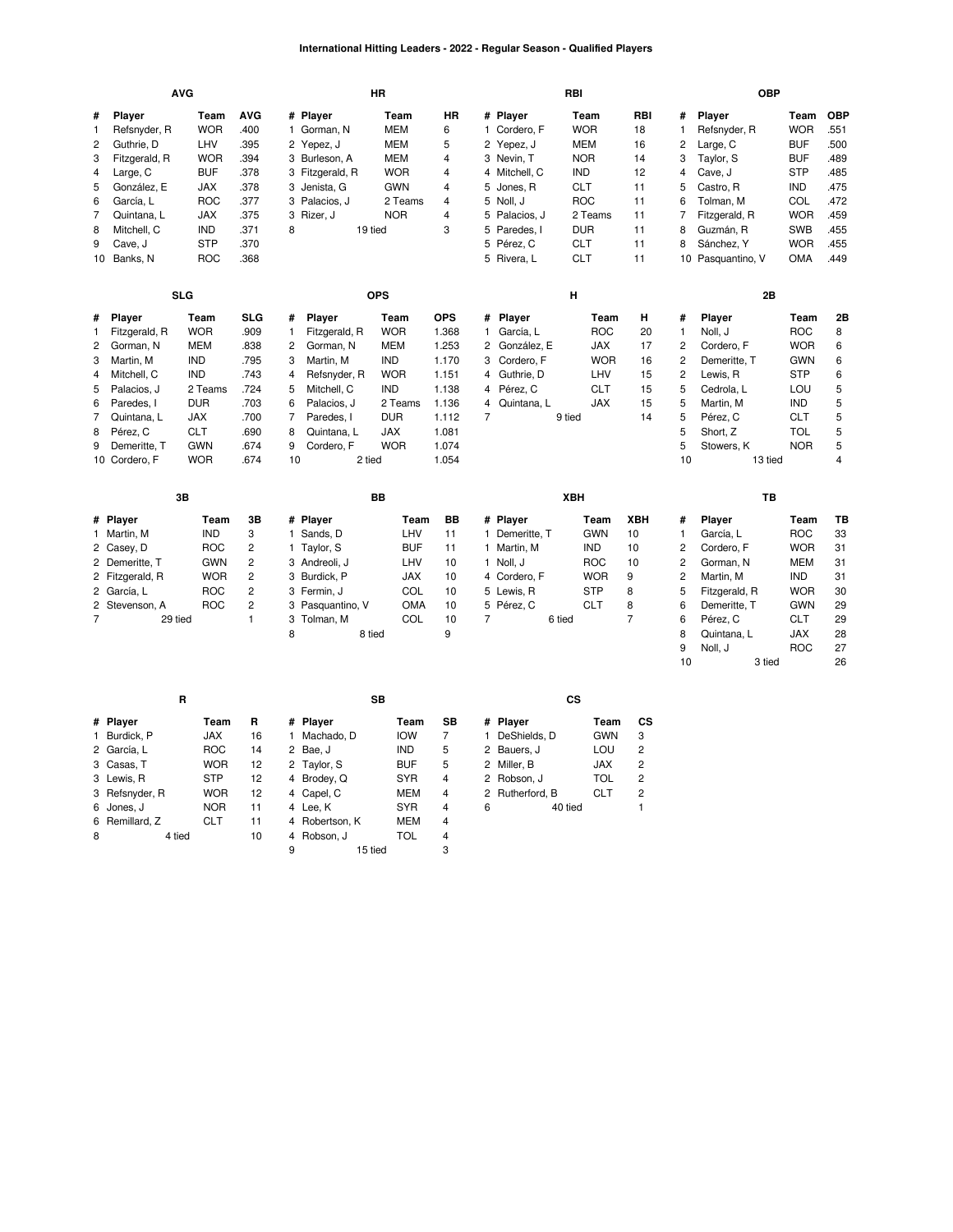# **International Pitching Leaders - 2022 - Regular Season - Qualified Players**

|   |                | <b>ERA</b>  |            |                | W                |            |                |    | <b>SO</b>     |            |     |   |             | GS      |            |                |
|---|----------------|-------------|------------|----------------|------------------|------------|----------------|----|---------------|------------|-----|---|-------------|---------|------------|----------------|
| # | Player         | Team        | <b>ERA</b> | #              | Player           | Team       | W              | #  | Player        | Team       | SO. | # | Player      | Team    |            | GS             |
|   | Smeltzer, D    | <b>STP</b>  | 0.00       |                | Hart, K          | <b>WOR</b> | 3              |    | Muller, K     | <b>GWN</b> | 20  |   |             | 23 tied |            | 3              |
|   | Swarmer, M     | <b>IOW</b>  | 0.00       | 2              | Alexander, J     | <b>NAS</b> | $\overline{c}$ | 2  | Krook, M      | <b>SWB</b> | 19  |   |             |         |            |                |
|   | Wesneski, H    | <b>SWB</b>  | 0.00       | 2              | Barker, L        | <b>NAS</b> | $\overline{c}$ | 3  | Liberatore, M | MEM        | 18  |   |             |         |            |                |
| 4 | Rodriguez, N   | <b>TOL</b>  | 0.63       | 2              | Bazardo, E       | <b>WOR</b> | 2              | 3  | Small, E      | <b>NAS</b> | 18  |   |             |         |            |                |
| 5 | Small, E       | <b>NAS</b>  | 0.68       | $\overline{2}$ | Cyr, T           | LHV        | $\overline{c}$ | 5  | Allgeyer, N   | <b>BUF</b> | 16  |   |             |         |            |                |
| 6 | McCarty, K     | COL         | 0.79       | 2              | González, C      | <b>STP</b> | $\overline{c}$ | 5  | Pannone, T    | <b>WOR</b> | 16  |   |             |         |            |                |
| 7 | De Jong, C     | <b>IND</b>  | 0.82       | $\overline{2}$ | Lawrence, C      | <b>BUF</b> | $\overline{c}$ | 5  | Toussaint, T  | <b>GWN</b> | 16  |   |             |         |            |                |
| 8 | Lindblom, J    | <b>NAS</b>  | 0.87       | 2              | Schreiber, J     | <b>WOR</b> | $\overline{2}$ | 8  | De Jong, C    | <b>IND</b> | 15  |   |             |         |            |                |
| 9 | Sands, C       | <b>STP</b>  | 0.90       | 2              | Vasquez, A       | <b>BUF</b> | 2              | 8  | Rodriguez, G  | <b>NOR</b> | 15  |   |             |         |            |                |
|   | 10 Lawrence, C | <b>BUF</b>  | 1.64       | 10             | 51 tied          |            |                | 10 | 5 tied        |            | 14  |   |             |         |            |                |
|   |                | $_{\rm CG}$ |            |                | <b>SHO</b>       |            |                |    | G             |            |     |   |             | SV      |            |                |
|   | # Player       | Team        | СG         |                | # Player<br>Team | <b>SHO</b> |                | #  | Player        | Team       | G   |   | # Player    |         | Team       | <b>SV</b>      |
|   | Sulser, B      | IND         |            |                |                  |            |                |    | Clippard, T   | <b>ROC</b> | 6   |   | Johnston, K |         | <b>BUF</b> | 3              |
|   |                |             |            |                |                  |            |                |    | Naile, J      | <b>MEM</b> | 6   | 2 |             | 10 tied |            | $\overline{c}$ |
|   |                |             |            |                |                  |            |                |    | Schryver, H   | <b>CLT</b> | 6   |   |             |         |            |                |

|    | IP               |            |      |    | <b>AVG</b>     |            |            | <b>WHIP</b>     |            |             |          | <b>WPCT</b> |             |
|----|------------------|------------|------|----|----------------|------------|------------|-----------------|------------|-------------|----------|-------------|-------------|
|    | # Player         | Team       | -lP  | #  | Player         | Team       | <b>AVG</b> | # Player        | Team       | <b>WHIP</b> | # Player | Team        | <b>WPCT</b> |
|    | 1 Muller, K      | <b>GWN</b> | 15.2 |    | De Jong, C     | <b>IND</b> | .111       | 1 Sands, C      | <b>STP</b> | 0.50        |          | 13 tied     | 1.000       |
|    | 2 Parke, J       | <b>CLT</b> | 15.1 |    | Small, E       | <b>NAS</b> | .111       | 2 De Jong, C    | <b>IND</b> | 0.73        |          |             |             |
|    | 3 Sanchez, A     | <b>ROC</b> | 15.0 | 3  | Sands, C       | <b>STP</b> | .125       | 3 Wesneski, H   | <b>SWB</b> | 0.81        |          |             |             |
|    | 4 Battenfield, P | COL        | 14.2 | 4  | Swarmer, M     | <b>IOW</b> | .146       | 4 Lawrence, C   | <b>BUF</b> | 0.82        |          |             |             |
|    | 4 Cox, A         | <b>OMA</b> | 14.2 | 5  | Smeltzer, D    | <b>STP</b> | .167       | 5 Muller, K     | <b>GWN</b> | 0.83        |          |             |             |
|    | 6 Liberatore, M  | MEM        | 14.1 | 5. | Wesneski, H    | <b>SWB</b> | .167       | 6 Montgomery, M | SYR        | 0.83        |          |             |             |
|    | 6 Rodriguez, N   | TOL        | 14.1 |    | Benjamin, W    | CLT        | .171       | 7 Smeltzer, D   | <b>STP</b> | 0.89        |          |             |             |
|    | 8 Allgever, N    | <b>BUF</b> | 14.0 |    | Winckowski, J  | <b>WOR</b> | .171       | 8 Small, E      | NAS        | 0.90        |          |             |             |
|    | 8 Boushley, C    | <b>NAS</b> | 14.0 | 9  | McCarty, K     | COL        | .179       | 9 Benjamin, W   | <b>CLT</b> | 1.00        |          |             |             |
| 10 | 3 tied           |            | 13.2 |    | 10 Lindblom, J | <b>NAS</b> | .184       | 9 Winckowski, J | <b>WOR</b> | 1.00        |          |             |             |

4 27 tied 5

# **Triple-A Team Hitting - 2022 - Regular Season**

| Team                             | League     | <b>AVG</b> | G  | <b>AB</b>      | <b>B</b> | н.                       |           |    |                |    | TB 2B 3B HR RBI BB IBB |     |   | SO SB CS |     |              | <b>OBP</b> |      | <b>SLG OPS</b> | <b>SAC</b>   | <b>SF</b>      | <b>HBP</b>              | <b>GIDP</b>    | LOB |
|----------------------------------|------------|------------|----|----------------|----------|--------------------------|-----------|----|----------------|----|------------------------|-----|---|----------|-----|--------------|------------|------|----------------|--------------|----------------|-------------------------|----------------|-----|
| Oklahoma City Dodgers            | PCL        |            |    |                |          | 290 12 420 85 122 213 18 |           |    | -11            | 17 | 81                     | -62 | 0 | 105      | 7   | 3            | .384       | .507 | .891           | 0            | 4              | 4                       | 9              | 96  |
| Salt Lake Bees                   | <b>PCL</b> | .285       |    |                |          | 12 383 74 109 163 23     |           |    | 2              | 9  | 69                     | -52 | 0 | 78       | 9   | 6            | .373       | .426 | .799           | 0            | 5              | 5                       | 14             | 80  |
| <b>Buffalo Bisons</b>            | INT        | .276       |    |                |          | 12 391 58 108 152 20     |           |    | 0              | 8  | 53                     | -47 | 0 | 99       | 14  | 5            | .365       | .389 | .754           | 0            | $\Omega$       | 8                       | 8              | 98  |
| <b>Rochester Red Wings</b>       | INT        | .274       |    |                |          | 12 423 62 116 197 26     |           |    | 8              | 13 | 61                     | 38  |   | 1 1 1 5  | 4   |              | .341       | .466 | .807           | 0            | 2              | 6                       |                | 94  |
| <b>Worcester Red Sox</b>         | INT        |            |    |                |          | 274 12 398 88 109 204 25 |           |    | $\overline{2}$ | 22 | 84                     | 57  |   | 1 125    | 9   | 4            | .377       | .513 | .890           | $\Omega$     | $\overline{2}$ | 10                      | 4              | 79  |
| Jacksonville Jumbo Shrimp        | INT        | .274       | 12 |                |          | 424 75 116 197           |           | 26 | 2              | 17 | 72                     | -48 |   | 0.107    | 9   | 2            | .356       | .465 | .821           | 0            | 5              | 9                       | 10             | 90  |
| Albuquerque Isotopes             | <b>PCL</b> | .273       |    |                |          | 12 417 77 114 196 22     |           |    | 6              | 16 | 68                     | 50  |   | 0.101    | 4   | 2            | .357       | .470 | .827           | 1            | $\overline{7}$ | 8                       | $\overline{7}$ | 94  |
| Indianapolis Indians             | INT        |            |    | 269 11 342 53  |          |                          | 92 147 27 |    | 5              | 6  | 50                     | 40  | 0 | 96       | 13  | 2            | .349       | .430 | .779           | 3            | 2              | 3                       | 8              | 75  |
| <b>Round Rock Express</b>        | <b>PCL</b> | .264       |    |                |          | 12 413 58 109 166 21     |           |    | 0              | 12 | 50                     | -36 |   | 0, 128   | -11 | 5            | .329       | .402 | .731           | 1            | $\Omega$       | $\overline{\mathbf{4}}$ | 8              | 79  |
| Reno Aces                        | <b>PCL</b> | .263       |    |                |          | 12 414 62 109 206 27     |           |    | 2              | 22 | 58                     | -50 |   | 1 102    | 11  | 5            | .350       | .498 | .848           | 0            | 3              | 7                       | 9              | 98  |
| Norfolk Tides                    | INT        | .261       | 12 |                |          | 403 76 105 182 25        |           |    | 2              | 16 | 68                     | 65  |   | 1 1 1 1  | 8   | 2            | .372       | .452 | .824           | 2            | 3              | 8                       | 5              | 99  |
| <b>Charlotte Knights</b>         | INT        | .258       |    |                |          | 12 411 76 106 183 23     |           |    | 0              | 18 | 71                     | 50  | 0 | 99       | 6   | 4            | .343       | .445 | .788           | $\mathbf{1}$ | 5              | 6                       | 12             | 76  |
| El Paso Chihuahuas               | PCL        | .256       |    |                |          | 12 407 63 104 172 24     |           |    | -1             | 14 | 59                     | 55  |   | 0.119    | 9   | 5            | .346       | .423 | .769           | 2            | 5              | 4                       | 6              | 94  |
| Las Vegas Aviators               | <b>PCL</b> | .254       |    |                |          | 12 393 47 100 155 20     |           |    | -1             | 11 | 42                     | 42  |   | 0.104    | 11  | <sup>0</sup> | .327       | .394 | .721           | $\Omega$     | 3              | 2                       | 7              | 88  |
| St. Paul Saints                  | INT        | .253       | 11 | 367 75         |          | 93                       | 171       | 27 | 3              | 15 | 66                     | -50 |   | 0.102    | -11 | 3            | .345       | .466 | .811           | $\Omega$     | 3              | 3                       | 5              | 72  |
| <b>Columbus Clippers</b>         | INT        | .240       |    | 12 379 74      |          | 91                       | 167       | 18 | 2              | 18 | 70                     | -60 | 0 | 96       | 8   | 3            | .351       | .441 | .792           | 0            | $\overline{4}$ | 7                       | 8              | 82  |
| Lehigh Valley IronPigs           | INT        | .238       |    | 12 366 61      |          |                          | 87 133 25 |    | 0              |    | 51                     | -51 |   | 1 101    | 3   | 2            | .335       | .363 | .698           |              | 3              | 4                       | 7              | 73  |
| <b>Tacoma Rainiers</b>           | <b>PCL</b> | .237       |    | 12 392 53      |          | 93                       | 153 19    |    | -1             | 13 | 50                     | 47  |   | 0.116    | 20  | 4            | .324       | .390 | .714           | 2            | $\overline{4}$ | 5                       | 6              | 89  |
| Sacramento River Cats            | <b>PCL</b> |            |    | 237 12 418 62  |          |                          | 99 162 20 |    | 2              | 13 | 60                     | 59  |   | 1 129    | 15  | 2            | .335       | .388 | .723           |              |                | 3                       | 4              | 100 |
| <b>Gwinnett Stripers</b>         | INT        | .236       |    | 12 390 42      |          | 92                       | 158       | 21 | 3              | 13 | 40                     | 39  |   | 0,110    | 10  | 5            | .313       | .405 | .718           | 0            |                | 5                       | 10             | 75  |
| <b>Memphis Redbirds</b>          | INT        |            |    | .235 12 395 65 |          |                          | 93 172 10 |    | 0              | 23 | 60                     | -38 |   | 0.115    | -12 | 2            | .309       | .435 | .744           | $\Omega$     | 2              | 5                       | 12             | 56  |
| <b>Nashville Sounds</b>          | INT        | .228       |    | 12 391 50      |          | 89                       | 140 18    |    | 3              | 9  | 46                     | 44  |   | 0, 113   | 14  | 0            | .313       | .358 | .671           | 0            | 3              | 6                       | 8              | 82  |
| Scranton/Wilkes-Barre RailRiders | INT        | .227       |    | 11 348 46      |          |                          | 79 135 18 |    | -1             | 12 | 43                     | 45  | 0 | 96       | 8   | 0            | .322       | .388 | .710           | 0            | 3              | 5                       | 10             | 79  |
| Durham Bulls                     | INT        | .226       |    | 12 393 50      |          | 89                       | 139       | 15 | 4              | 9  | 46                     | 54  |   | 0.125    | 10  | 4            | .320       | .354 | .674           |              | $\overline{4}$ | 2                       | 9              | 86  |
| <b>Sugar Land Space Cowboys</b>  | <b>PCL</b> | .221       |    | 12 403 42      |          | 89                       | 146       | 18 | 6              | 9  | 39                     | 49  |   | 2 129    | 13  | 3            | .319       | .362 | .681           | $\Omega$     | 2              | 10                      | 10             | 93  |
| Omaha Storm Chasers              | INT        |            |    | .217 12 378 47 |          |                          | 82 123 14 |    | 3              |    | 43                     | 53  |   | 0.114    | -15 |              | .321       | .325 | .646           | 2            | $\overline{4}$ | 7                       | 7              | 94  |
| Louisville Bats                  | INT        |            |    | .217 12 397 43 |          | 86                       | 135 19    |    | 0              | 10 | 37                     | 46  |   | 0,103    | 6   | 3            | .304       | .340 | .644           | $\Omega$     | $\overline{2}$ | 5                       | 8              | 84  |
| <b>Toledo Mud Hens</b>           | INT        | .211       | 11 | 374 37         |          | 79                       | 137       | 20 | 4              | 10 | 33                     | -46 |   | 1 127    | -13 | Δ            | .297       | .366 | .663           |              | 5              | 2                       | 4              | 92  |
| Iowa Cubs                        | INT        | .207       | 11 | 343 42         |          |                          | 71 117    | 16 | 0              | 10 | 38                     | 41  |   | 2 107    | 15  | 2            | .296       | .341 | .637           |              | $\Delta$       | 4                       | 4              | 73  |
| <b>Syracuse Mets</b>             | <b>INT</b> | .187       | 11 | 343 35         |          |                          | 64 105 11 |    | 0              | 10 | 30                     | 34  |   | 0.105    | 12  | 2            | .269       | .306 | .575           |              |                | 5                       | 11             | 61  |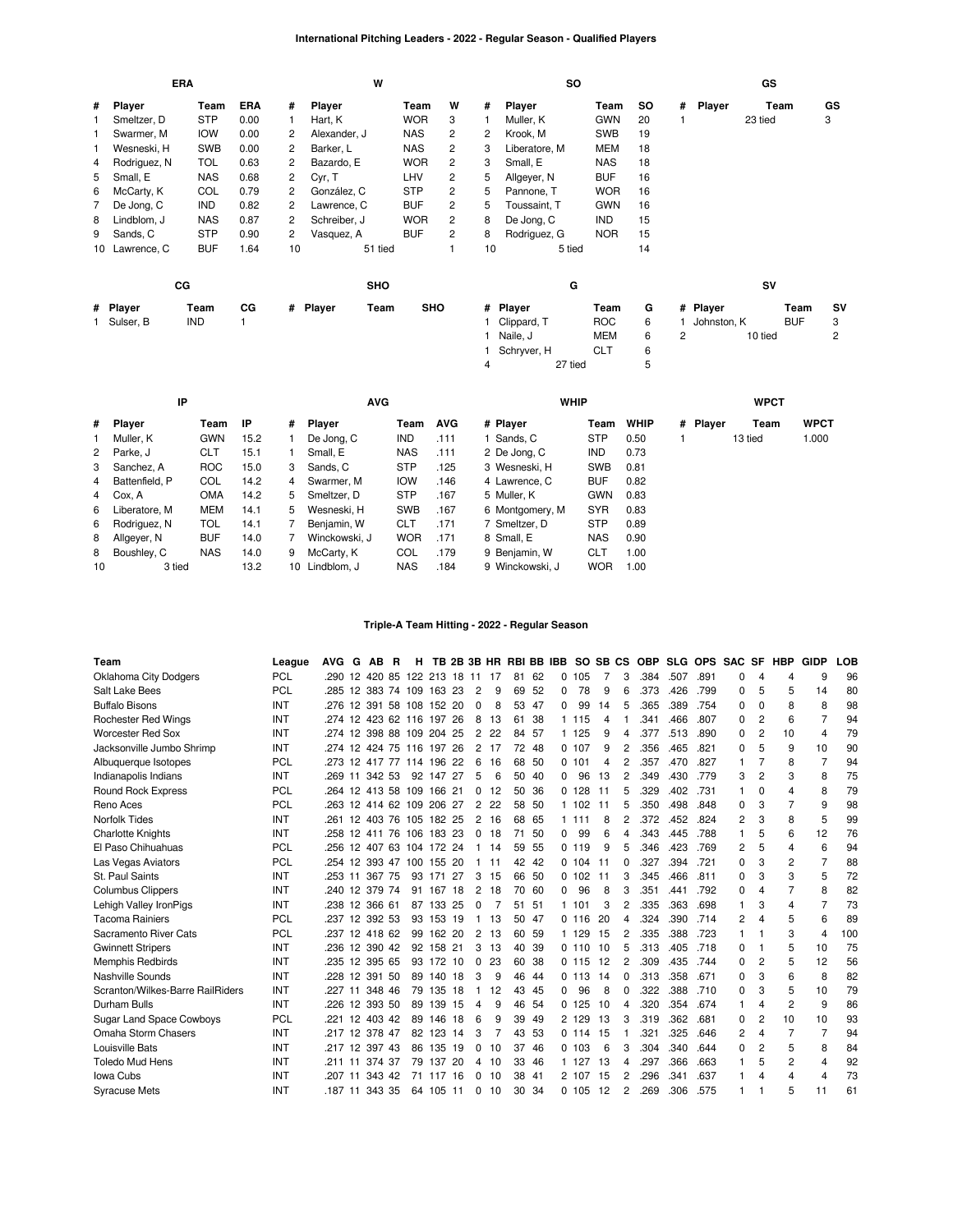### **Triple-A Team Pitching - 2022 - Regular Season**

| Team                                 | League W L ERA G GS CG SHO GF HLD SV SVO |   |                  |  |                |                 |                |                | ΙP                   |             |     |   |         |                |                |          |           |      | H RERHRHBBBIBB SO WP BK WHIP AVG GO/AO GIDP TBF AB |            |            |
|--------------------------------------|------------------------------------------|---|------------------|--|----------------|-----------------|----------------|----------------|----------------------|-------------|-----|---|---------|----------------|----------------|----------|-----------|------|----------------------------------------------------|------------|------------|
| Salt Lake Bees                       | <b>PCL</b>                               |   | 5 2.85 12 12 0   |  |                | 112             | 2              | -1             | 98.0<br>2            | 78 35 31    |     | 5 | 3 47    | 0 105 10       |                | 2        | 1.28 .217 |      | 1.00                                               |            | 5 415 360  |
| Nashville Sounds                     | INT                                      | 8 | 2.89 12 12<br>4  |  | $\Omega$       | 212             | 18             | 6              | 7106.0               | 81 39 34    |     | 9 | 5 47    | 0 1 1 4        | 5              |          | 1.21      | .209 | 0.96                                               | 7 443 388  |            |
| Iowa Cubs                            | INT                                      | 6 | 3.23 11 11<br>-5 |  | $\Omega$       | 0.11            | 4              | $\overline{c}$ | 5 92.0               | 75 38 33    |     | 9 | 8<br>46 | 0 1 0 7        | 10             | $\Omega$ | 1.32      | .217 | 0.93                                               | 4 402 346  |            |
| <b>Columbus Clippers</b>             | INT                                      | 9 | 3 3.56 12 12     |  | $\Omega$       | 212             | 10             | $\overline{4}$ | 7 101.0              | 74 44 40    |     | 8 | 4 4 1   | 1 1 0 3        | 10             |          | 1.14 .201 |      | 0.85                                               | 9 414 368  |            |
| <b>Norfolk Tides</b>                 | INT                                      | 8 | 3.70 12 12<br>4  |  | $\Omega$       | 0 <sub>12</sub> | 2              | $\overline{c}$ | 3 104.2              | 8549        | 43  | 8 | 7 54    | 0101           | 6              | 3        | 1.33      | .224 | 0.90                                               |            | 12 448 380 |
| Round Rock Express                   | PCL                                      | 8 | 4 3.75 12 12     |  | $\Omega$       | 0, 12           | 8              | $\overline{4}$ | 5 108.0              | 90 51 45 11 |     |   | 3 5 5   | 0 1 2 0        | 9              |          | 1.34      | .225 | 0.95                                               | 12 461 400 |            |
| Sugar Land Space Cowboys             | PCL                                      | 3 | 9 3.81 12 12     |  | 0              | 112             | 6              | $\overline{2}$ | 5 108.2 107 56 46    |             | -11 |   | 4 5 6   | 1 1 3 6        | 5              | 2        | 1.50      | .254 | 0.95                                               | 7 484 421  |            |
| Omaha Storm Chasers                  | INT                                      | 6 | 3.91 12 12<br>6  |  | $\overline{0}$ | 0 <sub>12</sub> | 4              | 3              | 3 101.1              | 99 49 44    |     | 8 | 5 40    | 0 1 0 9        | 14             | -1       | 1.37      | .250 | 1.33                                               | 4 446 396  |            |
| St. Paul Saints                      | INT                                      | 8 | 3 4.02 11 11     |  | $\Omega$       | 011             | 4              | $\overline{4}$ | 94.0<br>6            | 79 47 42    |     | 8 | 3 4 6   | 0.90           | 14             |          | 1.33      | .230 | 1.67                                               | 12 394 343 |            |
| <b>Gwinnett Stripers</b>             | INT                                      | 5 | 7 4.03 12 12     |  | $\Omega$       | 0 <sub>12</sub> | 7              | $\overline{4}$ | 7105.0               | 88 51 47 14 |     |   | 36<br>6 | 0125           | 5              | 0        | 1.18      | .226 | 0.95                                               |            | 6 434 389  |
| Indianapolis Indians                 | INT                                      | 6 | -5<br>4.09 11 11 |  | -1             | 110             |                | -1             | 88.0<br>3            | 75 46 40 10 |     |   | 3<br>36 | 0102           | 6              | 2        | 1.26      | .227 | 1.04                                               | 4 373 331  |            |
| Oklahoma City Dodgers                | PCL                                      | 8 | 4 4 10 12 12     |  | $\Omega$       | 0 <sub>12</sub> | 9              | -1             | 4 105.1              | 95 54 48 12 |     |   | 3 58    | 0116           | 9              | 0        | 1.45      | .238 | 0.93                                               |            | 2 470 399  |
| <b>Buffalo Bisons</b>                | INT                                      |   | 5 4.10 12 12     |  | $\Omega$       | 112             | 4              | $\overline{4}$ | 98.2<br>5.           | 88 48 45    | 11  |   | 8 4 0   | 1 1 1 2        | 6              | $\Omega$ | 1.30      | .233 | 0.75                                               | 6 427 378  |            |
| Las Vegas Aviators                   | PCL                                      | 6 | 6 4.37 12 12     |  | $\Omega$       | 0, 12           | 2              | 5              | 7101.0101604915      |             |     |   | 6 45    | $\Omega$<br>81 | 5              |          | 1.45 .261 |      | 1.23                                               | 16 441 387 |            |
| Sacramento River Cats                | PCL                                      | 7 | 5 4.42 12 12     |  | $\Omega$       | 112             | 2              | $\overline{2}$ | 4 108 0 105 56 53 16 |             |     |   | 13 53   | 3 1 2 5        |                | 2        | 1.46      | .251 | 1.17                                               | 8 489 419  |            |
| <b>Rochester Red Wings</b>           | INT                                      |   | 5 4.50 12 12     |  | $\Omega$       | 112             | $\overline{c}$ | $\overline{2}$ | 4 106.0 112 57 53    |             |     | 9 | 2 47    | 1 1 1 9        | 3              | 0        | 1.50      | .267 | 0.92                                               | 8 472 419  |            |
| Scranton/Wilkes-Barre RailRiders INT |                                          | 5 | 6 4.56 11 11     |  | $\Omega$       | 211             | 2              | $\overline{2}$ | 3 92.2               | 81 53 47 11 |     |   | 8 5 3   | 0.103          | 12             | 0        | 1.45 .233 |      | 1.15                                               | 9 413 348  |            |
| <b>Toledo Mud Hens</b>               | INT                                      | 3 | 4.68 11 11<br>8  |  | $\Omega$       | 111             | 6              | $\mathbf{1}$   | 6 100.0              | 99 56 52 12 |     |   | 2 3 9   | 2 1 1 0        | 7              | -1       | 1.38      | .255 | 0.91                                               | 5 435 388  |            |
| <b>Worcester Red Sox</b>             | INT                                      | 9 | 3 4.72 12 12     |  | $\Omega$       | 012             | 4              | $\overline{2}$ | 51030                | 96 66 54 11 |     |   | 6 4 6   | 0119           | 5              | 0        | 1.38      | .242 | 1.01                                               | 6 452 396  |            |
| Reno Aces                            | PCL                                      | 6 | 6 4.85 12 12     |  | $\Omega$       | 112             | 4              | 3              | 4 105.2 112 61 57 18 |             |     |   | 4 4 1   | 0 1 2 1        | $\overline{2}$ |          | 1.45 .266 |      | 0.90                                               | 6 466 421  |            |
| Louisville Bats                      | INT                                      | 3 | 4.96 12 12<br>9  |  | $\Omega$       | 0 <sub>12</sub> | 3              | 3              | 3 105 1 100 76 58 12 |             |     |   | 7 67    | 0 1 1 4        | 11             | 2        | 1.59      | .242 | 1.24                                               | 8 494 414  |            |
| Jacksonville Jumbo Shrimp            | INT                                      | 5 | 7 5.26 12 12     |  | $\Omega$       | 112             |                | $\mathbf 0$    | 2 106.0 95 65 62 18  |             |     |   | 5 5 2   | 0 1 2 2        |                |          | 1.39      | .239 | 1.15                                               | 11 457 397 |            |
| <b>Memphis Redbirds</b>              | INT                                      | 6 | 5.30 12 12<br>6  |  | $\Omega$       | 0 <sub>12</sub> | 2              | $\overline{4}$ | 5 107.0 110 70 63 21 |             |     |   | 5 4 1   | 0119           | 4              | -1       | 1.41      | .266 | 1.11                                               | 8 461 414  |            |
| El Paso Chihuahuas                   | PCL                                      | 6 | 5.40 12 12<br>-6 |  | $\Omega$       | 0 <sub>12</sub> | 7              | $\overline{2}$ | 4 105.0 105 69 63 13 |             |     |   | 246     | 0 1 1 1        | 8              | $\Omega$ | 1.44      | .260 | 1.12                                               | 12 455 404 |            |
| Durham Bulls                         | INT                                      | 4 | 5.43 12 12<br>8  |  | $\Omega$       | 0 <sub>12</sub> | 6              | $\overline{2}$ | 6 104.1 109 68 63 14 |             |     |   | 7 51    | $\Omega$<br>98 | 16             | 3        | 1.53 .269 |      | 1.03                                               | 13 469 405 |            |
| <b>Charlotte Knights</b>             | INT                                      | 6 | 5.98 12 12<br>6  |  | $\Omega$       | 0 <sub>12</sub> | 5              | 3              | 8 108 1 106 80 72 24 |             |     |   | 6 53    | 1 1 0 4        | 11             |          | 1.47      | .255 | 1.21                                               | 10 479 416 |            |
| Lehigh Valley IronPigs               | INT                                      |   | 7 6.66 12 12     |  | $\Omega$       | 112             | 5              | 0              | 96.0                 | 97 73 71 16 |     |   | 8 61    | 1 1 0 7        | 12             | -1       | 1.65      | .259 | 0.94                                               | 6 446 375  |            |
| <b>Syracuse Mets</b>                 | INT                                      |   | 1 10 6.73 11 11  |  | $\Omega$       | 0.11            | 3              | 0              | 91.0<br>з            | 98 80 68 20 |     |   | 5 50    | 0<br>88        | 7              | 0        | 1.63      | .268 | 0.90                                               | 9 425 365  |            |
| Albuquerque Isotopes                 | PCL                                      | 5 | 7 6.75 12 12     |  | $\Omega$       | 0, 12           | 9              | 3              | 5 104 0 121 84 78 19 |             |     |   | 5 5 6   | 0.109          | 8              | $\Omega$ | 1.70      | .281 | 1.14                                               |            | 4 496 430  |
| <b>Tacoma Rainiers</b>               | <b>PCL</b>                               |   | 4 8 8.29 12 12   |  | $\Omega$       | 112             |                | $\overline{2}$ | 4 101.0 134 97 93 16 |             |     |   | 9 45    | 0.87           | $\overline{7}$ | -1       | 1.77 .320 |      | 1.00                                               | 8 481 419  |            |

# **Triple-A Team Fielding - 2022 - Regular Season**

| Team                             | League     | <b>PCT</b> | G  | GS | тс  | PO  | Α   | Е              | <b>DP</b>      | <b>TP</b>   | PB       | <b>CWP</b>     | <b>SB</b>      | CS             |
|----------------------------------|------------|------------|----|----|-----|-----|-----|----------------|----------------|-------------|----------|----------------|----------------|----------------|
| St. Paul Saints                  | <b>INT</b> | .992       | 11 | 11 | 397 | 282 | 112 | 3              | 13             | 0           | 2        | 14             | 8              | 4              |
| <b>Gwinnett Stripers</b>         | <b>INT</b> | .990       | 12 | 12 | 419 | 317 | 98  | $\overline{4}$ | 10             | $\mathbf 0$ | 3        | 5              | 16             | 1              |
| Reno Aces                        | PCL        | .990       | 12 | 12 | 414 | 317 | 93  | 4              | 6              | 0           | 2        | 2              | 14             | 0              |
| <b>Toledo Mud Hens</b>           | <b>INT</b> | .990       | 11 | 11 | 399 | 300 | 95  | 4              | 6              | 0           | 2        | 7              | 10             | $\Omega$       |
| <b>Buffalo Bisons</b>            | <b>INT</b> | .990       | 12 | 12 | 383 | 296 | 83  | 4              | 6              | 0           | 3        | 6              | 9              | 3              |
| Salt Lake Bees                   | <b>PCL</b> | .987       | 12 | 12 | 393 | 294 | 94  | 5              | 6              | 0           |          | 10             | 16             | $\overline{c}$ |
| Lehigh Valley IronPigs           | <b>INT</b> | .987       | 12 | 12 | 385 | 288 | 92  | 5              | $\overline{7}$ | $\Omega$    | 0        | 12             | 9              | 4              |
| Jacksonville Jumbo Shrimp        | <b>INT</b> | .986       | 12 | 12 | 431 | 318 | 107 | 6              | 13             | 0           |          | $\overline{7}$ | 10             | $\overline{2}$ |
| Scranton/Wilkes-Barre RailRiders | INT        | .984       | 11 | 11 | 372 | 278 | 88  | 6              | 9              | 0           | 3        | 12             | 15             | 3              |
| Nashville Sounds                 | INT        | .984       | 12 | 12 | 427 | 318 | 102 | $\overline{7}$ | 9              | 0           | 2        | 5              | 10             | 6              |
| Memphis Redbirds                 | <b>INT</b> | .982       | 12 | 12 | 443 | 321 | 114 | 8              | 11             | 0           | $\Omega$ | 4              | 10             | 4              |
| <b>Tacoma Rainiers</b>           | PCL        | .981       | 12 | 12 | 423 | 303 | 112 | 8              | 10             | $\Omega$    |          | 7              | 10             | 5              |
| <b>Worcester Red Sox</b>         | INT        | .979       | 12 | 12 | 421 | 309 | 103 | 9              | 7              | 0           | 4        | 5              | $\overline{2}$ | $\overline{2}$ |
| Omaha Storm Chasers              | <b>INT</b> | .979       | 12 | 12 | 420 | 304 | 107 | 9              | 5              | 0           | $\Omega$ | 14             | 11             |                |
| Durham Bulls                     | <b>INT</b> | .977       | 12 | 12 | 432 | 313 | 109 | 10             | 13             | 0           | 2        | 16             | 15             |                |
| <b>Rochester Red Wings</b>       | <b>INT</b> | .977       | 12 | 12 | 427 | 318 | 99  | 10             | 10             | 0           |          | 3              | 7              | 5              |
| <b>Norfolk Tides</b>             | INT        | .975       | 12 | 12 | 432 | 314 | 107 | 11             | 13             | $\Omega$    |          | 6              | 2              | 2              |
| <b>Oklahoma City Dodgers</b>     | <b>PCL</b> | .974       | 12 | 12 | 425 | 316 | 98  | 11             | 4              | $\mathbf 0$ |          | 9              | 3              | 5              |
| <b>Charlotte Knights</b>         | <b>INT</b> | .974       | 12 | 12 | 462 | 325 | 125 | 12             | 11             | 0           |          | 11             | 5              |                |
| Sacramento River Cats            | PCL        | .973       | 12 | 12 | 448 | 324 | 112 | 12             | 9              | 0           | 2        | 7              | 9              | 3              |
| El Paso Chihuahuas               | PCL        | .973       | 12 | 12 | 440 | 315 | 113 | 12             | 13             | 0           | 2        | 8              | 10             | 2              |
| <b>Sugar Land Space Cowboys</b>  | <b>PCL</b> | .972       | 12 | 12 | 434 | 326 | 96  | 12             | 8              | 0           | $\Omega$ | 5              | 10             | 6              |
| Indianapolis Indians             | <b>INT</b> | .972       | 11 | 11 | 355 | 264 | 81  | 10             | 6              | 0           | 2        | 6              | 7              | $\overline{c}$ |
| <b>Columbus Clippers</b>         | <b>INT</b> | .971       | 12 | 12 | 409 | 303 | 94  | 12             | 10             | 0           | 3        | 10             | 5              | 2              |
| Albuquerque Isotopes             | <b>PCL</b> | .967       | 12 | 12 | 427 | 312 | 101 | 14             | 6              | 0           | 2        | 8              | 14             | 4              |
| Iowa Cubs                        | INT        | .960       | 11 | 11 | 377 | 276 | 86  | 15             | 6              | 0           | 0        | 10             | 20             | 4              |
| <b>Round Rock Express</b>        | PCL        | .960       | 12 | 12 | 451 | 325 | 108 | 18             | 15             | 0           | 3        | 9              | 16             | 3              |
| Las Vegas Aviators               | <b>PCL</b> | .957       | 12 | 12 | 444 | 303 | 122 | 19             | 19             | $\mathbf 0$ | 3        | 5              | 8              | 5              |
| Louisville Bats                  | <b>INT</b> | .950       | 12 | 12 | 442 | 316 | 104 | 22             | 9              | 0           |          | 11             | 19             | 2              |
| <b>Syracuse Mets</b>             | INT        | .950       | 11 | 11 | 379 | 273 | 87  | 19             | 10             | 0           |          | 7              | 10             | 2              |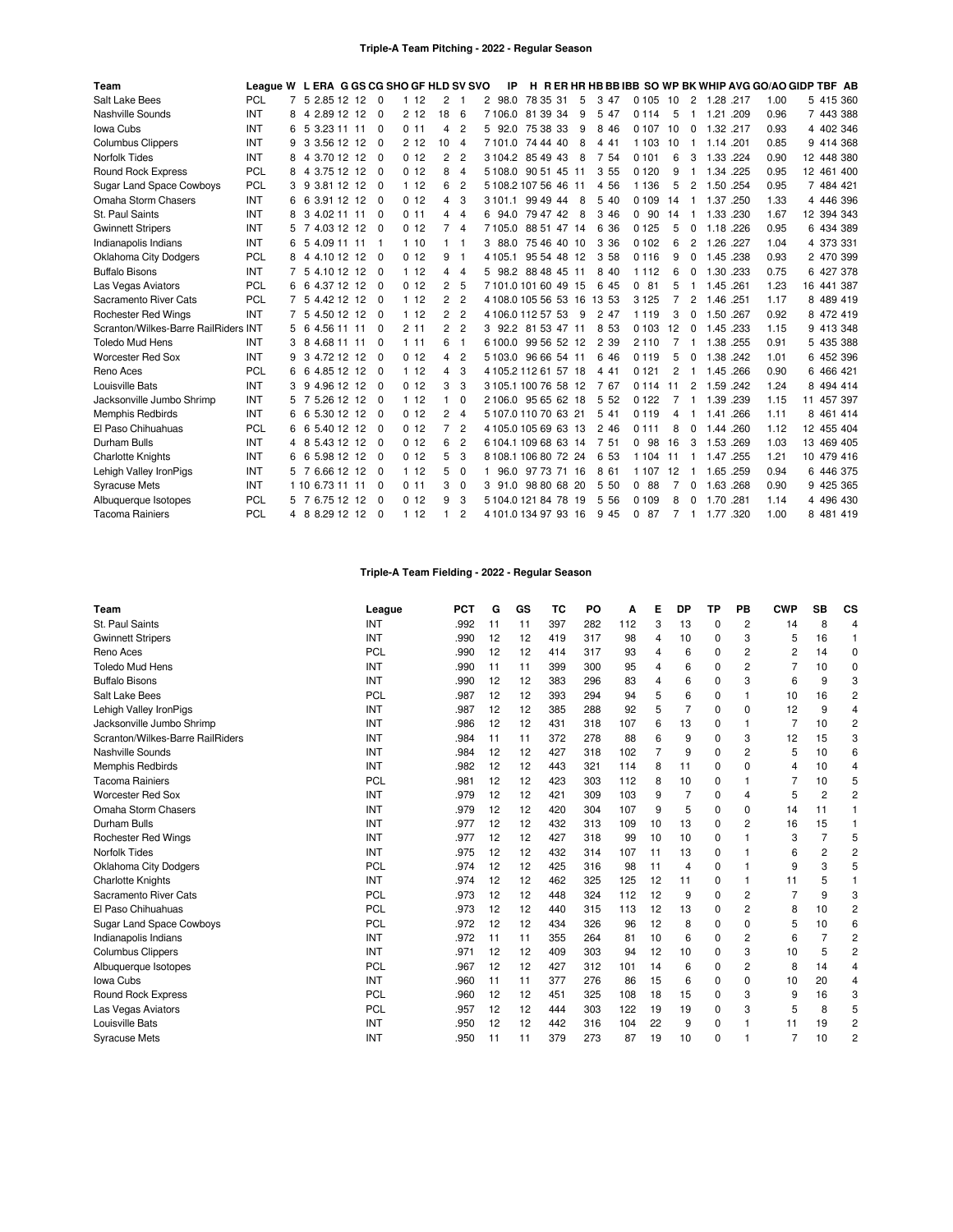| # Player        | Team       | в | <b>AVG</b> | G  | AВ  | R              | н              | ΤВ  | 2B | 3Β             | HR | RBI | BB.      | IBB      | SO.               | SB CS    |                | <b>OBP</b> | <b>SLG</b> | <b>OPS</b> | PA  |              |          | <b>SAC SF HBP</b> | GIDP E |          |
|-----------------|------------|---|------------|----|-----|----------------|----------------|-----|----|----------------|----|-----|----------|----------|-------------------|----------|----------------|------------|------------|------------|-----|--------------|----------|-------------------|--------|----------|
| 45 Astudillo, W | <b>JAX</b> | R | .429       | 3  | 14  | 4              | 6              | 10  |    | $\Omega$       |    | 6   | 0        | 0        | 0                 |          | 0              | .500       | .714       | .214       | 16  | 0            | $\Omega$ | 2                 | 0      | $\Omega$ |
| 10 Bleday, J    | <b>JAX</b> |   | .158       | 11 | 38  |                | 6              | 10  |    |                |    |     | 9        |          | $12 \overline{ }$ | 0        | 0              | .333       | .263       | .596       | 48  | 0            | $\Omega$ |                   |        |          |
| 6 Brigman, B    | JAX        | R | .172       | 8  | 29  |                | 5              | 9   |    |                |    |     |          |          | 9                 | 0        | 0              | .226       | .310       | .536       | 31  | 0            | $\Omega$ | <sup>0</sup>      |        |          |
| 8 Burdick, P    | <b>JAX</b> | R | .275       | 11 | 40  | 16             | 11             | 21  |    | <sup>0</sup>   | 3  | 6   | 10       |          | 14                | 3        | 0              | .431       | .525       | .956       | 51  | 0            | $\Omega$ |                   | 2      |          |
| 11 Díaz, L      | <b>JAX</b> |   | .279       | 11 | 43  | 9              | 12             | 20  | 2  | 0              | 2  | 10  | 5        |          | 11                | 0        | 0              | .360       | .465       | .825       | 50  | 0            |          |                   |        |          |
| 3 Dunand, J     | <b>JAX</b> | R | .308       |    | 26  | 6              | 8              | 11  | 3  | 0              | 0  | з   |          | 0        | 8                 | 2        | 0              | .419       | .423       | .842       | 31  | 0            | $\Omega$ |                   |        | 0        |
| 4 Fortes, N     | <b>JAX</b> | R | .290       |    | 31  |                | 9              | 15  | 3  | $\Omega$       |    |     |          |          |                   | 0        | 0              | .303       | .484       | .787       | 33  | 0            |          | 0                 | 2      |          |
| 15 González, E  | JAX        | R | .378       | 11 | 45  |                | 17             | 24  | 4  | $\Omega$       |    | 8   | 2        | 0        | 9                 | 3        | 0              | .396       | .533       | .929       | 48  | 0            |          | 0                 | 0      | 2        |
| 34 Gonzalez, N  | JAX        |   | 276        | 8  | 29  | 3              | 8              | 16  | 3  |                |    |     | 2        | $\Omega$ | 9                 | 0        | 0              | .364       | .552       | .916       | 33  | 0            | $\Omega$ | 2                 |        | $\Omega$ |
| 12 Leblanc, C   | <b>JAX</b> | R | .313       | 9  | 32  | 3              | 10             | 19  | 3  | 0              |    | 'n. |          | $\Omega$ | 9                 | 0        | 0              | .425       | .594       | 1.019      | 40  | 0            |          | 0                 |        |          |
| 5 Miller, B     | <b>JAX</b> |   | 158        | 9  | 38  | 4              | 6              | 8   | O. |                | n  |     | 5        | $\Omega$ | 8                 | $\Omega$ | 2              | .256       | .211       | .467       | 43  | 0            | $\Omega$ | <sup>0</sup>      | 0      |          |
| 18 Osborne, J   | JAX        | R | .250       | 2  | 4   |                |                |     | O. | $\Omega$       | 0  |     |          |          |                   | 0        | 0              | .400       | .250       | .650       | 5   | $\Omega$     | $\Omega$ | <sup>0</sup>      | 0      |          |
| 32 Quintana, L  | <b>JAX</b> | R | .375       | 9  | 40  | 8              | 15             | 28  | 4  | $\Omega$       | 3  | 10  | $\Omega$ | - 0      | 5                 | 0        | 0              | .381       | .700       | 1.081      | 42  | <sup>0</sup> |          |                   |        |          |
| 23 Sims, D      | <b>JAX</b> | R | .286       | 2  |     | $\overline{2}$ | $\overline{2}$ | 5   | 0  | 0              |    |     | 0        | - 0      | 3                 | 0        | 0              | .286       | .714       | 1.000      |     | <sup>0</sup> | $\Omega$ | 0                 |        |          |
|                 | <b>JAX</b> |   | .274       | 12 | 424 | 75             | 116            | 197 | 26 | $\overline{2}$ | 17 | 72  | 48       | 0        | 107               | 9        | $\overline{2}$ | .356       | .465       | .821       | 486 | 0            | 5        | 9                 | 10 6   |          |
|                 | <b>OPP</b> |   | .239       | 12 | 397 | 65             | 95             | 171 | 16 | 3              | 18 | 61  | 52       | 0        | 122               | 10       | $\overline{2}$ | .333       | .431       | .764       | 457 | 0            | 3        | 5                 | 11     |          |

**Jacksonville Jumbo Shrimp Pitching - 2022 - Regular Season - Active Roster**

| # Player        | Team       |    | w |              | ERA  | G  |              |              | <b>GS CG SHO</b> |              | <b>GF HLD SV SVO</b> |             |                | ΙP    | н              | R  | ER.          |              | HR HB        |    | <b>BB IBB</b> | so  |      |              |              | AVG WP BK GIDP | TBF |
|-----------------|------------|----|---|--------------|------|----|--------------|--------------|------------------|--------------|----------------------|-------------|----------------|-------|----------------|----|--------------|--------------|--------------|----|---------------|-----|------|--------------|--------------|----------------|-----|
| 27 Brazoban, H  | <b>JAX</b> | R  | 0 | 0            | .42  | 5. | 0            | 0            | 0                | 4            | 0                    | 0           | 0              | 6.1   | 3              |    |              |              | 0            | 4  | $\Omega$      | 8   | .150 |              | 0            |                | 24  |
| 26 Brigham, J   | <b>JAX</b> | R  |   | $\Omega$     | 8.31 | 4  | 0            | 0            | 0                |              | 0                    | $\Omega$    | $\Omega$       | 4.1   |                | 4  |              |              |              |    | <sup>0</sup>  | 5   | .368 | 0            | 0            | 0              | 21  |
| 20 Dayton, G    | <b>JAX</b> |    | 0 | n            | 0.00 | 4  | <sup>0</sup> | <sup>0</sup> | 0                | 2            | 0                    | $\Omega$    | 0              | 5.0   | $\overline{2}$ | 0  |              | 0            | O            | 2  | $\Omega$      | 8   | .118 | 0            | <sup>0</sup> | <sup>0</sup>   | 19  |
| 37 Eveld, T     | <b>JAX</b> | R  |   | <sup>0</sup> | 9.00 |    |              | <sup>0</sup> | 0                | <sup>0</sup> | n.                   | $\Omega$    |                | 2.0   | $\overline{2}$ | 2  |              |              |              |    | $\Omega$      | 2   | 250  | <sup>0</sup> | <sup>0</sup> | <sup>0</sup>   | 9   |
| 17 Fishman, J   | <b>JAX</b> |    |   |              | .17  |    |              |              | 0                |              | O.                   | $\Omega$    | <sup>0</sup>   | 7.2   | 3              |    |              |              |              |    |               | 11  | 120  | <sup>0</sup> | <sup>0</sup> |                | 27  |
| 33 Garcia, R    | <b>JAX</b> |    |   |              | 0.00 |    |              |              | 0                | $\Omega$     | O.                   | $\Omega$    | 0              | 2.0   |                | 0  |              |              |              | 2  |               | 5   | .143 | 0            | <sup>0</sup> | <sup>0</sup>   | 9   |
| 22 Garrett, B   | <b>JAX</b> |    | 0 |              | 8.00 |    |              |              | 0                | 0            | 0                    | 0           |                | 9.0   | 11             | 8  | 8            | 3            | 0            | 3  |               |     | .306 |              | O            | 0              | 40  |
| 31 Kent, M      | <b>JAX</b> |    | 0 |              | 5.40 |    |              |              | 0                | 0            | 0                    | 0           | 0              | 10.0  | 14             |    |              |              |              |    |               |     | .333 | 0            | 0            |                | 44  |
| 13 Lindgren, J  | <b>JAX</b> | R  | 0 | $\Omega$     | 9.35 | 2  | 2            | 0            | 0                | 0            | 0                    | 0           | 0              | 8.2   | 13             | 9  | 9            | 3            |              | 4  | 0             | 6   | .351 | 0            |              | 2              | 42  |
| 1 Meyer, M      | <b>JAX</b> | R  |   | $\Omega$     | 2.00 |    | 2            | 0            | 0                | $\Omega$     | 0                    | 0           | 0              | 9.0   | 2              |    |              |              |              |    | <sup>0</sup>  | 13  | .069 |              | 0            | 0              | 31  |
| 7 Mitchell, B   | <b>JAX</b> | R. | 0 | $\Omega$     | 5.68 | 3  |              | O            | 0                | $\Omega$     | 0                    | $\Omega$    | $\Omega$       | 6.1   | 5              | 4  | 4            | 2            | <sup>0</sup> | 4  | n             |     | .200 | 3            | $\Omega$     | $\Omega$       | 29  |
| 38 Pop, Z       | <b>JAX</b> | R  | 0 |              | 0.00 | 5. | <sup>0</sup> | $\Omega$     | 0                | $\Omega$     |                      | $\Omega$    |                | 8.0   | 9              | 2  | <sup>0</sup> | <sup>0</sup> | $\Omega$     | 3  | $\Omega$      |     | .300 |              | <sup>0</sup> | 2              | 33  |
| 28 Yacabonis, J | <b>JAX</b> | R  | ŋ |              | 2.25 | 4  | $\Omega$     | $\Omega$     | 0                | 3            | O.                   | $\Omega$    | $\Omega$       | 4.0   | $\mathcal{P}$  |    |              | ŋ            | $\Omega$     | 3  | $\Omega$      | 6   | .143 | 0            | <sup>0</sup> | $\Omega$       | 17  |
| 41 Zabala, A    | <b>JAX</b> | R  | 0 | $\Omega$     | 8.44 | 4  | $\Omega$     | 0            | 0                |              | O.                   | $\Omega$    | $\Omega$       | 5.1   | 4              | 5  | 5            | 2            | $\Omega$     | 5  | $\Omega$      | 9   | .211 | 0            | $\Omega$     |                | 24  |
|                 | <b>JAX</b> |    | 5 |              | 5.26 | 12 | 12           | 0            |                  | 12           |                      | $\mathbf 0$ | $\overline{2}$ | 106.0 | 95             | 65 | 62           | 18           | 5            | 52 | 0             | 122 | .239 |              |              | 11             | 457 |
|                 | <b>OPP</b> |    |   | 5            | 5.64 | 12 | 12           | 0            | 0                | 12           | 5                    | 3           | 5              | 107.0 | 116            | 75 | 67           | 17           | 9            | 48 | 0             | 107 | .274 | 9            | 3            | 10             | 486 |

### **Jacksonville Jumbo Shrimp Hitting - 2022 - Regular Season - Active Roster - Vs Left**

| # Player        | Team       | в | <b>AVG</b> | G  | AB R | н              | ΤВ | 2B |          | 3B HR        | RBI | BB           | IBB          |              | SO SB CS | <b>OBP</b> | SLG  | <b>OPS</b> | PA  | SAC SF |              | HBP | <b>GIDP</b> |
|-----------------|------------|---|------------|----|------|----------------|----|----|----------|--------------|-----|--------------|--------------|--------------|----------|------------|------|------------|-----|--------|--------------|-----|-------------|
| 45 Astudillo, W | JAX        | R | .333       | 2  | 3    |                |    | O. | $\Omega$ | 0            |     |              | <sup>0</sup> | $\Omega$     |          | .333       | .333 | .666       | 3   | 0      | 0            |     | 0           |
| 10 Bleday, J    | <b>JAX</b> |   | .167       | 6  | 12   | 2              | з  |    |          |              | 3   |              | <sup>0</sup> | 2            |          | 286        | .250 | .536       | 14  | 0      |              |     | 0           |
| 6 Brigman, B    | <b>JAX</b> | R | .111       | 4  | 9    |                |    |    |          |              |     |              |              |              |          | .200       | .222 | .422       | 10  | 0      |              |     | 0           |
| 8 Burdick, P    | JAX        | R | .308       | 6  | 13   | 4              | 8  |    |          |              |     |              |              | з            |          | .438       | .615 | 0.053      | 16  | 0      |              |     | 0           |
| 11 Díaz, L      | <b>JAX</b> | L | .385       | 5  | 13   | 5              | 6  |    |          |              | 6   |              |              | 3            |          | .400       | .462 | .862       | 15  | 0      |              |     | 0           |
| 3 Dunand, J     | <b>JAX</b> | R | .286       | 4  |      | $\overline{2}$ | 3  |    |          |              |     | 0            | 0            | 2            |          | 286        | .429 | .715       |     | 0      |              |     |             |
| 4 Fortes, N     | <b>JAX</b> | R | .273       | 5  | 11   | 3              | 3  | 0  | 0        | $\Omega$     |     |              | $\Omega$     |              |          | .308       | .273 | .581       | 13  | 0      |              |     |             |
| 15 González, E  | <b>JAX</b> | R | .467       |    | 15   |                | 9  | 2  | n        | <sup>0</sup> |     | 0            | <sup>0</sup> | 2            |          | .467       | .600 | 1.067      | 15  | 0      | <sup>0</sup> |     | 0           |
| 34 Gonzalez, N  | <b>JAX</b> |   | .167       | з  | 6    |                |    |    |          |              | 0   | <sup>0</sup> | $\Omega$     |              |          | .167       | .333 | .500       | 6   | 0      | <sup>0</sup> |     | 0           |
| 12 Leblanc, C   | <b>JAX</b> | R | .417       | 6  | 12   | 5              | 10 |    |          |              |     |              | <sup>0</sup> | 5            |          | .500       | .833 | .333       | 14  | O.     |              |     | 0           |
| 5 Miller, B     | <b>JAX</b> |   | .111       |    | 9    |                |    |    |          |              |     |              |              |              |          | .200       | .111 | .311       | 10  | O.     |              |     | 0           |
| 18 Osborne, J   | <b>JAX</b> | R | 1.000      |    |      |                |    | O. |          |              |     |              |              | <sup>0</sup> |          | 000.1      | .000 | 2.000      |     | O.     |              |     | 0           |
| 32 Quintana, L  | <b>JAX</b> | R | .333       | 4  | 12   | 4              | 8  |    |          |              | з   |              |              |              |          | .333       | .667 | 1.000      | 12  | O.     |              |     |             |
| 23 Sims, D      | <b>JAX</b> | R | .000       |    |      | 0              | 0  | 0  | 0        | 0            | 0   | 0            |              |              |          | .000       | .000 | .000       |     | 0      | 0            |     | 0           |
|                 | <b>JAX</b> |   | .285       | 8  | 130  | 37             | 57 | 11 | 0        | 3            | 25  | 8            | 0            | 34           |          | .336       | .438 | .774       | 143 | 0      | 2            | 3   | 3           |
|                 | OPP        |   | .231       | 12 | 229  | 53             | 92 |    | 2        | 9            | 34  | 27           | 0            | 72           |          | .319       | .402 | .721       |     | 0      |              | 3   | 5           |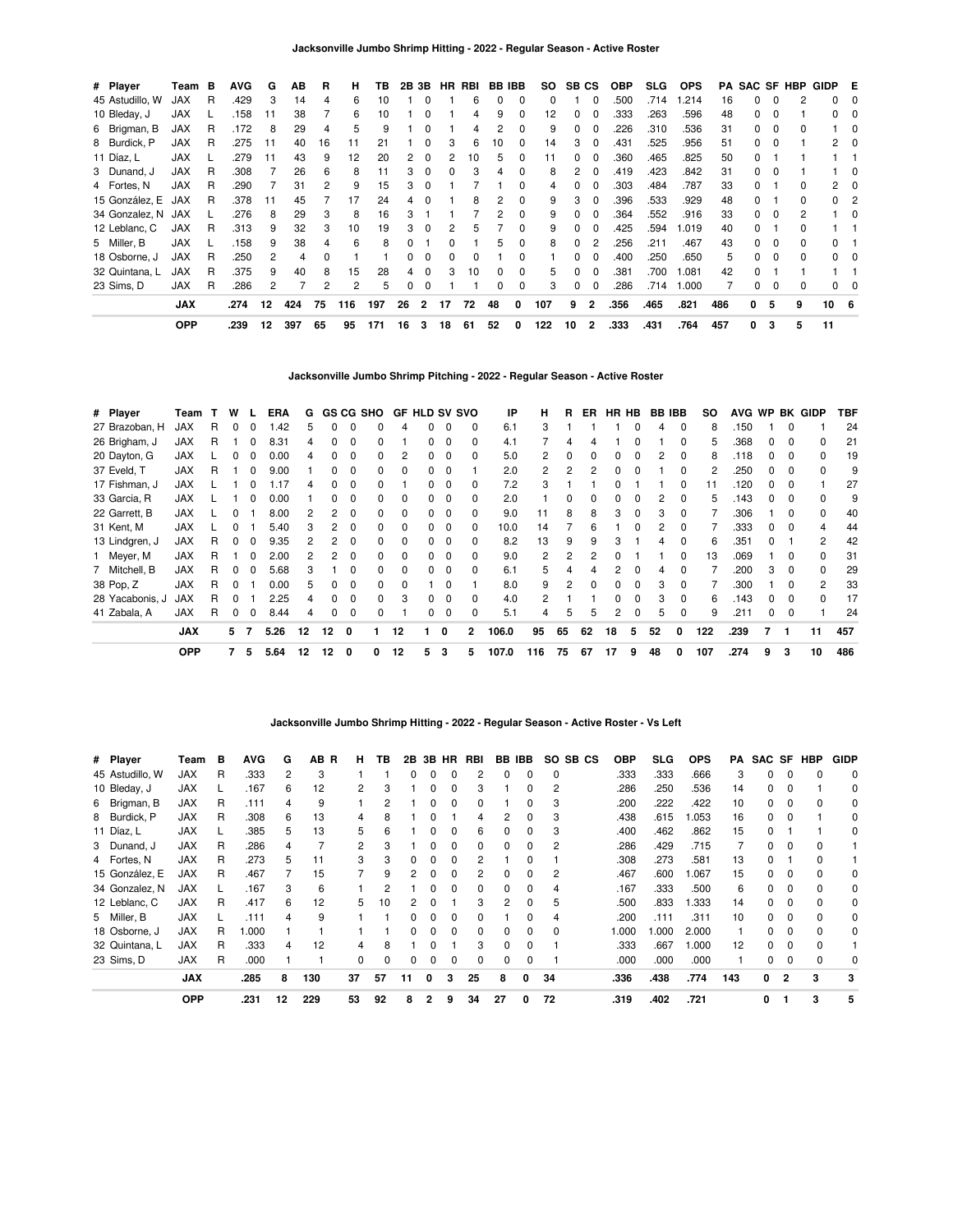| # Player        | Team       | т | <b>AVG</b> | AB R | н.             | ΤВ | 2B           | 3В           | HR | RBI | BB       | IBB          | SO. | SB CS | <b>OBP</b> | SLG  | <b>OPS</b> | PA  | SAC SF |          | <b>HBP</b> | <b>GIDP</b> |
|-----------------|------------|---|------------|------|----------------|----|--------------|--------------|----|-----|----------|--------------|-----|-------|------------|------|------------|-----|--------|----------|------------|-------------|
| 27 Brazoban, H  | <b>JAX</b> | R | .167       | 12   | 2              | 2  |              |              |    | 0   | 2        | $\Omega$     | 5   |       | .286       | .167 | .453       | 14  | 0      |          | 0          | 0           |
| 26 Brigham, J   | <b>JAX</b> | R | .400       | 10   | 4              | 9  |              |              |    | 6   | 0        | 0            | 4   |       | .364       | .900 | .264       | 11  | 0      |          | 0          | 0           |
| 20 Dayton, G    | <b>JAX</b> |   | .182       | 11   | $\mathbf{2}$   | 2  |              | 0            |    |     |          | 0            | 5   |       | .250       | .182 | .432       | 12  | 0      | $\Omega$ | 0          | 0           |
| 37 Eveld, T     | <b>JAX</b> | R | .000       | 3    | <sup>0</sup>   |    |              |              |    | 0   | $\Omega$ | <sup>0</sup> |     |       | .000       | .000 | .000       | 3   | 0      | $\Omega$ | $\Omega$   | 0           |
| 17 Fishman, J   | <b>JAX</b> |   | .125       | 16   | 2              | 2  |              |              |    | 0   | 0        | 0            | 6   |       | .125       | .125 | .250       | 16  | 0      |          | 0          | 0           |
| 33 Garcia, R    | <b>JAX</b> |   | .000       | 3    | $\Omega$       | O. |              | 0            | 0  | 0   | 2        | 0            | 3   |       | .400       | .000 | .400       | 5   | 0      | $\Omega$ | $\Omega$   | 0           |
| 22 Garrett, B   | <b>JAX</b> |   | .263       | 19   | 5              | 5  | <sup>n</sup> | <sup>0</sup> | U  | 2   |          | ŋ            | 4   |       | .300       | .263 | .563       | 20  | 0      | $\Omega$ | $\Omega$   | 0           |
| 31 Kent, M      | <b>JAX</b> |   | .350       | 20   |                | 9  |              |              |    |     | $\Omega$ |              | 3   |       | .350       | .450 | .800       | 20  | 0      |          | $\Omega$   | 2           |
| 13 Lindgren, J  | JAX        | R | .360       | 25   | 9              | 19 |              | 0            | 3  | 8   | 3        | 0            | 4   |       | .429       | .760 | 1.189      | 28  | 0      | $\Omega$ | 0          | 2           |
| 1 Meyer, M      | <b>JAX</b> | R | .053       | 19   |                |    |              | <sup>0</sup> | O  |     | $\Omega$ | $\Omega$     | 9   |       | .100       | .053 | .153       | 20  | 0      | $\Omega$ |            | $\Omega$    |
| 7 Mitchell, B   | <b>JAX</b> | R | .214       | 14   | 3              | 9  |              |              | 2  | 3   |          |              | 5   |       | .267       | .643 | .910       | 15  | 0      | $\Omega$ | $\Omega$   | 0           |
| 38 Pop, Z       | <b>JAX</b> | R | .235       | 17   | 4              | 5  |              |              |    |     | 2        | $\Omega$     | 6   |       | .316       | .294 | .610       | 19  | 0      | $\Omega$ | $\Omega$   |             |
| 28 Yacabonis, J | <b>JAX</b> | R | .222       | 9    | $\overline{2}$ | 4  |              |              | ŋ  |     | 3        | $\Omega$     | 2   |       | .417       | .444 | .861       | 12  | 0      | $\Omega$ | $\Omega$   | 0           |
| 41 Zabala, A    | <b>JAX</b> | R | .250       | 8    | 2              | 5  |              |              |    | 2   | 4        | 0            | 4   |       | .500       | .625 | 1.125      | 12  | 0      | 0        | 0          | 0           |
|                 | <b>JAX</b> |   | .231       | 229  | 53             | 92 | 8            | 2            | 9  | 34  | 27       | 0            | 72  |       | .319       | .402 | .721       | 260 | 0      |          | 3          | 5           |

# **Jacksonville Jumbo Shrimp Hitting - 2022 - Regular Season - Active Roster - Vs Right**

| # Player        | Геаm       | в | <b>AVG</b> | G  | AB R | н            | ΤВ  | 2В | 3B           | HR | RBI |    | BB IBB       |    | SO SB CS | <b>OBP</b> | <b>SLG</b> | <b>OPS</b> | PA  |   |              | SAC SF HBP | <b>GIDP</b> |
|-----------------|------------|---|------------|----|------|--------------|-----|----|--------------|----|-----|----|--------------|----|----------|------------|------------|------------|-----|---|--------------|------------|-------------|
| 45 Astudillo, W | JAX        | R | .455       | 3  | 11   | 5            | 9   |    | $\Omega$     |    | 4   | 0  | 0            | 0  |          | .538       | .818       | 1.356      | 13  | 0 | 0            |            | 0           |
| 10 Bleday, J    | <b>JAX</b> |   | .154       | 11 | 26   | 4            |     | 0  | 0            |    |     | 8  | 0            | 10 |          | .353       | .269       | .622       | 34  | 0 | 0            | 0          | 0           |
| 6 Brigman, B    | <b>JAX</b> | R | .200       |    | 20   | 4            |     | 0  | 0            |    | 4   |    |              | 6  |          | .238       | .350       | .588       | 21  | 0 | 0            |            |             |
| 8 Burdick, P    | <b>JAX</b> | R | .259       | 10 | 27   |              | 13  | 0  | 0            | 2  | 2   | 8  | 0            | 11 |          | .429       | .481       | .910       | 35  | 0 | 0            | $\Omega$   | 2           |
| 11 Díaz, L      | <b>JAX</b> |   | .233       | 10 | 30   |              | 14  |    | $\Omega$     | 2  | 4   | 5  |              | 8  |          | .343       | .467       | .810       | 35  | 0 |              |            |             |
| 3 Dunand, J     | <b>JAX</b> | R | .316       |    | 19   | 6            | 8   | 2  | $\Omega$     | 0  | 3   |    |              | 6  |          | .458       | .421       | .879       | 24  | 0 |              |            | 0           |
| 4 Fortes, N     | <b>JAX</b> | R | .300       | 6  | 20   | 6            | 12  | 3  |              |    | 5   |    |              | 3  |          | .300       | .600       | .900       | 20  | 0 |              |            |             |
| 15 González, E  | <b>JAX</b> | R | .333       | 11 | 30   | 10           | 15  | 2  | 0            |    | 6   | 2  |              |    |          | .364       | .500       | .864       | 33  | 0 |              |            | 0           |
| 34 Gonzalez, N  | <b>JAX</b> |   | .304       | 8  | 23   |              | 14  |    |              |    |     | 2  | 0            | 5  |          | .407       | .609       | 1.016      | 27  | 0 | 0            |            |             |
| 12 Leblanc, C   | <b>JAX</b> | R | .250       | 9  | 20   | 5            | 9   |    | $\Omega$     |    | 2   | 5  | 0            | 4  |          | .385       | .450       | .835       | 26  | 0 |              | 0          |             |
| 5 Miller, B     | <b>JAX</b> |   | .172       | 9  | 29   | 5            |     | 0  |              | 0  |     | 4  | <sup>0</sup> | 4  |          | .273       | .241       | .514       | 33  | 0 | <sup>0</sup> | $\Omega$   | 0           |
| 18 Osborne, J   | <b>JAX</b> | R | .000       | 2  | 3    | <sup>0</sup> | 0   | 0  | 0            | 0  | 0   |    |              |    |          | .250       | .000       | .250       | 4   | 0 |              | $\Omega$   | 0           |
| 32 Quintana, L  | <b>JAX</b> | R | .393       | 8  | 28   | 11           | 20  | 3  | 0            | 2  |     |    |              | 4  |          | .400       | .714       | 1.114      | 30  | 0 |              |            | 0           |
| 23 Sims, D      | <b>JAX</b> | R | .333       | 2  | 6    | 2            | 5   | 0  | 0            |    |     | 0  | 0            | 2  |          | .333       | .833       | 1.166      | 6   | 0 |              | $\Omega$   | 0           |
|                 | <b>JAX</b> |   | .269       | 12 | 294  | 79           | 140 | 15 | $\mathbf{2}$ | 14 | 47  | 40 | 0            | 73 |          | .364       | .476       | .840       | 343 | 0 | 3            | 6          |             |
|                 | <b>OPP</b> |   | .250       | 12 | 168  | 42           | 79  | 8  |              | 9  | 27  | 25 | 0            | 50 |          | .350       | .470       | .820       |     | 0 | 2            | 2          | 6           |

### **Jacksonville Jumbo Shrimp Opposing Hitting - 2022 - Regular Season - Active Roster - Vs Right**

| # Player        | Team       | т | <b>AVG</b> | AB<br>R | н.           | ΤВ | 2Β | 3В | HR           | RBI | BB.          | IBB      | SO. | SB.<br>CS | <b>OBP</b> | <b>SLG</b> | <b>OPS</b> | PA  | SAC SF   |              | <b>HBP</b>     | <b>GIDP</b> |
|-----------------|------------|---|------------|---------|--------------|----|----|----|--------------|-----|--------------|----------|-----|-----------|------------|------------|------------|-----|----------|--------------|----------------|-------------|
| 27 Brazoban, H  | <b>JAX</b> | R | .125       | 8       |              | 4  |    |    |              |     |              | 0        | 3   |           | .300       | .500       | .800       | 10  | 0        | $\Omega$     | $\Omega$       |             |
| 26 Brigham, J   | <b>JAX</b> | R | .333       | 9       | 3            | 3  | ი  |    | 0            |     |              | 0        |     |           | .400       | .333       | .733       | 10  | 0        | $\Omega$     | $\Omega$       | 0           |
| 20 Dayton, G    | <b>JAX</b> |   | .000       | 6       | 0            | 0  | ŋ  | n  | 0            | 0   |              | 0        | 3   |           | .143       | .000       | .143       | 7   | $\Omega$ | $\Omega$     | $\Omega$       | 0           |
| 37 Eveld, T     | <b>JAX</b> | R | .400       | 5       | 2            | з  |    |    | 0            | 2   |              | 0        |     |           | .500       | .600       | 1.100      | 6   | 0        | $\Omega$     | $\Omega$       | 0           |
| 17 Fishman, J   | <b>JAX</b> |   | .111       | 9       |              |    |    |    | 0            | 0   |              | 0        | 5   |           | .273       | .111       | .384       | 11  | 0        | 0            |                |             |
| 33 Garcia, R    | <b>JAX</b> |   | .250       | 4       |              |    | n  |    | 0            | 0   | <sup>0</sup> | $\Omega$ | 2   |           | .250       | .250       | .500       | 4   | $\Omega$ | $\Omega$     | $\Omega$       | $\Omega$    |
| 22 Garrett, B   | <b>JAX</b> |   | .353       | 17      | 6            | 18 |    |    | 3            | 5   |              | 0        | 3   |           | .400       | .059       | 1.459      | 20  | 0        |              | $\Omega$       | 0           |
| 31 Kent, M      | <b>JAX</b> |   | .318       | 22      |              | 11 |    |    |              | 5   |              | 0        | 4   |           | .375       | .500       | .875       | 24  | 0        | 0            | $\Omega$       | 2           |
| 13 Lindgren, J  | <b>JAX</b> | R | .333       | 12      | 4            | 5  |    |    | 0            |     |              | $\Omega$ | 2   |           | .429       | .417       | .846       | 14  | $\Omega$ | $\Omega$     |                | $\Omega$    |
| 1 Meyer, M      | <b>JAX</b> | R | .100       | 10      |              |    |    |    | 0            | 0   |              | 0        | 4   |           | .182       | .100       | .282       | 11  | 0        | $\Omega$     | $\Omega$       | 0           |
| 7 Mitchell, B   | <b>JAX</b> | R | .182       | 11      | 2            | 2  |    |    | 0            |     | 3            | $\Omega$ | 2   |           | .357       | .182       | .539       | 14  | 0        | $\Omega$     | $\Omega$       | $\Omega$    |
| 38 Pop, Z       | <b>JAX</b> | R | .385       | 13      | 5.           |    | 2  |    | 0            |     |              | 0        |     |           | .429       | .538       | .967       | 14  | 0        | $\Omega$     | $\Omega$       |             |
| 28 Yacabonis, J | <b>JAX</b> | R | .000       | 5       | <sup>0</sup> | 0  |    |    | <sup>0</sup> | 0   | <sup>0</sup> | 0        | 4   |           | .000       | .000       | .000       | 5   | 0        | $\Omega$     | $\Omega$       | 0           |
| 41 Zabala, A    | <b>JAX</b> | R | .182       | 11      | 2            | 6  |    |    |              | 3   |              | 0        | 5   |           | .250       | .545       | .795       | 12  | 0        | $\Omega$     | $\Omega$       |             |
|                 | <b>JAX</b> |   | .250       | 168     | 42           | 79 | 8  |    | 9            | 27  | 25           | 0        | 50  |           | .350       | .470       | .820       | 197 | 0        | $\mathbf{2}$ | $\overline{2}$ | 6           |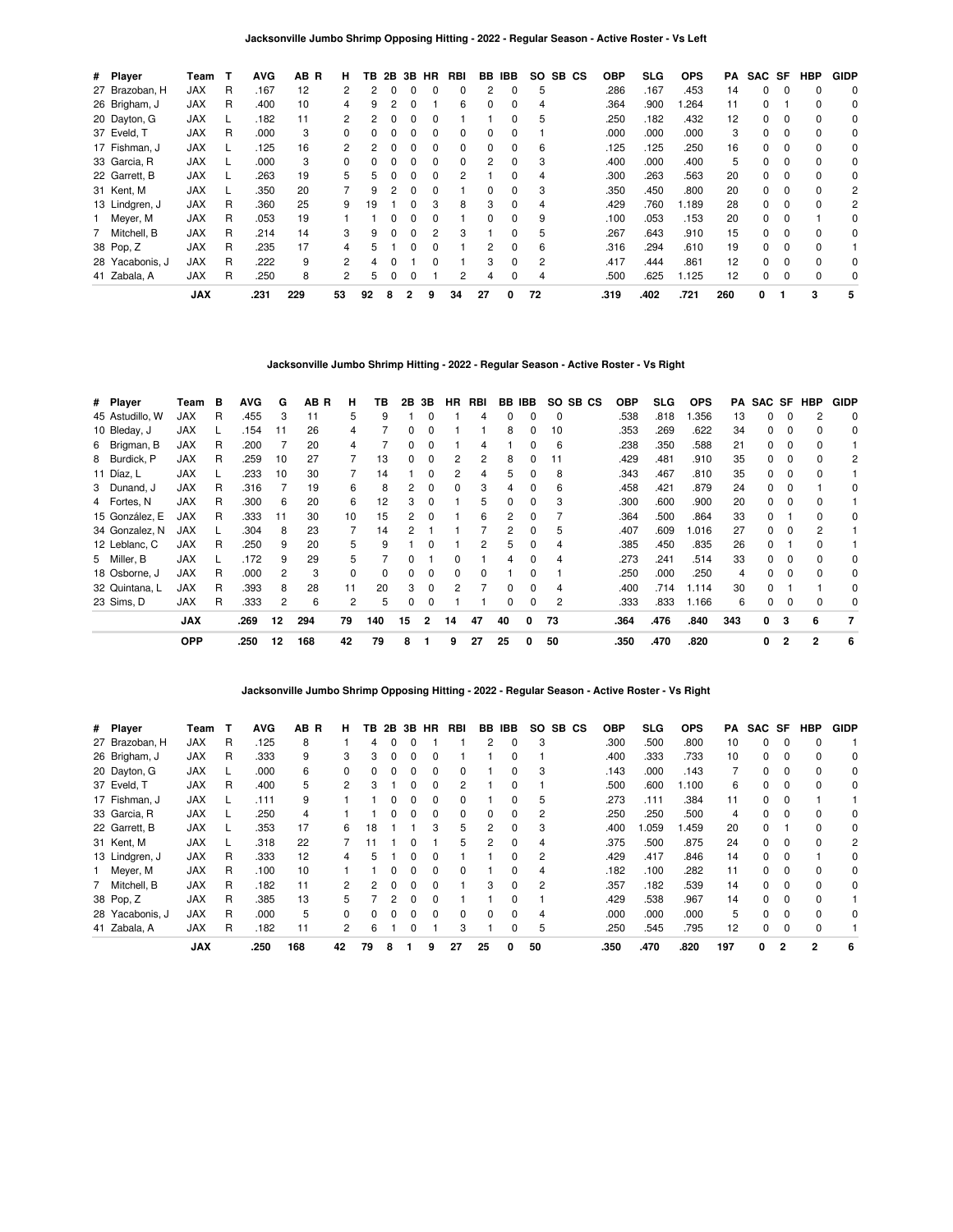| # Player       | Team       | в | AVG. | G  | AВ  | R  | н        | ΤВ | 2B | 3B           | HR | RBI | BB IBB       |              | SO. | SB CS        |          | <b>OBP</b> | SLG.  | <b>OPS</b> | PA  |    |              | SAC SF HBP | <b>GIDP</b> |
|----------------|------------|---|------|----|-----|----|----------|----|----|--------------|----|-----|--------------|--------------|-----|--------------|----------|------------|-------|------------|-----|----|--------------|------------|-------------|
| 10 Bleday, J   | <b>JAX</b> |   | .105 | 6  | 19  | 3  |          | з  |    |              | 0  |     |              |              | 6   |              | $\Omega$ | .292       | .158  | .450       | 24  | 0  |              |            | 0           |
| 6 Brigman, B   | JAX        | R | .188 | 5  | 16  | з  | 3        |    |    |              |    | 3   | 2            | 0            | 6   |              |          | .278       | .438  | .716       | 18  | 0  |              |            | 0           |
| 8 Burdick, P   | JAX        | R | .273 | 6  | 22  | 6  | 6        | 9  | 0  |              |    | 3   | 3            | 0            | 9   |              |          | .385       | .409  | .794       | 26  | 0  | 0            |            |             |
| 11 Díaz, L     | <b>JAX</b> |   | .292 | 6  | 24  | 3  |          |    |    |              |    | 5   | 0            | $\Omega$     | 6   | <sup>0</sup> | $\Omega$ | .308       | .458  | .766       | 26  | 0  |              |            |             |
| 3 Dunand, J    | JAX        | R | .273 | 3  | 11  | 2  | 3        | 4  |    | 0            | 0  | 3   |              | 0            | 3   |              | $\Omega$ | .333       | .364  | .697       | 12  | 0  | $\Omega$     | $\Omega$   | 0           |
| 4 Fortes, N    | <b>JAX</b> | R | .167 | 3  | 12  |    | 2        |    | 0  | 0            | 0  | 0   |              |              |     |              |          | .231       | .167  | .398       | 13  | 0  | <sup>0</sup> | $\Omega$   |             |
| 15 González, E | <b>JAX</b> | R | .222 | 5  | 18  |    | 4        | h  |    |              | ŋ  | 3   | 2            |              | 5   |              |          | .300       | .278  | .578       | 20  | 0  |              | $\Omega$   | 0           |
| 34 Gonzalez, N | JAX        |   | .176 | 5  | 17  |    | 3        |    | 2  |              | 0  | 4   | 2            | 0            |     | 0            | 0        | .300       | .412  | .712       | 20  | 0  |              |            | 0           |
| 12 Leblanc, C  | <b>JAX</b> | R | .538 | 4  | 13  | 3  |          | 15 | 2  | $\Omega$     | 2  | 3   | 3            | 0            | 4   | 0            | $\Omega$ | .625       | 1.154 | 1.779      | 16  | 0  | $\Omega$     | $\Omega$   | 0           |
| 5 Miller, B    | <b>JAX</b> |   | .100 | 5  | 20  | 2  | 2        | 4  | o  |              | ŋ  |     | 3            | <sup>0</sup> | 6   | <sup>0</sup> |          | .217       | .200  | .417       | 23  | 0  | <sup>0</sup> | $\Omega$   | 0           |
| 18 Osborne, J  | <b>JAX</b> | R | .000 |    |     | n  | 0        |    | 0  | <sup>0</sup> | ŋ  | 0   | <sup>0</sup> | 0            | 0   |              |          | .000       | .000  | .000       |     | O. |              | $\Omega$   | 0           |
| 32 Quintana, L | JAX        | R | .353 | 4  |     | з  | 6        | 9  | 0  |              |    |     |              |              |     |              |          | .389       | .529  | .918       | 18  | 0  |              |            | 0           |
| 23 Sims. D     | <b>JAX</b> | R | .000 |    | 3   | 0  | $\Omega$ | 0  | 0  | 0            | 0  | 0   | 0            | $\Omega$     | 2   | 0            | 0        | .000       | .000  | .000       | 3   | 0  |              |            | 0           |
|                | <b>JAX</b> |   | .224 | 6  | 201 | 28 | 45       | 76 | 9  | 2            | 6  | 28  | 21           | 0            | 61  |              |          | .311       | .378  | .689       | 228 | 0  |              | 5          | 3           |
|                | <b>OPP</b> |   | .242 | -6 | 207 | 39 | 50       | 97 | 8  | 0            | 13 | 36  | 29           | 0            | 63  | 5            |          | .347       | .469  | .816       |     | 0  |              | 5          | 3           |

**Jacksonville Jumbo Shrimp Pitching - 2022 - Regular Season - Active Roster - Home Games**

| # Player        | Team       |   | w            |              |       |   |          |          | ERA G GS CG SHO GF HLD SV SVO |          |   |          |   | ΙP   | н  | R        | ER. | <b>HR</b> | HB           | BB IBB |          | <b>SO</b> | <b>AVG</b> | WP BK        |          | GIDP           | TBF |
|-----------------|------------|---|--------------|--------------|-------|---|----------|----------|-------------------------------|----------|---|----------|---|------|----|----------|-----|-----------|--------------|--------|----------|-----------|------------|--------------|----------|----------------|-----|
| 27 Brazoban, H  | JAX        | R |              | 0            | 2.70  | 2 |          |          | 0                             |          | 0 |          | 0 | 3.1  |    |          |     |           |              | 2      | 0        | 4         | .091       |              | 0        |                | 13  |
| 26 Brigham, J   | <b>JAX</b> | R |              | 0            | 4.50  |   |          |          | 0                             |          | 0 |          | 0 | 2.0  | 3  |          |     |           |              | 0      | 0        |           | .375       |              |          | 0              | 9   |
| 20 Dayton, G    | <b>JAX</b> |   |              | 0            | 0.00  | 2 |          | $\Omega$ | 0                             |          | 0 | $\Omega$ | 0 | 3.0  |    | 0        | 0   | 0         | 0            |        | 0        |           | .100       | <sup>0</sup> | $\Omega$ | 0              | 11  |
| 17 Fishman, J   | <b>JAX</b> |   |              | 0            | 2.25  | 2 |          | 0        | 0                             |          | 0 | $\Omega$ | 0 | 4.0  | 3  |          |     |           |              | 0      | $\Omega$ | 5         | .214       | 0            | $\Omega$ |                | 15  |
| 22 Garrett, B   | <b>JAX</b> |   |              | 0            | 4.50  |   |          | $\Omega$ | 0                             | $\Omega$ | 0 | $\Omega$ | 0 | 4.0  | 4  | 2        | 2   |           | 0            | 2      | $\Omega$ |           | .267       | 0            | $\Omega$ | 0              | 17  |
| 31 Kent, M      | <b>JAX</b> |   |              |              | 11.25 |   |          | $\Omega$ | <sup>o</sup>                  | $\Omega$ | 0 | $\Omega$ | 0 | 4.0  | 8  | 5        | 5   |           | $\Omega$     |        | $\Omega$ | 3         | .381       | <sup>0</sup> | $\Omega$ | $\Omega$       | 22  |
| 13 Lindgren, J  | <b>JAX</b> | R |              | 0            | 7.71  |   |          |          | 0                             | $\Omega$ | 0 |          | 0 | 4.2  | 6  | 4        | 4   | 3         |              | 2      | $\Omega$ |           | .333       | <sup>0</sup> |          | $\overline{2}$ | 21  |
| 1 Meyer, M      | <b>JAX</b> | R | <sup>n</sup> | <sup>0</sup> | 4.50  |   |          | $\Omega$ | <sup>o</sup>                  | $\Omega$ | 0 | $\Omega$ | 0 | 4.0  | 2  | 2        | 2   | $\Omega$  |              |        | 0        | 5         | .143       |              | $\Omega$ | <sup>0</sup>   | 16  |
| Mitchell, B     | <b>JAX</b> | R |              | 0            | 7.36  | 2 | $\Omega$ | $\Omega$ | 0                             | $\Omega$ | 0 | $\Omega$ | 0 | 3.2  | 2  | 3        | 3   | 2         | 0            | 2      | 0        | 5         | .143       | 2            | $\Omega$ | 0              | 16  |
| 38 Pop, Z       | <b>JAX</b> | R |              |              | 0.00  | 2 |          | $\Omega$ | 0                             | $\Omega$ | 0 | $\Omega$ |   | 3.0  | 5  | 2        | 0   | $\Omega$  | <sup>0</sup> | 2      | $\Omega$ | 2         | .385       |              | $\Omega$ | $\Omega$       | 15  |
| 28 Yacabonis, J | JAX        | R |              | 0            | 0.00  | 2 |          | $\Omega$ | 0                             |          | 0 | $\Omega$ | 0 | 2.0  | 0  | $\Omega$ | 0   | ŋ         | $\Omega$     | 2      | 0        | 3         | .000       | <sup>0</sup> | $\Omega$ | $\Omega$       | 8   |
| 41 Zabala, A    | <b>JAX</b> | R |              | 0            | 7.71  | 2 |          |          | 0                             |          | 0 |          | 0 | 2.1  |    | 2        | 2   |           |              | 3      | $\Omega$ | 4         | .125       |              |          |                | 11  |
|                 | <b>JAX</b> |   |              | 5            | 6.17  | 6 | 6        | 0        | 0                             | 6        | 0 | 0        |   | 54.0 | 50 | 39       | 37  | 13        | 5            | 29     | 0        | 63        | .242       | 5            |          | 3              | 242 |

**Jacksonville Jumbo Shrimp Hitting - 2022 - Regular Season - Active Roster - Away Games**

| # Player        | Team       | в | <b>AVG</b> | G | АB  | R        | н  | ΤВ  | 2B | 3В | <b>HR</b>    | RBI      |              | BB IBB | SO. | SB <sub>CS</sub> |          | <b>OBP</b> | <b>SLG</b> | <b>OPS</b> | PA  | SAC SF |                | HBP | <b>GIDP</b> |
|-----------------|------------|---|------------|---|-----|----------|----|-----|----|----|--------------|----------|--------------|--------|-----|------------------|----------|------------|------------|------------|-----|--------|----------------|-----|-------------|
| 45 Astudillo, W | <b>JAX</b> | R | .429       | 3 | 14  | 4        | 6  | 10  |    |    |              | 6        |              | 0      | ŋ   |                  | 0        | .500       | .714       | .214       | 16  | 0      | <sup>0</sup>   |     | $\Omega$    |
| 10 Bleday, J    | <b>JAX</b> |   | .211       | 5 | 19  | 4        |    |     | 0  |    |              | 3        | 5            | 0      | 6   |                  |          | .375       | .368       | .743       | 24  | 0      |                |     | 0           |
| 6 Brigman, B    | <b>JAX</b> | R | .154       | 3 | 13  |          |    |     |    |    |              |          | $\Omega$     | 0      |     |                  |          | .154       | .154       | .308       | 13  | 0      |                |     |             |
| 8 Burdick, P    | <b>JAX</b> | R | .278       | 5 | 18  | 10       | 5. | 12  |    |    |              | з        |              | 0      | 5   |                  |          | .480       | .667       | 1.147      | 25  | 0      |                |     |             |
| 11 Díaz, L      | <b>JAX</b> |   | .263       | 5 | 19  | 6        | 5  | 9   |    |    |              | 5        | 5            | 0      | 5   |                  |          | .417       | .474       | .891       | 24  | 0      |                |     | 0           |
| 3 Dunand, J     | JAX        | R | .333       | 4 | 15  |          | 5  |     |    |    |              | 0        | 3            | 0      | 5   |                  |          | .474       | .467       | .941       | 19  | 0      |                |     |             |
| 4 Fortes, N     | JAX        | R | .368       | 4 | 19  |          |    | 13  | 3  |    |              |          | 0            | 0      | 3   | 0                |          | .350       | .684       | 1.034      | 20  | 0      |                |     |             |
| 15 González, E  | <b>JAX</b> | R | .481       | 6 | 27  | 6        | 13 | 19  | 3  |    |              | 5        | 0            | 0      | 4   | 3                | $\Omega$ | .464       | .704       | 1.168      | 28  | 0      |                |     | 0           |
| 34 Gonzalez, N  | <b>JAX</b> |   | .417       | 3 | 12  | 2        | 5  | 9   |    |    |              | 3        | $\Omega$     | 0      | 2   | 0                | $\Omega$ | .462       | .750       | 1.212      | 13  | 0      | 0              |     |             |
| 12 Leblanc, C   | <b>JAX</b> | R | .158       | 5 | 19  | 0        | 3  | 4   |    |    | <sup>n</sup> | 2        | 4            | 0      | 5   | 0                | $\Omega$ | .292       | .211       | .503       | 24  | 0      |                |     |             |
| 5 Miller, B     | <b>JAX</b> |   | .222       | 4 | 18  | 2        | 4  | 4   | U  |    | n.           | $\Omega$ | 2            | 0      | 2   | <sup>0</sup>     |          | .300       | .222       | .522       | 20  | 0      | n              |     | 0           |
| 18 Osborne, J   | <b>JAX</b> | R | .333       |   | 3   | $\Omega$ |    |     | O. |    | <sup>0</sup> | $\Omega$ |              |        |     | 0                |          | 500        | .333       | .833       | 4   | O.     | n              |     | 0           |
| 32 Quintana, L  | <b>JAX</b> | R | .391       | 5 | 23  | 5        | 9  | 19  | 4  |    |              | 8        | <sup>0</sup> | 0      | 4   | n                |          | .375       | .826       | .201       | 24  | O.     |                |     |             |
| 23 Sims, D      | <b>JAX</b> | R | .500       |   | 4   | 2        | 2  | 5   | 0  | 0  |              |          | 0            | 0      |     | 0                |          | .500       | .250       | 1.750      | 4   | 0      |                |     | 0           |
|                 | <b>JAX</b> |   | .318       | 6 | 223 | 47       | 71 | 121 | 17 | 0  | 11           | 44       | 27           | 0      | 46  | 8                | -1       | .395       | .543       | .938       | 258 | 0      | 4              | 4   | 7           |
|                 | <b>OPP</b> |   | .237       | 6 | 190 | 26       | 45 | 74  | 8  | 3  | 5            | 25       | 23           | 0      | 59  | 5                |          | .316       | .389       | .705       |     | 0      | $\overline{2}$ | 0   | 8           |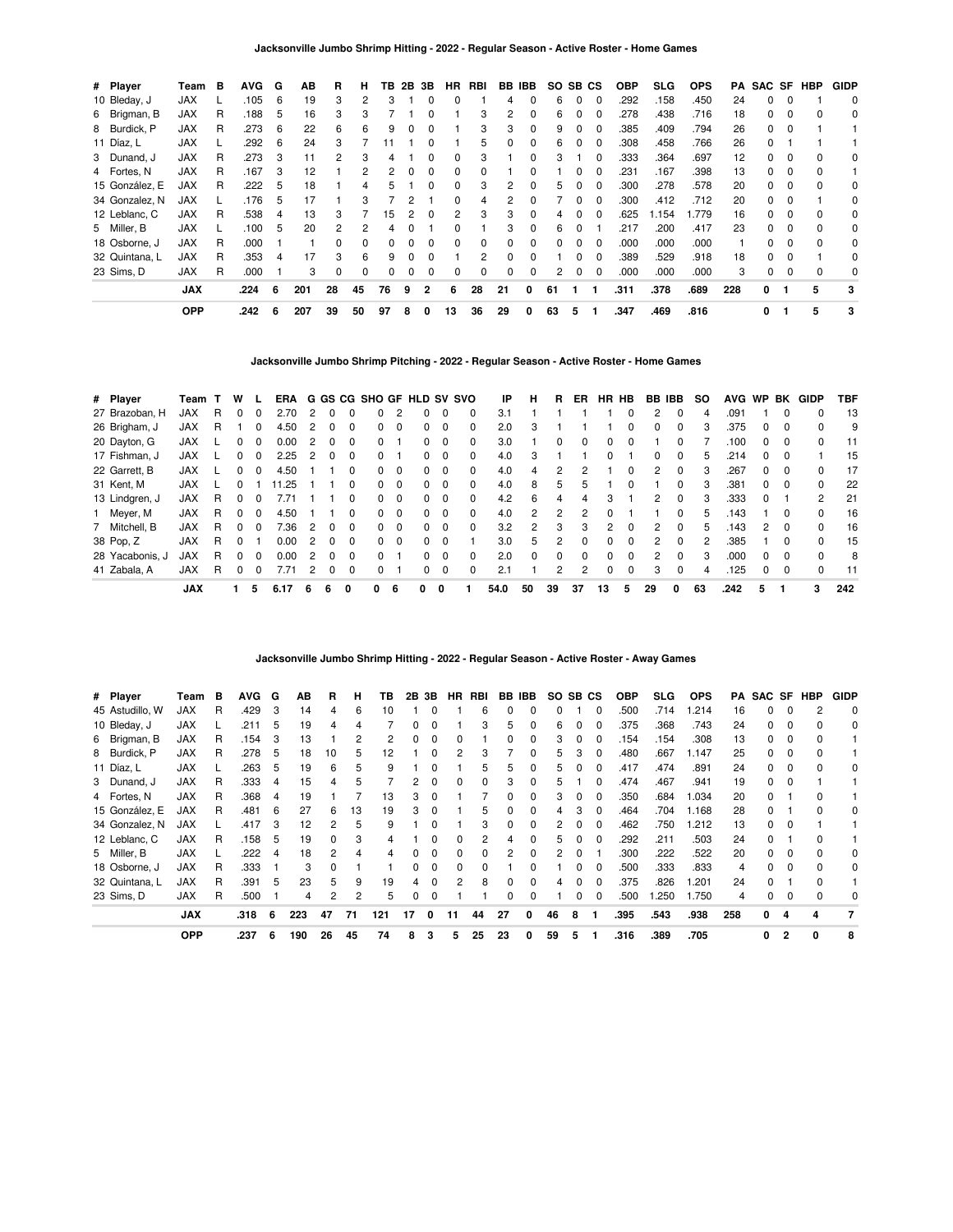| # Player        | Team       |   | w |              | ERA   |   | G GS CG      |              | <b>SHO GF HLD</b> |          |    |                         | SV SVO   | IP   | н        | R  | ER | HR | HB           | BB IBB       |              | <b>SO</b> | <b>AVG</b> | <b>WP</b>    | BK       | GIDP         | TBF |
|-----------------|------------|---|---|--------------|-------|---|--------------|--------------|-------------------|----------|----|-------------------------|----------|------|----------|----|----|----|--------------|--------------|--------------|-----------|------------|--------------|----------|--------------|-----|
| 27 Brazoban, H  | <b>JAX</b> | R |   |              | 0.00  | З | 0            |              | 0                 |          |    | 0                       | 0        | 3.0  | 2        |    |    |    |              | 2            |              |           | .222       |              |          |              | 11  |
| 26 Brigham, J   | <b>JAX</b> | R | 0 |              | .57   |   |              |              | 0.                |          |    | 0                       | 0        | 2.1  | 4        | 3  |    |    |              |              | 0            |           | .364       |              |          |              | 12  |
| 20 Dayton, G    | JAX        |   | 0 | $\Omega$     | 0.00  | 2 |              |              | 0                 |          | 0  | 0                       | $\Omega$ | 2.0  |          | 0  |    |    |              |              | 0            |           | .143       | 0            | 0        |              | 8   |
| 37 Eveld, T     | <b>JAX</b> | R |   |              | 9.00  |   |              |              | O.                | $\Omega$ | O. | - 0                     |          | 2.0  | 2        | 2  |    |    |              |              | 0            |           | .250       | <sup>0</sup> | $\Omega$ |              | 9   |
| 17 Fishman, J   | <b>JAX</b> |   |   |              | 0.00  | 2 |              |              | O.                | $\Omega$ | 0  | 0                       | 0        | 3.2  | 0        |    |    |    |              |              | <sup>0</sup> |           | .000       |              |          |              | 12  |
| 33 Garcia, R    | <b>JAX</b> |   |   | 0            | 0.00  |   | 0            | <sup>0</sup> | 0                 | $\Omega$ | 0  | $\overline{\mathbf{0}}$ | $\Omega$ | 2.0  |          | 0  |    |    |              | 2            | $\Omega$     | 5         | .143       | 0            | $\Omega$ | <sup>0</sup> | 9   |
| 22 Garrett, B   | <b>JAX</b> |   | o |              | 10.80 |   |              |              | O.                | $\Omega$ | 0  | $\overline{\mathbf{0}}$ | $\Omega$ | 5.0  |          | 6  | 6  |    | 0            |              | <sup>0</sup> |           | .333       |              | $\Omega$ | <sup>0</sup> | 23  |
| 31 Kent, M      | <b>JAX</b> |   |   |              | .50   | 2 |              |              | O.                |          | O. | 0                       | 0        | 6.0  | 6        |    |    |    |              |              | <sup>0</sup> |           | .286       |              |          |              | 22  |
| 13 Lindgren, J  | JAX        | R | 0 |              | .25   |   |              |              | 0                 | $\Omega$ | O. | - 0                     | $\Omega$ | 4.0  |          | 5  | h  |    |              | 2            | 0            |           | .368       | 0            | $\Omega$ | 0            | 21  |
| 1 Meyer, M      | <b>JAX</b> | R |   | <sup>0</sup> | 0.00  |   |              |              | $\Omega$          | $\Omega$ | 0  | 0                       | $\Omega$ | 5.0  | $\Omega$ | 0  |    |    | <sup>0</sup> | <sup>0</sup> | <sup>0</sup> | 8         | .000       | $\Omega$     | $\Omega$ | <sup>0</sup> | 15  |
| 7 Mitchell, B   | <b>JAX</b> | R |   |              | 3.38  |   |              |              | 0                 | $\Omega$ | n  | $\Omega$                | 0        | 2.2  | 3        |    |    |    | U            | 2            | <sup>0</sup> |           | .273       |              |          |              | 13  |
| 38 Pop, Z       | <b>JAX</b> | R |   | $\Omega$     | 0.00  | 3 | 0            |              | 0                 | $\Omega$ |    | 0                       | 0        | 5.0  | 4        |    |    |    |              |              | <sup>0</sup> |           | .235       | 0            |          | 2            | 18  |
| 28 Yacabonis, J | <b>JAX</b> | R | o |              | 4.50  | 2 | <sup>0</sup> | <sup>0</sup> | $\Omega$          | 2        | 0  | $\Omega$                | $\Omega$ | 2.0  | 2        |    |    |    | <sup>0</sup> |              | <sup>0</sup> | з         | .250       | <sup>0</sup> | $\Omega$ | <sup>0</sup> | 9   |
| 41 Zabala, A    | <b>JAX</b> | R | 0 | $\Omega$     | 9.00  | 2 | 0            | 0            | 0                 | 0        | 0  | 0                       | 0        | 3.0  | 3        | 3  | 3  | 2  | 0            | 2            | 0            |           | .273       | 0            | $\Omega$ |              | 13  |
|                 | <b>JAX</b> |   | 4 | $\mathbf{2}$ | 4.33  | 6 | 6            | 0            |                   | 6        |    | 0                       |          | 52.0 | 45       | 26 | 25 | 5  | 0            | 23           | 0            | 59        | .237       | 2            | 0        | 8            | 215 |

# **Jacksonville Jumbo Shrimp Hitting - 04/13/2022 - 04/19/2022 - Regular Season - All Players**

| <b>Player</b>  | Team       | в | <b>AVG</b> | G              | AB | <b>PAR</b>      |          | H. | TB. | 2B       | 3В       | HR       | RBI      | BB       | IBB          | SO.      | SB.          | СS           | <b>OBP</b> | SLG. | <b>OPS</b> | <b>SAC</b> | SF       | <b>HBP</b> | <b>GIDP</b> |
|----------------|------------|---|------------|----------------|----|-----------------|----------|----|-----|----------|----------|----------|----------|----------|--------------|----------|--------------|--------------|------------|------|------------|------------|----------|------------|-------------|
| González. E    | <b>JAX</b> | R | .522       | 5              | 23 | 246             |          | 12 | 18  | 3        | $\Omega$ |          | 5        | 0        | $\Omega$     | 3        | 3            | 0            | .500       | .783 | .283       | $\Omega$   |          | $\Omega$   | 0           |
| 2 Fortes, N    | <b>JAX</b> | R | .500       | 3              | 14 | 15              |          |    | 13  | 3        | 0        |          |          | $\Omega$ | $\Omega$     | 3        | <sup>0</sup> | <sup>0</sup> | .467       | .929 | .396       | $\Omega$   |          | $\Omega$   |             |
| 3 Sims, D      | <b>JAX</b> | R | .500       |                | 4  | 4               | 2        | 2  | 5   | 0        | 0        |          |          | $\Omega$ | $\Omega$     |          | 0            | 0            | .500       | .250 | 1.750      | $\Omega$   | - 0      | $\Omega$   | 0           |
| 4 Astudillo, W | <b>JAX</b> | R | .429       | 3              | 14 | 16              | 4        | 6  | 10  |          | $\Omega$ |          | 6        | $\Omega$ | $\Omega$     | $\Omega$ |              | 0            | .500       | .714 | 1.214      | $\Omega$   | $\Omega$ | 2          | 0           |
| 5 Gonzalez, N  | <b>JAX</b> |   | .417       | 3              | 12 | 13              | -2       | 5  | 9   |          | $\Omega$ |          | 3        | $\Omega$ | $\Omega$     | 2        | $\Omega$     | 0            | .462       | .750 | 1.212      | $\Omega$   | $\Omega$ |            |             |
| 6 Quintana, L  | <b>JAX</b> | R | .389       | 4              | 18 | 19              | 4        |    | 16  | 3        | $\Omega$ | 2        |          | $\Omega$ | $\Omega$     | 4        | $\Omega$     | 0            | .368       | .889 | 1.257      | $\Omega$   |          | $\Omega$   |             |
| 7 Dunand, J    | <b>JAX</b> | R | .364       | 3              | 11 | 15 <sub>3</sub> |          | 4  | 6   | 2        | $\Omega$ | 0        | $\Omega$ | 3        | $\Omega$     | 3        |              | 0            | .533       | .545 | 1.078      | $\Omega$   | $\Omega$ |            | 0           |
| 8 Osborne, J   | <b>JAX</b> | R | .333       |                | 3  | 4               | $\Omega$ |    |     | $\Omega$ | 0        | $\Omega$ | $\Omega$ |          | $\Omega$     |          | <sup>0</sup> | $\Omega$     | .500       | .333 | .833       | $\Omega$   | $\Omega$ | $\Omega$   | 0           |
| 9 Burdick, P   | <b>JAX</b> | R | .286       | 4              | 14 | 20              | 8        | 4  | 8   |          | $\Omega$ |          | 2        | 6        | 0            | 5        | 3            | 0            | .500       | .571 | 1.071      | $\Omega$   | - 0      | 0          |             |
| 10 Miller, B   | <b>JAX</b> |   | .214       | 3              | 14 | 15              |          | 3  | 3   | 0        | $\Omega$ | 0        | 0        |          | <sup>0</sup> |          |              |              | .267       | .214 | .481       | $\Omega$   | $\Omega$ | $\Omega$   | 0           |
| 11 Bleday, J   | <b>JAX</b> |   | .200       | $\overline{4}$ | 15 | 19              | 3        | 3  | 6   | $\Omega$ | $\Omega$ |          |          | 4        | $\Omega$     | 5        | <sup>0</sup> | 0            | .368       | .400 | .768       | $\Omega$   | - 0      | $\Omega$   | 0           |
| 12 Díaz, L     | <b>JAX</b> |   | .200       | 4              | 15 | 19              | 5        | 3  |     |          | 0        |          | 3        | 4        | $\Omega$     | 4        | $\Omega$     | $\Omega$     | .368       | .467 | .835       | $\Omega$   | $\Omega$ | $\Omega$   | 0           |
| 13 Brigman, B  | <b>JAX</b> | R | .154       | 3              | 13 | 13              |          | 2  | 2   | 0        | 0        | 0        |          | 0        | $\Omega$     | 3        | <sup>0</sup> | 0            | .154       | .154 | .308       | $\Omega$   | - 0      | $\Omega$   |             |
| 14 Leblanc, C  | <b>JAX</b> | R | .071       | 4              | 14 | 19              |          |    |     | 0        | 0        | 0        |          | 4        | $\Omega$     | 3        |              | <sup>0</sup> | .263       | .071 | .334       | $\Omega$   |          | $\Omega$   |             |

Show Fewer... Show More...

### **Jacksonville Jumbo Shrimp Pitching - 04/13/2022 - 04/19/2022 - Regular Season - All Players**

| Player         | Team       |    | W L            | ERA     | G | GS.      | CG.      | SHO      | GF       | <b>HLD</b> | sv       | <b>SVO</b> |               | IP H R         | ER.      | HR.            | HB. | BB | IBB      | so | <b>WHIP</b> | <b>AVG</b> | <b>WP</b> | BK       | <b>GDP</b> |
|----------------|------------|----|----------------|---------|---|----------|----------|----------|----------|------------|----------|------------|---------------|----------------|----------|----------------|-----|----|----------|----|-------------|------------|-----------|----------|------------|
| Brazoban, H    | <b>JAX</b> | R  | 0 <sub>0</sub> | 0.002   |   | 0        | $\Omega$ | 0        |          | 0          | $\Omega$ |            | 02.020        |                | 0        | 0              | 0   | 2  | $\Omega$ | 2  | 2.00        | .333       | 0         | $\Omega$ |            |
| 2 Dayton, G    | <b>JAX</b> |    | 0 <sub>0</sub> | 0.002   |   | 0        | $\Omega$ | 0        |          | 0          | $\Omega$ |            | 02.010        |                | 0        | 0              | 0   |    | 0        |    | 1.00        | .143       | 0         | $\Omega$ | $\Omega$   |
| 3 Fishman, J   | <b>JAX</b> |    | 10             | 0.00    |   | 0        | $\Omega$ | 0        | $\Omega$ | 0          | $\Omega$ |            | 02.1          | 0 <sub>0</sub> | 0        | $\Omega$       | 0   |    | 0        | 4  | 0.43        | .000       | 0         | $\Omega$ | 0          |
| 4 Garcia, R    | <b>JAX</b> |    | 1 <sub>0</sub> | 0.00    |   | $\Omega$ | $\Omega$ | 0        | $\Omega$ | $\Omega$   | $\Omega$ |            | 02.010        |                | 0        | $\Omega$       | 0   | 2  | $\Omega$ | 5  | 1.50        | .143       | $\Omega$  | $\Omega$ | $\Omega$   |
| 5 Pop, Z       | <b>JAX</b> | R. | 0 <sub>0</sub> | 0.002   |   | 0        | $\Omega$ | $\Omega$ | $\Omega$ |            | $\Omega$ |            | 0, 3.1        | 20             | $\Omega$ | $\Omega$       | 0   | 0  | $\Omega$ | 3  | 0.60        | .182       | 0         | $\Omega$ |            |
| 6 Kent, M      | <b>JAX</b> |    | 0 <sub>0</sub> | 1.502   |   |          | $\Omega$ | 0        | $\Omega$ | $\Omega$   | $\Omega$ |            | 06.062        |                |          | $\Omega$       | 0   |    | $\Omega$ | 4  | 1.17        | .286       | 0         | $\Omega$ | 4          |
| 7 Mitchell, B  | <b>JAX</b> | R. | 0 <sub>0</sub> | 3.38    |   |          | $\Omega$ | 0        | $\Omega$ | 0          | $\Omega$ |            | 0, 2, 2, 3, 1 |                |          | 0              | 0   | 2  | $\Omega$ | 2  | 1.88        | .273       |           | $\Omega$ | $\Omega$   |
| 8 Yacabonis, J | <b>JAX</b> | R. | 0 <sub>1</sub> | 4.50 2  |   | 0        | $\Omega$ | $\Omega$ | 2        | 0          | $\Omega$ |            | 02.021        |                |          | $\Omega$       | 0   |    | 0        | 3  | 1.50        | .250       | 0         | $\Omega$ | $\Omega$   |
| 9 Holloway, J  | <b>JAX</b> | R. | 0 <sub>0</sub> | 6.23    |   |          | $\Omega$ | 0        | $\Omega$ | $\Omega$   | $\Omega$ |            | 04.1          | 33             | 3        |                | 0   | 5  | $\Omega$ | 5  | 1.85        | .214       | 0         | $\Omega$ | $\Omega$   |
| 10 Eveld, T    | <b>JAX</b> | R. | 1 <sub>0</sub> | 9.00    |   | 0        | $\Omega$ | $\Omega$ | $\Omega$ | 0          | $\Omega$ |            | 1 2.0 2 2     |                | 2        | <sup>0</sup>   | 0   |    | 0        | 2  | 1.50        | .250       | 0         | $\Omega$ | $\Omega$   |
| 11 Zabala, A   | <b>JAX</b> | R. | 0 <sub>0</sub> | 9.002   |   | 0        | $\Omega$ | 0        | $\Omega$ | $\Omega$   | $\Omega$ |            | 0, 3.0, 3, 3  |                | 3        | 2              | 0   | 2  | $\Omega$ | 5  | 1.67        | .273       | 0         | $\Omega$ |            |
| 12 Garrett, B  | <b>JAX</b> |    | 0 <sub>1</sub> | 10.80   |   |          | $\Omega$ | $\Omega$ | $\Omega$ | 0          | $\Omega$ |            | 05.076        |                | 6        | $\overline{2}$ | 0   |    | $\Omega$ | 4  | 1.60        | .333       |           | $\Omega$ | $\Omega$   |
| 13 Lindgren, J | <b>JAX</b> | R  | 0 <sub>0</sub> | 11.25   |   |          | $\Omega$ | 0        | $\Omega$ | 0          | $\Omega$ |            | 04.075        |                | 5        | $\Omega$       | 0   | 2  | 0        | 3  | 2.25        | .368       | 0         | $\Omega$ | $\Omega$   |
| 14 Brigham, J  | <b>JAX</b> | R  | 0 <sub>0</sub> | 11.57 2 |   | $\Omega$ | $\Omega$ | 0        |          | 0          | $\Omega$ |            | 02.1          | 4 3            | 3        | $\Omega$       | 0   |    | $\Omega$ | 2  | 2.14        | .364       | 0         | $\Omega$ | $\Omega$   |

Show Fewer... Show More...

### **Max Meyer - Pitching - Game Log - 2022 - Regular Season**

|         | Date GM # Team Opp W L ERA G GS CG SHO SV SVO IP H R ER HR HB BB IBB SO WHIP AVG AB WP BK GIDP TBF |                                                                                                                              |  |  |  |  |  |  |  |  |  |                                                                 |  |  |  | NP-S                                                                           |
|---------|----------------------------------------------------------------------------------------------------|------------------------------------------------------------------------------------------------------------------------------|--|--|--|--|--|--|--|--|--|-----------------------------------------------------------------|--|--|--|--------------------------------------------------------------------------------|
| 4/5/22  |                                                                                                    | JAX WOR        0   0   4.50   1   1   0   0   0   0   4.0   2   2   2   0   1   1   0   5   0.75   143   14   1   0   0   16 |  |  |  |  |  |  |  |  |  |                                                                 |  |  |  | $69 - 43$                                                                      |
| 4/12/22 |                                                                                                    | JAX @DUR 1 0 2.00 1 1 0 0 0 0 5.0 0 0 0 0 0 0 0 8 0.33 .069 15 0 0 0 15                                                      |  |  |  |  |  |  |  |  |  |                                                                 |  |  |  | 53 - 38                                                                        |
| April   | JAX                                                                                                |                                                                                                                              |  |  |  |  |  |  |  |  |  | 1 0 2.00 2 2 0 0 0 0 9.0 2 2 2 0 1 1 0 13 0.33 .069 29 1 0 0 31 |  |  |  | 122 - 81                                                                       |
| Total   |                                                                                                    |                                                                                                                              |  |  |  |  |  |  |  |  |  |                                                                 |  |  |  | JAX AAA 1 0 2.00 2 2 0 0 0 0 9.0 2 2 2 0 1 1 0 13 0.33 .069 29 1 0 0 31 122-81 |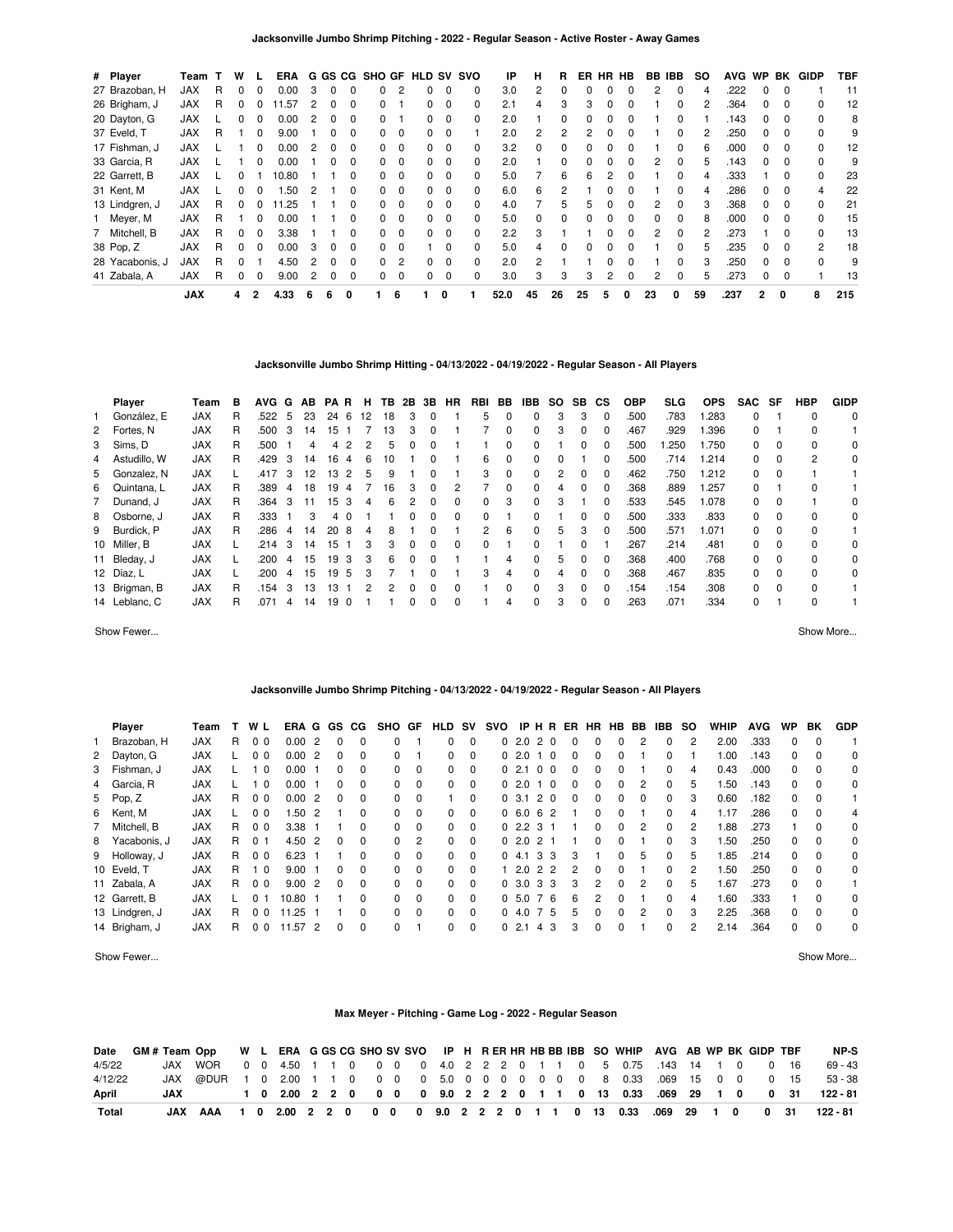# **Max Meyer - Pitching - Stat Splits - 2022 - Regular Season**

| Split                     | Team       |                |                   |                |                | W L ERAGGS CG SHO SV IP H R ER HR HB BB IBB SO |           |  |               |   |          |          |          |      | WHIP | AVG AB WP |     |          | BK       | GIDP         | TBF | NP-S       |
|---------------------------|------------|----------------|-------------------|----------------|----------------|------------------------------------------------|-----------|--|---------------|---|----------|----------|----------|------|------|-----------|-----|----------|----------|--------------|-----|------------|
| Home Games                | JAX        | 0 <sub>0</sub> | 4.50              |                |                |                                                | 04.022    |  |               |   |          |          |          | 5    | 0.75 | 143       | 14  |          |          |              | 16  | $69 - 43$  |
| Away Games                | <b>JAX</b> | 10             | 0.001             |                |                | $\Omega$                                       | 0 5.0 0 0 |  | $\Omega$      | 0 | $\Omega$ | $\Omega$ | $\Omega$ | 8    | 0.00 | .000.     | -15 | $\Omega$ |          |              | 15  | $53 - 38$  |
| <b>Night Games</b>        | <b>JAX</b> | 10             | 2.00 2            | 2              |                |                                                |           |  | 0 0 9.0 2 2 2 |   |          |          | 0        | - 13 | 0.33 | .069 29   |     |          |          | $\Omega$     | 31  | $122 - 81$ |
| On Grass                  | <b>JAX</b> | 10             | $2.00\text{ }2$   | $\mathcal{P}$  |                | $\Omega$                                       |           |  | 0 9.0 2 2 2   |   |          |          |          | -13  | 0.33 | .069 29   |     |          |          | <sup>0</sup> | 31  | $122 - 81$ |
| April                     | <b>JAX</b> |                | 1 0 2.00 2        | $\overline{2}$ | $\overline{0}$ |                                                |           |  | 0 0 9.0 2 2 2 |   |          |          | 0        | - 13 | 0.33 | .069 29   |     |          |          | <sup>0</sup> | 31  | $122 - 81$ |
| On Tuesdays               | <b>JAX</b> | 10             | 2.00 2            | $\mathcal{P}$  | $\Omega$       | $\Omega$                                       |           |  | 0 9 0 2 2 2   |   |          |          |          | -13  | 0.33 | $.069$ 29 |     |          |          | <sup>0</sup> | 31  | $122 - 81$ |
| In games following a loss | <b>JAX</b> | 10             | 0.00 <sub>1</sub> |                |                |                                                | 0,5.0,0.0 |  | $\Omega$      |   | 0        | $\Omega$ | $\Omega$ | 8    | 0.00 | .000.     | -15 | $\Omega$ | $\Omega$ | <sup>0</sup> | 15  | $53 - 38$  |
| Starter                   | JAX        | 10             | 2.00 2            | $\overline{2}$ | $\Omega$       |                                                |           |  | 0 0 9.0 2 2 2 |   |          |          |          | 13   | 0.33 | .069 29   |     |          |          | <sup>0</sup> | 31  | 122 - 81   |

# **Max Meyer - Opposing Hitting - Stat Splits - 2022 - Regular Season**

| Split                   | Team       | <b>AVG</b> | G              |                | AB R H                                  |                | 2Β          | 3B          | HR          | <b>RBI</b>     | BB           | <b>IBB</b> | <b>SO</b>               |             | SB CS       | <b>OBP</b> | SLG   | <b>OPS</b> | <b>HBP</b>   | <b>SAC</b> | <b>SF</b>   | <b>GIDP</b> |
|-------------------------|------------|------------|----------------|----------------|-----------------------------------------|----------------|-------------|-------------|-------------|----------------|--------------|------------|-------------------------|-------------|-------------|------------|-------|------------|--------------|------------|-------------|-------------|
| vs Left                 | <b>JAX</b> | .053       | $\overline{2}$ | 19             | $\mathbf{1}$                            |                | 0           | $\mathbf 0$ | $\mathbf 0$ | $\mathbf{1}$   | $\mathbf 0$  | 0          | 9                       |             |             | .100       | .053  | .153       | $\mathbf{1}$ | $\Omega$   | $\mathbf 0$ | $\mathbf 0$ |
| vs Right                | <b>JAX</b> | .100       | $\overline{c}$ | 10             | 1                                       |                | $\Omega$    | 0           | $\mathbf 0$ | 0              | $\mathbf{1}$ | 0          | 4                       |             |             | .182       | .100  | .282       | 0            | $\Omega$   | $\Omega$    | $\Omega$    |
| Team is ahead           | <b>JAX</b> | .059       | $\overline{c}$ | 17             | $\mathbf{1}$                            |                | $\mathbf 0$ | 0           | 0           | $\mathbf{1}$   | 1            | 0          | 9                       |             |             | .158       | .059  | .217       | 1            | 0          | $\mathbf 0$ | $\mathbf 0$ |
| Team is behind          | <b>JAX</b> | .000       | $\overline{1}$ | $\mathbf{1}$   | 0                                       |                | $\mathbf 0$ | 0           | 0           | $\Omega$       | $\mathbf 0$  | $\Omega$   | 0                       |             |             | .000       | .000  | .000       | 0            | 0          | $\mathbf 0$ | $\Omega$    |
| Score is tied           | <b>JAX</b> | .091       | $\overline{1}$ | 11             | 1                                       |                | $\mathbf 0$ | 0           | 0           | 0              | 0            | 0          | $\overline{\mathbf{4}}$ |             |             | .091       | .091  | .182       | 0            | 0          | $\mathbf 0$ | $\mathbf 0$ |
| <b>Batting First</b>    | <b>JAX</b> | .000       | $\overline{2}$ | 4              | 0                                       |                | $\Omega$    | $\Omega$    | 0           | 0              | $\Omega$     | 0          | 2                       |             |             | .000       | .000  | .000       | 0            | 0          | $\Omega$    | $\Omega$    |
| <b>Batting Second</b>   | <b>JAX</b> | .000       | $\overline{c}$ | $\overline{4}$ | 0                                       |                | $\mathbf 0$ | 0           | 0           | 0              | 0            | 0          | 3                       |             |             | .000       | .000  | .000       | 0            | 0          | $\mathbf 0$ | 0           |
| <b>Batting Third</b>    | <b>JAX</b> | .000       | $\overline{c}$ | 3              | 0                                       |                | $\Omega$    | $\mathbf 0$ | 0           | $\mathbf 0$    | $\mathbf 0$  | $\Omega$   | $\overline{c}$          |             |             | .250       | .000  | .250       | $\mathbf{1}$ | 0          | $\Omega$    | $\Omega$    |
| <b>Batting Fourth</b>   | <b>JAX</b> | .000       | $\overline{c}$ | 3              | 0                                       |                | $\mathbf 0$ | 0           | 0           | 0              | 1            | 0          | 1                       |             |             | .250       | .000  | .250       | 0            | 0          | $\mathbf 0$ | $\mathbf 0$ |
| <b>Batting Fifth</b>    | <b>JAX</b> | .250       | $\overline{2}$ | 4              | 1                                       |                | $\Omega$    | 0           | 0           | $\mathbf{1}$   | $\Omega$     | $\Omega$   | 1                       |             |             | .250       | .250  | .500       | 0            | $\Omega$   | $\Omega$    | $\Omega$    |
| <b>Batting Sixth</b>    | <b>JAX</b> | .000       | $\overline{c}$ | 4              | 0                                       |                | 0           | 0           | 0           | $\mathbf 0$    | 0            | 0          | 2                       |             |             | .000       | .000  | .000       | 0            | 0          | $\mathbf 0$ | $\mathbf 0$ |
| <b>Batting Seventh</b>  | <b>JAX</b> | .333       | $\overline{c}$ | 3              | $\mathbf{1}$                            |                | $\Omega$    | 0           | $\Omega$    | $\Omega$       | $\Omega$     | $\Omega$   | $\mathbf{1}$            |             |             | .333       | .333  | .666       | 0            | 0          | $\Omega$    | $\Omega$    |
| <b>Batting Eighth</b>   | <b>JAX</b> | .000       | $\overline{2}$ | $\overline{c}$ | 0                                       |                | $\mathbf 0$ | 0           | 0           | 0              | 0            | 0          | $\mathbf{1}$            |             |             | .000       | .000  | .000       | 0            | 0          | $\mathbf 0$ | $\mathbf 0$ |
| <b>Batting Ninth</b>    | <b>JAX</b> | .000       | $\overline{2}$ | $\overline{c}$ | 0                                       |                | $\Omega$    | $\Omega$    | 0           | $\Omega$       | $\Omega$     | $\Omega$   | $\mathbf 0$             |             |             | .000       | .000  | .000       | $\Omega$     | $\Omega$   | $\Omega$    | $\Omega$    |
| Leading Off             | <b>JAX</b> | .111       | $\overline{c}$ | 9              | 1                                       |                | $\Omega$    | 0           | 0           | 0              | $\Omega$     | 0          | 5                       |             |             | .111       | .111  | .222       | 0            | $\Omega$   | $\mathbf 0$ | $\Omega$    |
| First Inning            | <b>JAX</b> | .000       | $\overline{2}$ | 6              | $\mathbf 0$<br>$\Omega$                 |                | $\Omega$    | $\Omega$    | 0           | $\Omega$       | $\Omega$     | 0          | 3                       | $\mathbf 0$ | $\mathbf 0$ | .000       | .000  | .000       | 0            | 0          | $\Omega$    | $\Omega$    |
| Second Inning           | <b>JAX</b> | .000       | $\overline{c}$ | 6              | $\mathbf 0$<br>0                        |                | 0           | 0           | 0           | 0              | 0            | 0          | 2                       | 0           | $\mathbf 0$ | .000       | .000  | .000       | 0            | 0          | $\mathbf 0$ | $\mathbf 0$ |
| Third Inning            | <b>JAX</b> | .143       | $\overline{2}$ |                | 7 <sub>1</sub><br>$\overline{1}$        |                | 0           | 0           | $\mathbf 0$ | 0              | $\mathbf 0$  | 0          | $\overline{c}$          | 1           | $\mathbf 0$ | .143       | .143  | .286       | 0            | 0          | $\mathbf 0$ | $\mathbf 0$ |
| Fourth Inning           | <b>JAX</b> | .143       | $\overline{c}$ | $\overline{7}$ | $\overline{\mathbf{1}}$<br>$\mathbf{1}$ |                | $\Omega$    | $\Omega$    | 0           | $\mathbf{1}$   | 1            | 0          | 5                       | $\mathbf 0$ | $\Omega$    | .333       | .143  | .476       | 1            | 0          | $\Omega$    | $\Omega$    |
| Fifth Inning            | <b>JAX</b> | .000       | $\overline{1}$ | 3              | $\mathbf 0$<br>$\mathbf 0$              |                | $\mathbf 0$ | 0           | $\mathbf 0$ | 0              | $\mathbf 0$  | 0          | $\mathbf{1}$            | $\mathbf 0$ | $\mathbf 0$ | .000       | .000  | .000       | 0            | 0          | $\mathbf 0$ | $\mathbf 0$ |
| <b>Bases Empty</b>      | <b>JAX</b> | .042       | $\overline{c}$ | 24             | $\mathbf{1}$                            |                | $\mathbf 0$ | 0           | 0           | 0              | $\mathbf 0$  | 0          | 11                      |             |             | .080       | .042  | .122       | 1            | 0          | $\mathbf 0$ | $\Omega$    |
| Runner at 1st           | <b>JAX</b> | .000       | $\overline{1}$ | $\mathbf{1}$   | 0                                       |                | $\mathbf 0$ | 0           | 0           | 0              | $\mathbf{1}$ | 0          | $\mathbf{1}$            |             |             | .500       | .000  | .500       | 0            | 0          | $\mathbf 0$ | $\mathbf 0$ |
| Runner at 2nd           | <b>JAX</b> | .000       | - 1            | $\mathbf{1}$   | 0                                       |                | $\Omega$    | $\Omega$    | 0           | $\Omega$       | $\Omega$     | $\Omega$   | $\mathbf 0$             |             |             | .000       | .000  | .000       | $\Omega$     | $\Omega$   | $\Omega$    | $\Omega$    |
| Runner at 3rd           | <b>JAX</b> | .000       | $\mathbf 0$    | 0              | 0                                       |                | $\mathbf 0$ | 0           | 0           | 0              | $\mathbf 0$  | 0          | 0                       |             |             | .000       | .000  | .000       | 0            | 0          | $\mathbf 0$ | $\mathbf 0$ |
| Runners at 1st & 2nd    | <b>JAX</b> | 1.000      | $\overline{1}$ | $\mathbf{1}$   | $\mathbf{1}$                            |                | $\mathbf 0$ | 0           | 0           | $\overline{1}$ | 0            | 0          | 0                       |             |             | 1.000      | 1.000 | 2.000      | 0            | 0          | $\mathbf 0$ | $\Omega$    |
| Runners at 1st & 3rd    | <b>JAX</b> | .000       | $\overline{1}$ | 2              | 0                                       |                | $\mathbf 0$ | 0           | 0           | 0              | 0            | 0          | 1                       |             |             | .000       | .000  | .000       | 0            | 0          | $\mathbf 0$ | $\mathbf 0$ |
| Runners On              | <b>JAX</b> | .200       | $\overline{1}$ | 5              | $\mathbf{1}$                            |                | $\Omega$    | $\Omega$    | $\Omega$    | $\mathbf{1}$   | 1            | 0          | 2                       |             |             |            | .200  |            | $\Omega$     | $\Omega$   | $\Omega$    | $\Omega$    |
|                         |            |            |                | 4              | $\mathbf{1}$                            |                | $\mathbf 0$ | 0           |             | $\mathbf{1}$   | 0            | 0          |                         |             |             | .333       |       | .533       |              |            | $\mathbf 0$ | 0           |
| <b>Scoring Position</b> | <b>JAX</b> | .250       | $\overline{1}$ |                |                                         |                |             |             | 0           |                |              |            | 1                       |             |             | .250       | .250  | .500       | 0            | 0          |             | $\Omega$    |
| No Outs                 | <b>JAX</b> | .100       | $\overline{c}$ | 10             | $\mathbf{1}$                            |                | $\Omega$    | $\mathbf 0$ | 0           | $\mathbf 0$    | 0            | 0          | 6                       |             |             | .100       | .100  | .200       | 0            | 0          | $\mathbf 0$ |             |
| One Out                 | <b>JAX</b> | .100       | $\overline{c}$ | 10             | $\mathbf{1}$                            |                | 0           | 0           | 0           | $\mathbf{1}$   | 1            | 0          | 4                       |             |             | .250       | .100  | .350       | 1            | 0          | $\mathbf 0$ | 0           |
| Two Outs                | <b>JAX</b> | .000       | $\overline{2}$ | 9              | 0                                       |                | $\Omega$    | $\Omega$    | 0           | $\Omega$       | $\Omega$     | $\Omega$   | 3                       |             |             | .000       | .000  | .000       | $\Omega$     | $\Omega$   | $\Omega$    | $\Omega$    |
| Ahead in Count          | <b>JAX</b> | .000       | $\overline{c}$ | 13             | 0                                       |                | $\mathbf 0$ | 0           | 0           | $\mathbf 0$    | $\mathbf 0$  | 0          | 8                       |             |             | .071       | .000  | .071       | 1            | 0          | $\mathbf 0$ | $\mathbf 0$ |
| Behind in Count         | <b>JAX</b> | .182       | $\overline{c}$ | 11             |                                         | 2              | 0           | $\mathbf 0$ | 0           | $\mathbf{1}$   | 1            | 0          | 3                       |             |             | .250       | .182  | .432       | $\Omega$     | $\Omega$   | $\Omega$    | $\Omega$    |
| 0-0 Count               | <b>JAX</b> | .000       | $\overline{c}$ | 2              | 0                                       |                | $\mathbf 0$ | 0           | 0           | 0              | 0            | 0          | 0                       |             |             | .000       | .000  | .000       | 0            | 0          | $\mathbf 0$ | $\Omega$    |
| 0-1 Count               | <b>JAX</b> | .000       | $\overline{c}$ | 3              | 0                                       |                | 0           | 0           | 0           | 0              | $\mathbf 0$  | 0          | 0                       |             |             | .000       | .000  | .000       | 0            | 0          | $\mathbf 0$ | $\mathbf 0$ |
| 0-2 Count               | <b>JAX</b> | .000       | $\overline{c}$ | 6              | 0                                       |                | $\mathbf 0$ | 0           | 0           | 0              | $\Omega$     | 0          | 4                       |             |             | .143       | .000  | .143       | 1            | $\Omega$   | $\mathbf 0$ | $\Omega$    |
| 1-0 Count               | <b>JAX</b> | .500       | $\overline{c}$ | $\overline{c}$ | 1                                       |                | $\mathbf 0$ | 0           | 0           | 0              | 0            | 0          | 0                       |             |             | .500       | .500  | 1.000      | 0            | 0          | $\mathbf 0$ | $\mathbf 0$ |
| 1-1 Count               | <b>JAX</b> | .000       | $\mathbf 0$    | 0              | 0                                       |                | $\mathbf 0$ | 0           | 0           | 0              | 0            | 0          | 0                       |             |             | .000       | .000  | .000       | 0            | 0          | $\mathbf 0$ | 0           |
| 1-2 Count               | <b>JAX</b> | .000       | $\overline{c}$ | 4              | 0                                       |                | $\mathbf 0$ | 0           | 0           | 0              | 0            | 0          | 4                       |             |             | .000       | .000  | .000       | 0            | 0          | $\mathbf 0$ | $\mathbf 0$ |
| 2-0 Count               | <b>JAX</b> | .000       | $\overline{2}$ | 2              | 0                                       |                | $\Omega$    | 0           | 0           | $\mathbf 0$    | 0            | 0          | 0                       |             |             | .000       | .000  | .000       | 0            | $\Omega$   | $\mathbf 0$ | $\Omega$    |
| 2-1 Count               | <b>JAX</b> | 1.000      | $\mathbf{1}$   | 1              | $\mathbf{1}$                            |                | 0           | 0           | 0           | $\mathbf{1}$   | 0            | 0          | 0                       |             |             | 1.000      | 1.000 | 2.000      | 0            | 0          | $\mathbf 0$ | 0           |
| 2-2 Count               | <b>JAX</b> | .000       | $\overline{2}$ | 3              | 0                                       |                | $\mathbf 0$ | 0           | 0           | 0              | $\Omega$     | 0          | $\overline{c}$          |             |             | .000       | .000  | .000       | 0            | 0          | $\mathbf 0$ | $\Omega$    |
| 3-1 Count               | <b>JAX</b> | .000       | $\mathbf{1}$   | $\overline{c}$ | 0                                       |                | 0           | 0           | 0           | 0              | 0            | 0          | 0                       |             |             | .000       | .000  | .000       | 0            | 0          | $\mathbf 0$ | $\mathbf 0$ |
| 3-2 Count               | <b>JAX</b> | .000       | $\mathbf{1}$   | 4              |                                         | 0              | $\Omega$    | $\Omega$    | 0           | $\Omega$       | 1            | $\Omega$   | 3                       |             |             | .200       | .000  | .200       | $\Omega$     | $\Omega$   | $\Omega$    | $\Omega$    |
| Pitcher                 | <b>JAX</b> | .069       | $\overline{2}$ | 29             |                                         | $\overline{c}$ | $\Omega$    | 0           | 0           | $\mathbf{1}$   | $\mathbf{1}$ | $\Omega$   | 13                      |             |             | .129       | .069  | .198       | 1            | 0          | $\Omega$    | $\Omega$    |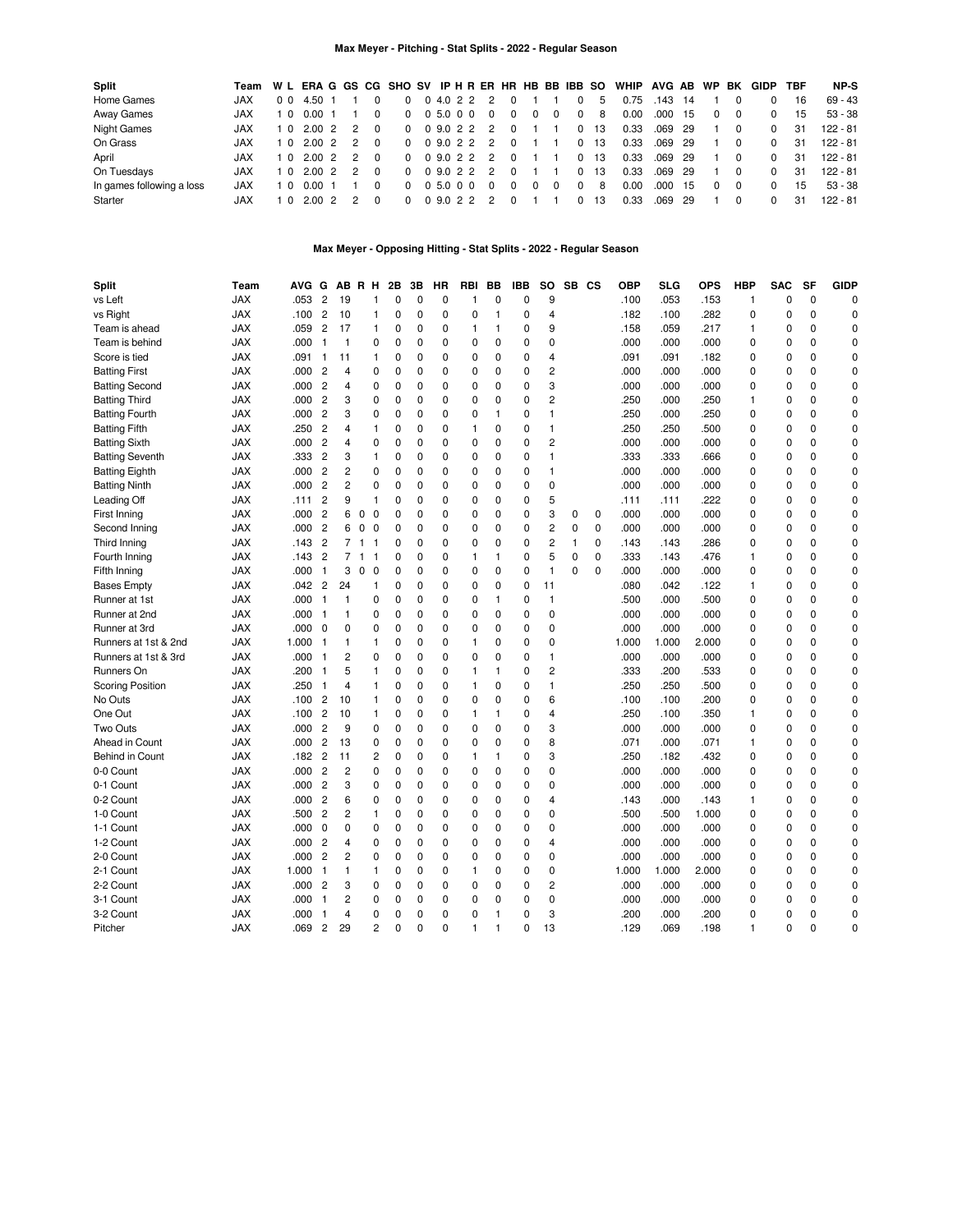| # Player        | Team       | в | <b>AVG</b> | G  | AВ  | R            | н              | ΤВ  | 2В | 3В       | HR.          | RBI | <b>BB IBB</b> |   | SO. | <b>SBCS</b> |              | <b>OBP</b> | <b>SLG</b> | <b>OPS</b> |     |    |             | <b>PA SAC SF HBP</b> | GIDP E       |          |
|-----------------|------------|---|------------|----|-----|--------------|----------------|-----|----|----------|--------------|-----|---------------|---|-----|-------------|--------------|------------|------------|------------|-----|----|-------------|----------------------|--------------|----------|
| 9 Casteel, R    | <b>GWN</b> | R | .125       | 5  | 16  | 3            | $\overline{2}$ | 8   | 0  | 0        | 2            |     |               |   |     | 0           | 0            | 176        | .500       | .676       | 17  |    | 0           |                      | 0            |          |
| 24 Contreras, W | <b>GWN</b> | R | .235       | 5  | 17  |              | 4              | 6   | 2  | $\Omega$ | 0            |     | 2             |   | 3   | 0           |              | .316       | .353       | .669       | 19  | O. | 0           | <sup>0</sup>         |              |          |
| 15 Dean, J      | <b>GWN</b> | R | .241       | 11 | 29  |              |                | 8   |    | 0        |              |     |               |   | 10  | 3           |              | .313       | 276        | .589       | 32  | O. | $\Omega$    |                      | 0            |          |
| 12 Demeritte. T | <b>GWN</b> | R | .302       | 11 | 43  |              | 13             | 29  | 6  |          | 2            |     | 5             |   | 10  | 2           |              | .375       | .674       | .049       | 48  |    | 0           | <sup>0</sup>         | з            | 0        |
| 26 DeShields, D | <b>GWN</b> | R | .238       | 6  | 21  |              | 5              |     |    | c        |              |     | З             |   | 9   |             |              | .360       | .333       | .693       | 25  |    | $\Omega$    |                      |              |          |
| 1 Goins, R      | <b>GWN</b> |   | .059       | 9  | 34  |              | 2              |     |    |          |              |     |               |   | 10  | 0           | <sup>0</sup> | .059       | .059       | .118       | 34  |    | $\Omega$    |                      | 3            | 0        |
| 33 Gonzalez, Y  | <b>GWN</b> | S | .161       | 8  | 31  |              | 5              | հ   |    | C        |              |     |               |   | 8   | 0           | 0            | .182       | .194       | .376       | 33  |    |             |                      |              |          |
| 5 Gosselin, P   | <b>GWN</b> | R | .257       | 10 | 35  | 5            | 9              | 12  |    |          | n            |     | 8             |   | 10  | 0           | 0            | .409       | .343       | .752       | 44  | 0  | 0           |                      |              |          |
| 18 Jenista, G   | <b>GWN</b> |   | .296       | 9  | 27  | 5            | 8              | 20  | 0  | $\Omega$ | 4            | 5   | 3             |   | 11  | 0           | $\Omega$     | .367       | .741       | 1.108      | 30  | 0  | $\Omega$    |                      |              |          |
| 28 Nogowski, J  | <b>GWN</b> | R | .235       | 10 | 34  | 4            | 8              | 13  | 2  | 0        |              | 5   | 5             |   |     | 2           | 0            | .350       | .382       | .732       | 40  | O. | 0           |                      |              | $\Omega$ |
| 7 Pabst, A      | <b>GWN</b> | R | .000       |    | 3   | <sup>0</sup> | 0              | 0   | 0  | $\Omega$ | 0            | 0   | $\Omega$      | 0 | 2   | 0           | $\Omega$     | .000       | .000       | .000       | 3   | 0  | $\mathbf 0$ | 0                    | 0            |          |
| 8 Shewmake, B   | <b>GWN</b> |   | .304       |    | 23  |              |                | 10  | 0  | 0        |              |     | 0             | 0 |     |             | 0            | .304       | .435       | .739       | 23  | 0  | 0           | 0                    | 0            |          |
| 17 Tucker, P    | <b>GWN</b> |   | .200       |    | 20  |              | 4              | 6   | 2  | $\Omega$ | <sup>0</sup> |     | 4             |   | 4   | 0           | $\Omega$     | .360       | .300       | .660       | 25  | 0  | $\Omega$    |                      | 2.           |          |
| 4 Valaika, P    | <b>GWN</b> | R | .302       | 11 | 43  |              | 13             | 22  | 3  | $\Omega$ | 2            | 9   | 4             |   | 13  |             |              | .362       | .512       | .874       | 47  | 0  | $\Omega$    |                      |              |          |
|                 | <b>GWN</b> |   | .236       | 12 | 390 | 42           | 92             | 158 | 21 | 3        | 13           | 40  | 39            | 0 | 110 | 10          | - 5          | .313       | .405       | .718       | 435 | 0  |             | 5                    | $10 \quad 4$ |          |
|                 | <b>OPP</b> |   | .226       | 12 | 389 | 51           | 88             | 150 | 18 |          | 14           | 49  | 36            | 0 | 125 | 16          |              | .300       | .386       | .686       | 434 | 0  | 3           | 6                    | 6            |          |

**Gwinnett Stripers Pitching - 2022 - Regular Season - Active Roster**

| # Player         | Team       |   | w |   | <b>ERA</b> | G  |              |              | <b>GS CG SHO</b> |              |   |   | <b>GF HLD SV SVO</b> | IP    | н  | R  | ER. |    | HR HB        |    | <b>BB IBB</b> | so  |      |   |              | AVG WP BK GIDP | TBF |
|------------------|------------|---|---|---|------------|----|--------------|--------------|------------------|--------------|---|---|----------------------|-------|----|----|-----|----|--------------|----|---------------|-----|------|---|--------------|----------------|-----|
| 32 Alaniz, R     | <b>GWN</b> | R |   |   | 5.06       |    |              |              |                  | 2            |   |   |                      | 5.1   |    | 3  |     |    |              |    | n             | 5   | .211 |   |              | n              | 21  |
| 53 Brach, B      | <b>GWN</b> | R |   |   | 3.60       |    | <sup>0</sup> | 0            | <sup>0</sup>     | 4            |   |   |                      | 5.0   |    | 2  |     | O  |              |    | <sup>0</sup>  | 5   | .368 | U | <sup>0</sup> |                | 21  |
| 57 Brennan, B    | <b>GWN</b> | R |   |   | 24.30      |    |              |              |                  |              |   |   | 0                    | 3.1   | 10 | 9  |     |    |              |    |               |     | .500 |   |              | <sup>0</sup>   | 24  |
| 49 Burrows, T    | <b>GWN</b> |   |   |   | 6.23       |    |              | 0            | <sup>0</sup>     | ŋ            |   |   | 2                    | 4.1   | 3  | Δ  |     |    |              | 3  | <sup>0</sup>  | 5   | .176 | 0 | <sup>0</sup> | 0              | 21  |
| 48 Cruz, J       | <b>GWN</b> | R |   |   | 5.40       |    |              | 0            |                  | <sup>0</sup> |   |   | o                    | 1.2   | 2  |    |     |    |              |    |               | 2   | .286 |   | O            |                |     |
| 22 Davidson, T   | <b>GWN</b> |   |   |   | 6.23       |    |              |              |                  |              |   |   | 0                    | 4.1   | 6  | 5  |     |    |              |    |               | 5   | .300 |   |              | <sup>0</sup>   | 22  |
| 60 De La Cruz, J | <b>GWN</b> | R |   |   | 9.00       |    |              | 0            |                  | <sup>0</sup> |   |   | 0                    | 5.0   | 6  | 5  |     |    |              | n  | $\Omega$      | 4   | .286 |   | n            | $\Omega$       | 23  |
| 55 Elledge, S    | <b>GWN</b> | R |   |   | 0.00       |    |              | 0            |                  |              |   |   |                      | 3.2   | 2  |    |     |    |              | n  | <sup>0</sup>  | 5   | .154 |   |              | <sup>0</sup>   | 13  |
| 51 Johnstone, C  | <b>GWN</b> | R |   |   | 1.69       | 3  | 0            | 0            | <sup>n</sup>     | <sup>0</sup> |   |   | 0                    | 5.1   | 5  |    |     | 0  | <sup>0</sup> | 2  | $\Omega$      | 4   | 250  | 0 | <sup>0</sup> |                | 22  |
| 39 Kingham, N    | <b>GWN</b> | R |   |   | 0.00       |    |              | 0            |                  |              |   |   | 0                    | 7.2   | 2  |    |     |    |              |    |               | 6   | .087 |   | 0            |                | 23  |
| 58 Lee, D        | <b>GWN</b> |   |   |   | 1.69       |    |              | O            |                  |              |   |   |                      | 5.1   |    |    |     |    |              | 0  |               | 4   | .211 |   |              | U              | 19  |
| 50 Muller, K     | <b>GWN</b> |   |   |   | 2.87       |    | 3            | 0            |                  |              |   |   | 0                    | 15.2  | 10 | 5  |     |    |              | 3  |               | 20  | .185 |   |              | $\overline{2}$ | 59  |
| 56 Sittinger, B  | <b>GWN</b> | R |   |   | 6.00       |    |              |              |                  |              |   |   | U                    | 6.0   | 5  |    |     |    |              |    | <sup>n</sup>  | 9   | .227 | n | ŋ            | <sup>0</sup>   | 27  |
| 59 Tonkin, M     | <b>GWN</b> | R |   |   | 4.50       |    | 0            | 0            | <sup>0</sup>     | 4            | 0 | 2 | 2                    | 4.0   | 3  | 2  |     | 0  | <sup>0</sup> | 4  | n             | 4   | .200 |   | 0            | $\Omega$       | 19  |
| 62 Toussaint, T  | <b>GWN</b> | R |   |   | 2.08       |    |              | 0            | <sup>0</sup>     | <sup>0</sup> |   |   | 0                    | 8.2   | 6  | 2  |     | 0  |              |    | <sup>0</sup>  | 16  | .200 | o | O            | <sup>0</sup>   | 38  |
| 54 Vincent, N    | <b>GWN</b> | R |   |   | 5.40       |    |              | <sup>0</sup> | <sup>0</sup>     | ŋ            |   |   |                      | 5.0   | 4  |    |     | 2  |              |    | <sup>n</sup>  | 9   | .211 |   | <sup>0</sup> | <sup>0</sup>   | 20  |
| 37 Winans, A     | <b>GWN</b> | R |   |   | 2.08       |    |              |              |                  |              |   |   |                      | 8.2   | 5  |    |     |    |              |    |               | 8   | .167 |   |              |                | 34  |
|                  | <b>GWN</b> |   | 5 | 7 | 4.03       | 12 | 12           | 0            | 0                | 12           | 7 | 4 | 7                    | 105.0 | 88 | 51 | 47  | 14 | 6            | 36 | 0             | 125 | .226 |   | 0            | 6              | 434 |
|                  | <b>OPP</b> |   | 7 | 5 | 3.48       | 12 | 12           | 0            | 2                | 12           | g | 6 | 6                    | 106.0 | 92 | 42 | 41  | 13 | 5            | 39 | 0             | 110 | .236 |   |              | 10             | 435 |

**Gwinnett Stripers Hitting - 2022 - Regular Season - Active Roster - Vs Left**

| # Player        | Team       | в | <b>AVG</b> | G  | AB R | н             | ΤВ |   | 2B 3B        | HR | RBI |              | BB IBB | SO.          | SB CS | <b>OBP</b> | SLG.  | <b>OPS</b> | PA  | SAC SF | HBP          | <b>GIDP</b> |
|-----------------|------------|---|------------|----|------|---------------|----|---|--------------|----|-----|--------------|--------|--------------|-------|------------|-------|------------|-----|--------|--------------|-------------|
| 9 Casteel, R    | <b>GWN</b> | R | .500       | 2  | 2    |               | 4  |   |              |    |     |              | 0      | 0            |       | .667       | 2.000 | 2.667      | 3   | 0      |              | 0           |
| 24 Contreras, W | <b>GWN</b> | R | .000       |    | 2    |               |    |   |              |    | 0   | $\Omega$     |        |              |       | .000       | .000  | .000       | 2   | o      |              | 0           |
| 15 Dean, J      | <b>GWN</b> | R | .000       | 5  | 5    |               |    |   |              |    |     |              |        |              |       | .286       | .000  | .286       |     |        |              | 0           |
| 12 Demeritte, T | <b>GWN</b> | R | .400       | 5  | 10   |               | 9  | З |              |    |     | <sup>0</sup> |        |              |       | .400       | .900  | .300       | 10  | 0      |              | 2           |
| 26 DeShields, D | <b>GWN</b> | R | .000       | 4  | 6    |               |    |   |              |    |     |              |        | 4            |       | .250       | .000  | .250       | 8   | 0      |              | 0           |
| 1 Goins, R      | <b>GWN</b> |   | .125       | 6  | 8    |               |    |   |              |    | 0   | 0            | 0      | 3            |       | .125       | .125  | .250       | 8   | 0      |              |             |
| 33 Gonzalez, Y  | <b>GWN</b> | S | .125       | 5  | 8    |               |    |   | O            | O  |     | $\Omega$     | 0      | 3            |       | .111       | .125  | .236       | 9   | 0      |              | 0           |
| 5 Gosselin, P   | <b>GWN</b> | R | .444       | 6  | 9    | 4             |    |   |              |    |     | 3            | 0      | 2            |       | .583       | .778  | 1.361      | 12  | 0      |              | 0           |
| 18 Jenista, G   | <b>GWN</b> |   | .333       | 6  | 6    | $\mathcal{P}$ | 5  | n | O            |    |     | 2            | 0      | 3            |       | .500       | .833  | 1.333      | 8   | 0      |              | 0           |
| 28 Nogowski, J  | <b>GWN</b> | R | .143       | 4  |      |               |    |   |              |    |     |              | 0      | 2            |       | .250       | .143  | .393       | 8   | U      |              | 0           |
| 7 Pabst, A      | <b>GWN</b> | R | .000       |    | 2    |               |    |   |              |    | 0   | $\Omega$     | 0      |              |       | .000       | .000  | .000       | 2   | 0      |              | 0           |
| 8 Shewmake, B   | <b>GWN</b> |   | .500       | 4  | 6    |               | 6  |   |              |    |     | 0            | 0      | <sup>0</sup> |       | .500       | .000  | 1.500      | 6   |        |              | 0           |
| 17 Tucker, P    | <b>GWN</b> |   | .500       | 2  | 4    |               |    |   | o            | 0  | 0   | 0            |        |              |       | .500       | .000  | 1.500      | 4   | 0      |              | 0           |
| 4 Valaika, P    | <b>GWN</b> | R | .333       | 4  | 9    | 3             | 6  |   | 0            |    | 3   | 0            | 0      | 3            |       | .333       | .667  | 1.000      | 9   | 0      |              | 0           |
|                 | <b>GWN</b> |   | .270       | 10 | 89   | 24            | 47 |   | $\mathbf{2}$ | 4  | 10  | 10           | 0      | 27           |       | .353       | .528  | .881       | 102 | 0      | $\mathbf{2}$ | 3           |
|                 | <b>OPP</b> |   | .269       | 12 | 167  | 45            | 72 |   |              | 6  | 23  | 16           | 0      | 46           |       | .339       | .431  | .770       |     | 0      | 2            |             |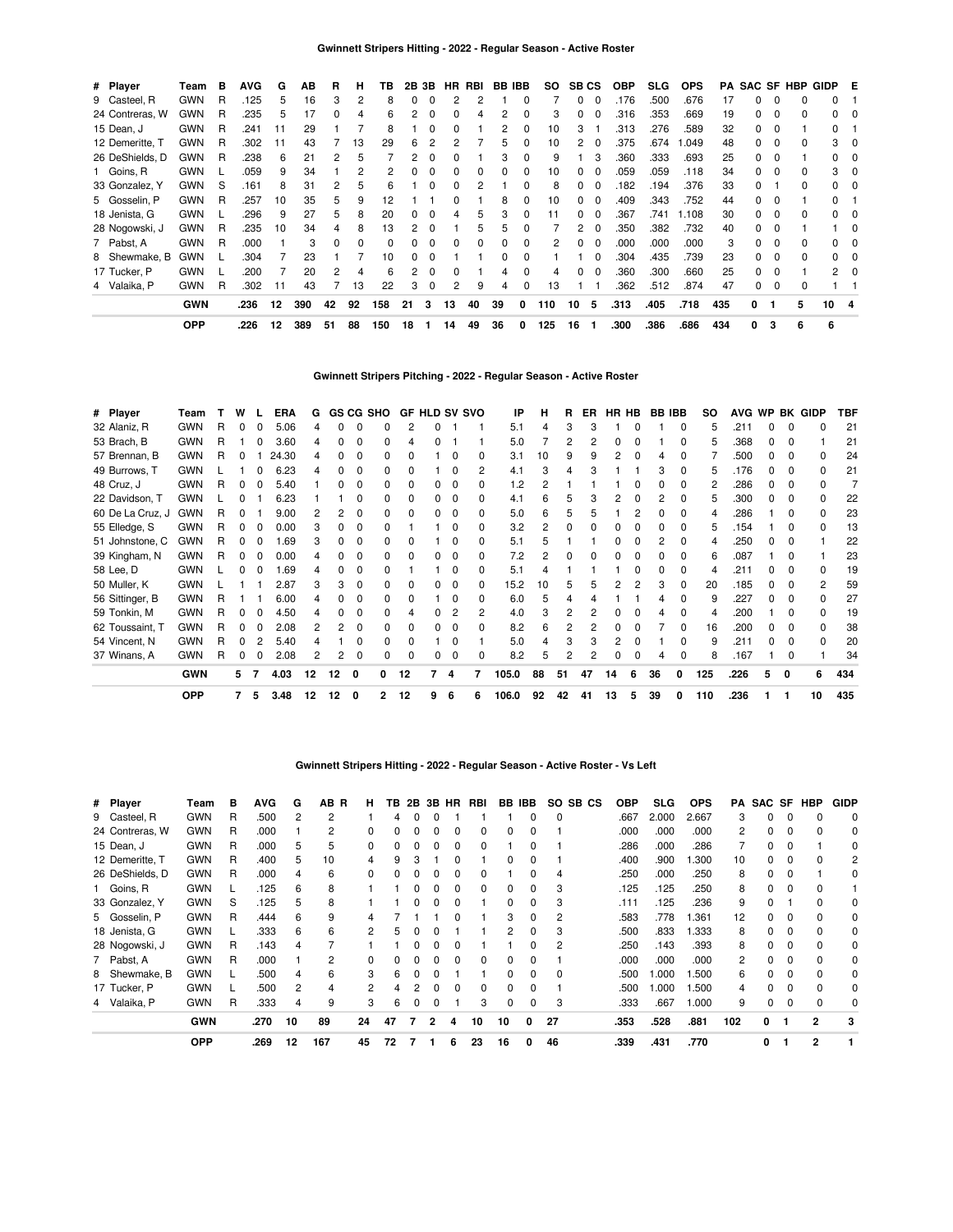| # Player         | Team       |    | <b>AVG</b> | AB R | н  | TB | 2B           |              | 3B HR | RBI          |    | BB IBB | SO SB CS | <b>OBP</b> | SLG   | <b>OPS</b> | PA  | SAC SF       |          | HBP      | <b>GIDP</b> |
|------------------|------------|----|------------|------|----|----|--------------|--------------|-------|--------------|----|--------|----------|------------|-------|------------|-----|--------------|----------|----------|-------------|
| 32 Alaniz, R     | <b>GWN</b> | R  | .375       | 8    | 3  |    |              | 0            |       | 2            | 0  | 0      |          | .375       | .875  | .250       | 8   | 0            | 0        | 0        | 0           |
| 53 Brach, B      | <b>GWN</b> | R  | .429       |      | 3  | 3  | 0            | 0            | 0     | 2            |    | 0      |          | .444       | .429  | .873       | 9   | 0            |          | $\Omega$ |             |
| 57 Brennan, B    | <b>GWN</b> | R. | .667       | 6    |    |    |              |              |       | 5            | 2  | 0      |          | .750       | 1.667 | 2.417      | 8   | 0            |          | 0        | 0           |
| 49 Burrows, T    | <b>GWN</b> |    | .333       | 6    |    |    |              |              |       |              |    |        |          | .429       | .333  | .762       |     | 0            |          | 0        | 0           |
| 48 Cruz, J       | <b>GWN</b> | R  | .333       | 3    |    |    |              |              |       | 3            |    |        | 0        | .333       | 1.333 | .666       | 3   | 0            |          | 0        | 0           |
| 22 Davidson, T   | <b>GWN</b> |    | .222       | 9    |    |    |              |              |       | 0            |    | 0      | 2        | .300       | .222  | .522       | 10  | 0            |          | $\Omega$ | 0           |
| 60 De La Cruz, J | <b>GWN</b> | R  | .364       | 11   |    |    |              |              |       | 2            | 0  | U      | З        | .364       | .364  | .728       | 11  | <sup>0</sup> |          | $\Omega$ | $\Omega$    |
| 55 Elledge, S    | <b>GWN</b> | R  | .000       | 6    | 0  |    |              |              |       | 0            | ŋ  | U      |          | .000       | .000  | .000       | 6   | <sup>0</sup> |          | $\Omega$ | 0           |
| 51 Johnstone, C  | <b>GWN</b> | R  | .429       |      |    |    |              |              |       | 0            |    | U      |          | .500       | .429  | .929       | 8   | 0            | 0        | $\Omega$ | 0           |
| 39 Kingham, N    | <b>GWN</b> | R  | .083       | 12   |    |    |              |              |       | 0            |    | U      | 3        | .083       | .083  | .166       | 12  | 0            |          | $\Omega$ | 0           |
| 58 Lee, D        | <b>GWN</b> |    | .100       | 10   |    |    |              |              |       | 0            | 0  | U      | 2        | .100       | .200  | .300       | 10  | 0            |          | $\Omega$ | 0           |
| 50 Muller, K     | <b>GWN</b> |    | .200       | 20   |    |    |              |              |       | 2            |    | 0      | 10       | .273       | .350  | .623       | 22  | 0            | 0        |          | 0           |
| 56 Sittinger, B  | <b>GWN</b> | R  | .444       | 9    | 4  | q  |              | n            |       | Δ            | ŋ  | 0      | 2        | .500       | 1.000 | .500       | 10  | 0            | 0        |          | 0           |
| 59 Tonkin, M     | <b>GWN</b> | R  | .143       |      |    |    |              | <sup>0</sup> |       | <sup>0</sup> | 2  | 0      |          | .333       | .143  | .476       | 9   | $\Omega$     | $\Omega$ | $\Omega$ | 0           |
| 62 Toussaint, T  | <b>GWN</b> | R  | .294       | 17   | 5  | 6  |              |              |       |              |    | U      | 9        | .429       | .353  | .782       | 21  | 0            | 0        | $\Omega$ | $\Omega$    |
| 54 Vincent, N    | <b>GWN</b> | R  | .333       | 6    |    | 5  | 0            | 0            |       |              | 0  | 0      | 3        | .333       | .833  | 1.166      | 6   | 0            | 0        | $\Omega$ | 0           |
| 37 Winans, A     | <b>GWN</b> | R  | .125       | 16   | 2  |    | <sup>0</sup> | <sup>0</sup> |       | 0            | 3  | 0      | 4        | .263       | .125  | .388       | 19  | 0            | $\Omega$ | $\Omega$ | 0           |
|                  | <b>GWN</b> |    | .269       | 167  | 45 | 72 |              |              | 6     | 23           | 16 | 0      | 46       | .339       | .431  | .770       | 186 | 0            |          | 2        |             |

# **Gwinnett Stripers Hitting - 2022 - Regular Season - Active Roster - Vs Right**

| # Player        | Team       | в | <b>AVG</b> | G  | AB R | н  | ΤВ       | 2B |              |              | 3B HR RBI    |          | BB IBB |    | SO SB CS | <b>OBP</b> | SLG  | <b>OPS</b> | PA  |    |                | SAC SF HBP | <b>GIDP</b> |
|-----------------|------------|---|------------|----|------|----|----------|----|--------------|--------------|--------------|----------|--------|----|----------|------------|------|------------|-----|----|----------------|------------|-------------|
| 9 Casteel, R    | <b>GWN</b> | R | .071       | 5. | 14   |    | 4        | 0  |              |              |              | $\Omega$ | 0      |    |          | .071       | .286 | .357       | 14  | 0  | 0              | 0          | 0           |
| 24 Contreras, W | <b>GWN</b> | R | .267       | 5  | 15   | 4  | 6        | 2  | <sup>0</sup> | 0            | 4            |          | 0      | 2  |          | .353       | .400 | .753       | 17  | 0  | 0              | 0          | 0           |
| 15 Dean, J      | GWN        | R | .292       | 10 | 24   | 7  | 8        |    |              |              |              |          | 0      | 9  |          | .320       | .333 | .653       | 25  | 0  |                |            | 0           |
| 12 Demeritte, T | <b>GWN</b> | R | .273       | 11 | 33   | 9  | 20       | 3  |              |              | 6            |          | 0      | 9  |          | .368       | .606 | .974       | 38  | 0  |                |            |             |
| 26 DeShields, D | <b>GWN</b> | R | .333       | 6  | 15   | 5  |          |    |              |              |              |          | 0      | 5  |          | .412       | .467 | .879       | 17  | 0  |                |            | 0           |
| 1 Goins, R      | <b>GWN</b> |   | .038       | 9  | 26   |    |          |    |              |              |              |          | ŋ      |    |          | .038       | .038 | .076       | 26  | 0  |                |            | 2           |
| 33 Gonzalez, Y  | <b>GWN</b> | S | .174       | 8  | 23   | 4  | 5        |    |              |              |              |          | 0      | 5  |          | .208       | .217 | .425       | 24  | 0  |                |            | 0           |
| 5 Gosselin, P   | <b>GWN</b> | R | .192       | 10 | 26   | 5  | 5        | 0  |              | 0            |              | 5        | 0      | 8  |          | .344       | .192 | .536       | 32  | 0  |                |            | 0           |
| 18 Jenista, G   | <b>GWN</b> |   | .286       | 9  | 21   | 6  | 15       | 0  | 0            | 3            | 4            |          | 0      | 8  |          | .318       | .714 | 1.032      | 22  | 0  | 0              | $\Omega$   | $\Omega$    |
| 28 Nogowski, J  | <b>GWN</b> | R | .259       | 10 | 27   |    | 12       | 2  |              |              | 4            | 4        | 0      | 5  |          | .375       | .444 | .819       | 32  | 0  |                |            |             |
| 7 Pabst, A      | <b>GWN</b> | R | .000       |    |      | 0  | $\Omega$ | 0  |              | <sup>0</sup> | <sup>n</sup> |          | 0      |    |          | .000       | .000 | .000       |     | 0  |                | $\Omega$   | 0           |
| 8 Shewmake, B   | <b>GWN</b> |   | .235       | 6  | 17   | 4  |          | 0  |              |              |              |          | 0      |    |          | .235       | .235 | .470       | 17  | O. |                |            | 0           |
| 17 Tucker, P    | <b>GWN</b> |   | 125        |    | 16   | 2  | 2        | 0  |              |              |              |          | O      | З  |          | .333       | .125 | .458       | 21  | O. |                |            | 2           |
| 4 Valaika, P    | <b>GWN</b> | R | .294       | 11 | 34   | 10 | 16       | 3  |              |              | 6            | 4        | 0      | 10 |          | .368       | .471 | .839       | 38  | 0  |                |            |             |
|                 | <b>GWN</b> |   | .226       | 12 | 301  | 68 | 111      | 14 |              | 9            | 30           | 29       | 0      | 83 |          | .300       | .369 | .669       | 333 | 0  | 0              | 3          |             |
|                 | <b>OPP</b> |   | .194       | 12 | 222  | 43 | 78       | 11 | 0            | 8            | 26           | 20       | 0      | 79 |          | .270       | .351 | .621       |     | 0  | $\overline{2}$ | 4          | 5           |

**Gwinnett Stripers Opposing Hitting - 2022 - Regular Season - Active Roster - Vs Right**

| # Player         | Team       |   | <b>AVG</b> | AB R | н  | ΤВ | 2B | 3В | <b>HR</b>    | <b>RBI</b>   | BB | <b>IBB</b>   | SO.<br>SB CS | <b>OBP</b> | <b>SLG</b> | <b>OPS</b> | PA  | <b>SAC</b>   | <b>SF</b>    | <b>HBP</b> | <b>GIDP</b> |
|------------------|------------|---|------------|------|----|----|----|----|--------------|--------------|----|--------------|--------------|------------|------------|------------|-----|--------------|--------------|------------|-------------|
| 32 Alaniz, R     | <b>GWN</b> | R | .091       | 11   |    | 2  |    | O  | 0            |              |    | 0            | 4            | .154       | .182       | .336       | 13  | $\Omega$     |              | $\Omega$   | $\Omega$    |
| 53 Brach, B      | <b>GWN</b> | R | .333       | 12   | 4  |    | 3  |    | 0            | $\Omega$     | 0  |              | 4            | .333       | .583       | .916       | 12  | 0            | 0            | $\Omega$   | 0           |
| 57 Brennan, B    | <b>GWN</b> | R | .429       | 14   | 6  | 9  | 0  |    |              | 4            |    | 0            | 6            | .500       | .643       | 1.143      | 16  | 0            | $\Omega$     | $\Omega$   | 0           |
| 49 Burrows, T    | <b>GWN</b> |   | .091       | 11   |    |    |    |    |              | 3            |    |              |              | .286       | .364       | .650       | 14  | 0            | 0            |            | 0           |
| 48 Cruz, J       | <b>GWN</b> | R | .250       |      |    |    |    |    |              |              |    |              |              | .250       | .500       | .750       | 4   | 0            |              |            | 0           |
| 22 Davidson, T   | <b>GWN</b> |   | .364       | 11   |    | 10 |    |    |              |              |    |              | 3            | .417       | .909       | .326       | 12  | $\Omega$     |              |            | 0           |
| 60 De La Cruz, J | <b>GWN</b> | R | .200       | 10   |    | 6  |    |    |              | 2            | 0  |              |              | .333       | .600       | .933       | 12  | $\Omega$     | 0            | 2          | 0           |
| 55 Elledge, S    | <b>GWN</b> | R | .286       |      | 2  |    |    |    |              | <sup>0</sup> | 0  |              | 4            | .286       | .429       | .715       |     | $\Omega$     | <sup>0</sup> | $\Omega$   | 0           |
| 51 Johnstone, C  | <b>GWN</b> | R | .154       | 13   | 2  |    |    |    |              |              |    |              | 3            | .214       | .154       | .368       | 14  | $\Omega$     | $\Omega$     | $\Omega$   |             |
| 39 Kingham, N    | <b>GWN</b> | R | .091       | 11   |    |    |    |    |              | n            |    |              | 3            | .091       | .091       | .182       | 11  | $\Omega$     | $\Omega$     | $\Omega$   |             |
| 58 Lee, D        | <b>GWN</b> |   | .333       | 9    | 3  |    |    |    |              |              |    |              | 2            | .333       | .778       | 1.111      | 9   | $\Omega$     | $\Omega$     | $\Omega$   |             |
| 50 Muller, K     | <b>GWN</b> |   | .176       | 34   | 6  | 10 |    |    |              | З            | 2  | O            | 10           | .243       | .294       | .537       | 37  | $\Omega$     | 0            |            |             |
| 56 Sittinger, B  | <b>GWN</b> | R | .077       | 13   |    |    | n  |    | 0            | $\Omega$     | 4  |              |              | .294       | .077       | .371       | 17  | 0            | $\Omega$     | $\Omega$   | 0           |
| 59 Tonkin, M     | <b>GWN</b> | R | .250       | 8    | 2  |    |    |    | <sup>0</sup> | 2            | 2  | <sup>0</sup> | 3            | .400       | .375       | .775       | 10  | 0            | $\Omega$     | $\Omega$   | 0           |
| 62 Toussaint, T  | <b>GWN</b> | R | .077       | 13   |    |    | 0  |    | 0            |              | 3  | 0            |              | .235       | .077       | .312       | 17  | $\Omega$     |              | $\Omega$   | 0           |
| 54 Vincent, N    | <b>GWN</b> | R | .154       | 13   |    | 5  |    |    |              |              |    | 0            | 6            | .214       | .385       | .599       | 14  | <sup>0</sup> | $\Omega$     | $\Omega$   |             |
| 37 Winans, A     | <b>GWN</b> | R | .214       | 14   | 3  |    |    |    |              | 2            |    |              | 4            | .267       | .286       | .553       | 15  | 0            | 0            |            |             |
|                  | <b>GWN</b> |   | .194       | 222  | 43 | 78 | 11 | O  | 8            | 26           | 20 | 0            | 79           | .270       | .351       | .621       | 248 | 0            | 2            | 4          | 5           |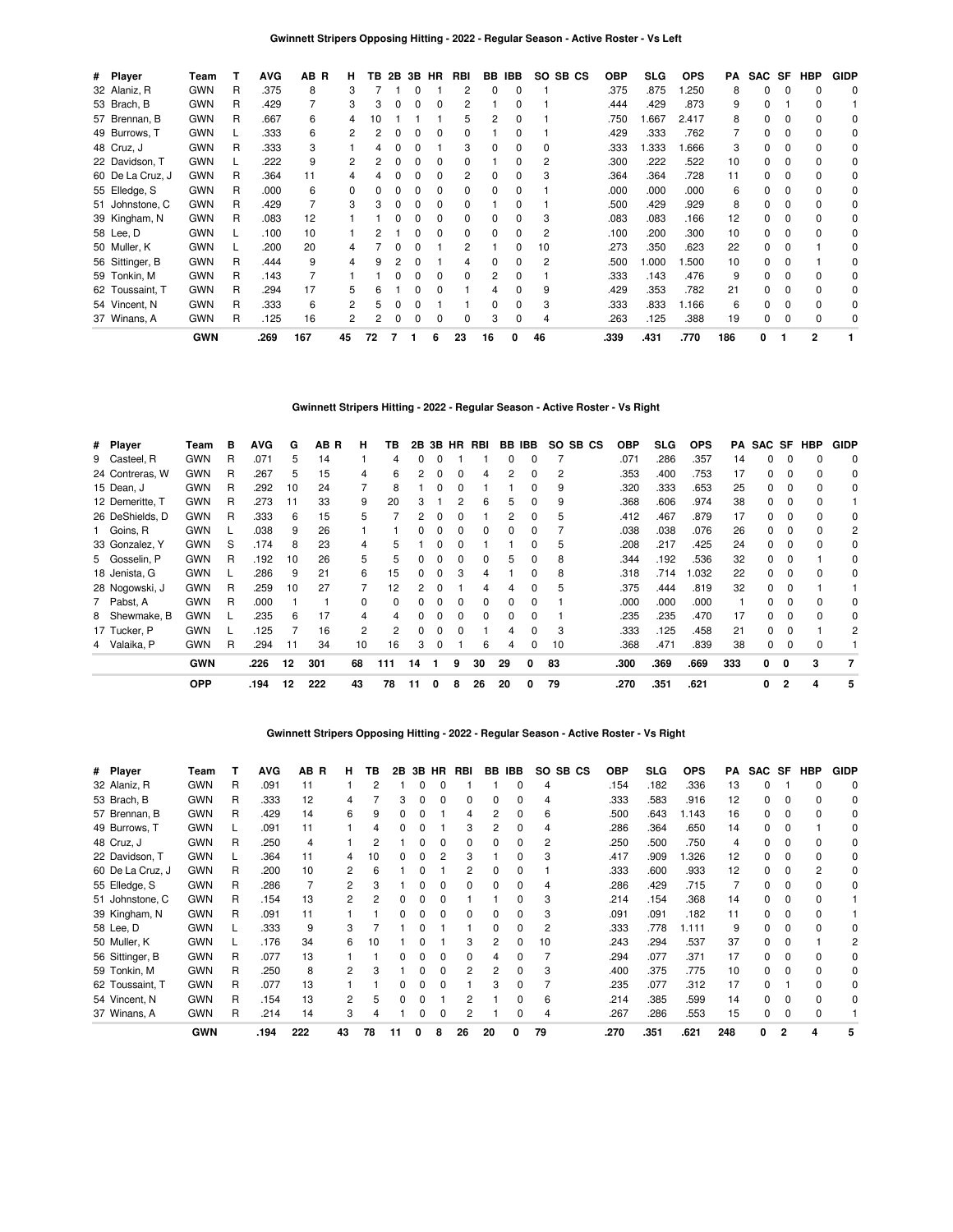| # Player   |                 | Team       | в | <b>AVG</b> | G              | AВ  | R            | н            | ΤВ | 2B |              | 3B HR    | RBI      | BB       | IBB      | SO. | SB. | CS           | <b>OBP</b> | SLG. | <b>OPS</b> | PA  | SAC SF |          | HBP      | <b>GIDP</b>    |
|------------|-----------------|------------|---|------------|----------------|-----|--------------|--------------|----|----|--------------|----------|----------|----------|----------|-----|-----|--------------|------------|------|------------|-----|--------|----------|----------|----------------|
|            | 9 Casteel, R    | <b>GWN</b> | R | .143       | $\overline{c}$ |     |              |              | 4  | 0  |              |          |          |          | 0        | 3   | 0   |              | .143       | .571 | .714       |     | 0      |          | 0        | $\mathbf 0$    |
|            | 24 Contreras, W | <b>GWN</b> | R | .235       | 5              | 17  |              | 4            | 6  | 2  |              |          |          |          | 0        | 3   | 0   |              | .316       | .353 | .669       | 19  | 0      |          | 0        | 0              |
| 15 Dean, J |                 | <b>GWN</b> | R | .385       | 5              | 13  |              | 5            | 6  |    |              | 0        | 0        | 0        | 0        |     | 2   |              | .385       | .462 | .847       | 13  | 0      | 0        | 0        | 0              |
|            | 12 Demeritte, T | <b>GWN</b> | R | .250       | 5              | 20  | 2            | 5            |    |    |              |          | 3        |          | 0        | 5   | 0   | $\Omega$     | .286       | .550 | .836       | 21  | 0      | $\Omega$ | $\Omega$ |                |
|            | 26 DeShields, D | <b>GWN</b> | R | .231       | 4              | 13  |              | 3            | 4  |    |              |          |          | 2        | 0        | 5   |     | 2            | .375       | .308 | .683       | 16  | 0      | 0        |          | 0              |
|            | 1 Goins, R      | <b>GWN</b> |   | .077       | 4              | 13  |              |              |    |    |              |          | 0        |          | 0        | 3   | 0   |              | .077       | .077 | .154       | 13  | 0      |          | $\Omega$ | 2              |
|            | 33 Gonzalez, Y  | <b>GWN</b> | S | .000       | 3              | 10  |              | <sup>0</sup> | ŋ  | n. |              |          | 0        |          | 0        | 3   | 0   |              | .091       | .000 | .091       | 11  | 0      |          | $\Omega$ | 0              |
|            | 5 Gosselin, P   | <b>GWN</b> | R | .133       | 5              | 15  |              |              | 2  |    |              |          | 0        | 5        | 0        | 6   |     |              | .381       | .133 | .514       | 21  | 0      |          |          | 0              |
|            | 18 Jenista, G   | <b>GWN</b> |   | .308       | 4              | 13  | 3            | 4            | 10 | 0  | $\Omega$     |          | 2        | 2        | 0        | 4   | 0   | $\Omega$     | .400       | .769 | 1.169      | 15  | 0      | 0        | 0        | 0              |
|            | 28 Nogowski, J  | <b>GWN</b> | R | .222       | 5              | 18  |              | 4            | 8  |    |              |          | 3        | 0        | $\Omega$ | 3   |     | 0            | .222       | .444 | .666       | 18  | 0      | $\Omega$ | 0        |                |
|            | 8 Shewmake, B   | <b>GWN</b> |   | .182       | 3              | 11  | <sup>0</sup> | 2            | 2  | O. |              | $\Omega$ | $\Omega$ | $\Omega$ | 0        |     | 0   | $\Omega$     | .182       | .182 | .364       | 11  | 0      | $\Omega$ | $\Omega$ | $\Omega$       |
|            | 17 Tucker, P    | <b>GWN</b> |   | .133       | 5              | 15  |              | 2            | 3  |    |              | $\Omega$ | $\Omega$ | 3        | 0        | 4   | 0   | <sup>0</sup> | .316       | .200 | .516       | 19  | 0      |          |          |                |
|            | 4 Valaika, P    | <b>GWN</b> | R | .200       | 5              | 20  | 4            | 4            | 5  |    | <sup>0</sup> | $\Omega$ | 0        | 0        | 0        | 6   |     |              | .200       | .250 | .450       | 20  | 0      |          | $\Omega$ |                |
|            |                 | <b>GWN</b> |   | .200       | 6              | 185 | 15           | 37           | 62 | 8  |              | 5        | 14       | 16       | O        | 48  | 5   | 3            | .275       | .335 | .610       | 204 | 0      | 0        | 3        | 6              |
|            |                 | <b>OPP</b> |   | .244       | 6              | 209 | 29           | 51           | 82 | 11 |              | 6        | 27       | 20       | 0        | 61  | 7   | 0            | .316       | .392 | .708       |     | 0      | 2        | 3        | $\overline{2}$ |

**Gwinnett Stripers Pitching - 2022 - Regular Season - Active Roster - Home Games**

| # Player         | Team       |    | w            |   | <b>ERA</b> |   |              |    |    |                |    |              | G GS CG SHO GF HLD SV SVO | IP   | н  | R  |    | ER HR HB |   | BB IBB |   | so  | <b>AVG</b> | WP BK |              | <b>GIDP</b>  | TBF |
|------------------|------------|----|--------------|---|------------|---|--------------|----|----|----------------|----|--------------|---------------------------|------|----|----|----|----------|---|--------|---|-----|------------|-------|--------------|--------------|-----|
| 32 Alaniz, R     | <b>GWN</b> | R  | 0            | 0 | 5.40       | 2 |              | 0  |    |                |    | 0            | 0                         | 3.1  |    | 2  |    |          |   |        |   |     | .182       |       | <sup>0</sup> |              | 13  |
| 53 Brach, B      | <b>GWN</b> |    |              |   | 6.00       |   |              | 0  |    | 2              |    |              |                           | 3.0  | 6  |    |    |          |   |        |   |     | .462       |       |              |              | 15  |
| 57 Brennan, B    | <b>GWN</b> |    | 0            |   | 37.80      |   |              | 0  |    | $\Omega$       | O. | 0            |                           | 1.2  |    |    |    |          |   |        |   |     | .583       |       |              | 0            | 14  |
| 49 Burrows, T    | <b>GWN</b> |    |              |   | 0.00       |   |              | o  |    | $\Omega$       |    | n            |                           | 3.0  |    |    |    |          |   |        |   |     | .091       |       |              | 0            | 14  |
| 48 Cruz, J       | <b>GWN</b> | R  | 0            |   | 5.40       |   |              | o  |    | 0              | 0  | 0            |                           | 1.2  |    |    |    |          |   |        |   |     | .286       |       |              |              |     |
| 22 Davidson, T   | <b>GWN</b> |    |              |   | 6.23       |   |              | o  |    | $\Omega$       | O. | 0            |                           | 4.1  | 6  | 5  |    |          |   |        |   |     | .300       |       |              |              | 22  |
| 60 De La Cruz, J | <b>GWN</b> |    |              |   | 36.00      |   |              |    |    | $\Omega$       | O. | 0            |                           | 1.0  |    |    |    |          |   |        |   |     | .571       |       |              |              | 9   |
| 55 Elledge, S    | <b>GWN</b> |    |              |   | 0.00       |   |              | o  |    | $\Omega$       |    | 0            |                           | 1.2  |    | O  |    |          |   |        |   |     | .167       |       |              |              | 6   |
| 51 Johnstone, C  | <b>GWN</b> |    |              |   | 2.70       |   |              |    |    | $\Omega$       |    | C            |                           | 3.1  |    |    |    |          |   |        |   |     | .308       |       | <sup>0</sup> |              | 14  |
| 39 Kingham, N    | <b>GWN</b> |    | O.           |   | 0.00       |   |              | U  |    | $\Omega$       | 0  | 0            |                           | 4.1  |    | ŋ  |    |          |   |        |   |     | .077       |       |              |              | 13  |
| 58 Lee, D        | <b>GWN</b> |    | O.           |   | 3.00       |   | O            | O. |    |                | O. | <sup>0</sup> | 0                         | 3.0  | 3  |    |    |          |   |        |   |     | .273       |       |              | 0            | 11  |
| 50 Muller, K     | <b>GWN</b> |    | o            |   | 3.00       |   |              | o  | 0  | $\Omega$       | 0  | <sup>0</sup> | 0                         | 6.0  | 2  | 2  |    |          |   |        |   |     | .100       | 0     | <sup>0</sup> | 0            | 21  |
| 56 Sittinger, B  | <b>GWN</b> | R. |              | 0 | 0.00       | 2 | <sup>0</sup> | 0  |    | $\Omega$       | 0  | $\Omega$     | 0                         | 4.0  | 3  | 0  |    | O        |   |        | 0 | 5   | .200       | 0     | <sup>0</sup> | <sup>0</sup> | 17  |
| 59 Tonkin, M     | <b>GWN</b> | R. | 0            | 0 | 9.00       | 2 | <sup>0</sup> | 0  | n. | $\overline{c}$ | 0  | $\Omega$     | 0                         | 2.0  | 2  | 2  |    | O        |   |        |   |     | .250       | 0     | <sup>0</sup> | 0            | 10  |
| 62 Toussaint, T  | <b>GWN</b> | R  | 0            |   | 2.25       |   |              | 0  |    | $\Omega$       | 0  | 0            | 0                         | 4.0  |    |    |    |          |   | 3      |   | 8   | .250       | 0     | <sup>0</sup> | 0            | 19  |
| 54 Vincent, N    | <b>GWN</b> | R  | 0            | 0 | 0.00       | 2 |              | 0  |    | $\Omega$       |    | 0            | 0                         | 3.0  |    | 0  |    |          |   |        |   | 'n. | .100       | 0     | $\Omega$     | 0            | 11  |
| 37 Winans, A     | <b>GWN</b> |    | 0            | 0 | 0.00       |   |              | ი  |    | 0              | 0  | 0            |                           | 4.2  |    |    |    |          |   |        |   |     | .125       |       | 0            |              | 18  |
|                  | <b>GWN</b> |    | $\mathbf{2}$ | 4 | 4.17       | 6 | 6            | o  | 0  | 6              |    |              | 2                         | 54.0 | 51 | 29 | 25 | 6        | 3 | 20     | 0 | 61  | .244       | 2     | $\Omega$     | 2            | 234 |

# **Gwinnett Stripers Hitting - 2022 - Regular Season - Active Roster - Away Games**

| # Player        | Team       | в | <b>AVG</b> | G              | AB  | R  | н            | ΤВ | 2B | 3B | <b>HR</b> | RBI          | BB.      | <b>IBB</b>   | SO.          | SB CS    |          | OBP  | SLG  | <b>OPS</b> | PA  | SAC SF |   | <b>HBP</b>   | <b>GIDP</b> |
|-----------------|------------|---|------------|----------------|-----|----|--------------|----|----|----|-----------|--------------|----------|--------------|--------------|----------|----------|------|------|------------|-----|--------|---|--------------|-------------|
| 9 Casteel, R    | <b>GWN</b> | R | .111       | 3              | 9   | 2  |              | 4  | 0  |    |           |              |          |              |              |          |          | .200 | .444 | .644       | 10  | 0      |   |              | $\Omega$    |
| 15 Dean, J      | <b>GWN</b> | R | .125       | 6              | 16  |    |              |    | 0  |    |           |              |          | 0            | 8            |          |          | 263  | .125 | .388       | 19  | 0      |   |              | 0           |
| 12 Demeritte. T | <b>GWN</b> | R | .348       | -6             | 23  | 5  | 8            | 18 | 5. |    |           | 4            | 4        | 0            | 5            | 2        | $\Omega$ | .444 | .783 | .227       | 27  | 0      |   |              | 2           |
| 26 DeShields, D | <b>GWN</b> | R | .250       | $\overline{c}$ | 8   |    | 2            | з  |    |    | $\Omega$  | <sup>0</sup> |          | 0            | 4            | 0        |          | .333 | .375 | .708       | 9   | 0      | 0 |              | 0           |
| 1 Goins, R      | <b>GWN</b> |   | .048       | 5              | 21  |    |              |    | O. |    |           |              |          | <sup>0</sup> |              |          |          | .048 | .048 | .096       | 21  | O.     |   |              |             |
| 33 Gonzalez, Y  | <b>GWN</b> | S | .238       | 5              | 21  |    | 5            | 6  |    |    |           | 2            |          | 0            | 5            | 0        |          | .227 | .286 | .513       | 22  | 0      |   |              | 0           |
| 5 Gosselin, P   | <b>GWN</b> | R | .350       | 5              | 20  | 4  |              | 10 |    |    |           |              | 3        | 0            | 4            | $\Omega$ | $\Omega$ | .435 | .500 | .935       | 23  | 0      | 0 |              | 0           |
| 18 Jenista, G   | <b>GWN</b> |   | .286       | 5              | 14  |    | 4            | 10 | O. |    | 2         | з            |          | <sup>0</sup> |              | $\Omega$ | $\Omega$ | .333 | .714 | .047       | 15  | 0      |   |              | 0           |
| 28 Nogowski, J  | <b>GWN</b> | R | .250       | 5              | 16  |    |              | 5  |    |    |           |              |          | O            |              |          |          | .455 | .313 | .768       | 22  | O.     |   |              | 0           |
| 7 Pabst, A      | <b>GWN</b> | R | .000       |                | 3   |    | <sup>0</sup> | 0  | 0  |    |           |              |          | 0            | 2            | 0        | $\Omega$ | .000 | .000 | .000       | 3   | 0      |   |              | 0           |
| 8 Shewmake, B   | <b>GWN</b> |   | .417       | 4              | 12  |    | 5            | 8  | 0  |    |           |              | $\Omega$ | 0            | 0            |          | $\Omega$ | .417 | .667 | 1.084      | 12  | 0      | 0 |              | 0           |
| 17 Tucker, P    | <b>GWN</b> |   | .400       | $\overline{c}$ | 5   |    | 2            | 3  |    |    |           |              |          | 0            | <sup>n</sup> | 0        | $\Omega$ | .500 | .600 | 1.100      | 6   | 0      |   |              |             |
| 4 Valaika, P    | <b>GWN</b> | R | .391       | 6              | 23  | 3  | 9            | 17 | 2  |    | 2         | 9            | 4        | 0            |              | 0        |          | .481 | .739 | 1.220      | 27  | 0      |   |              | 0           |
|                 | <b>GWN</b> |   | .268       | 6              | 205 | 27 | 55           | 96 | 13 | 2  | 8         | 26           | 23       | 0            | 62           | 5        | 2        | .346 | .468 | .814       | 231 | 0      |   | $\mathbf{c}$ | 4           |
|                 | <b>OPP</b> |   | .206       | 6              | 180 | 22 | 37           | 68 |    | 0  | 8         | 22           | 16       |              | 64           | 9        |          | .280 | .378 | .658       |     | 0      |   | 3            | 4           |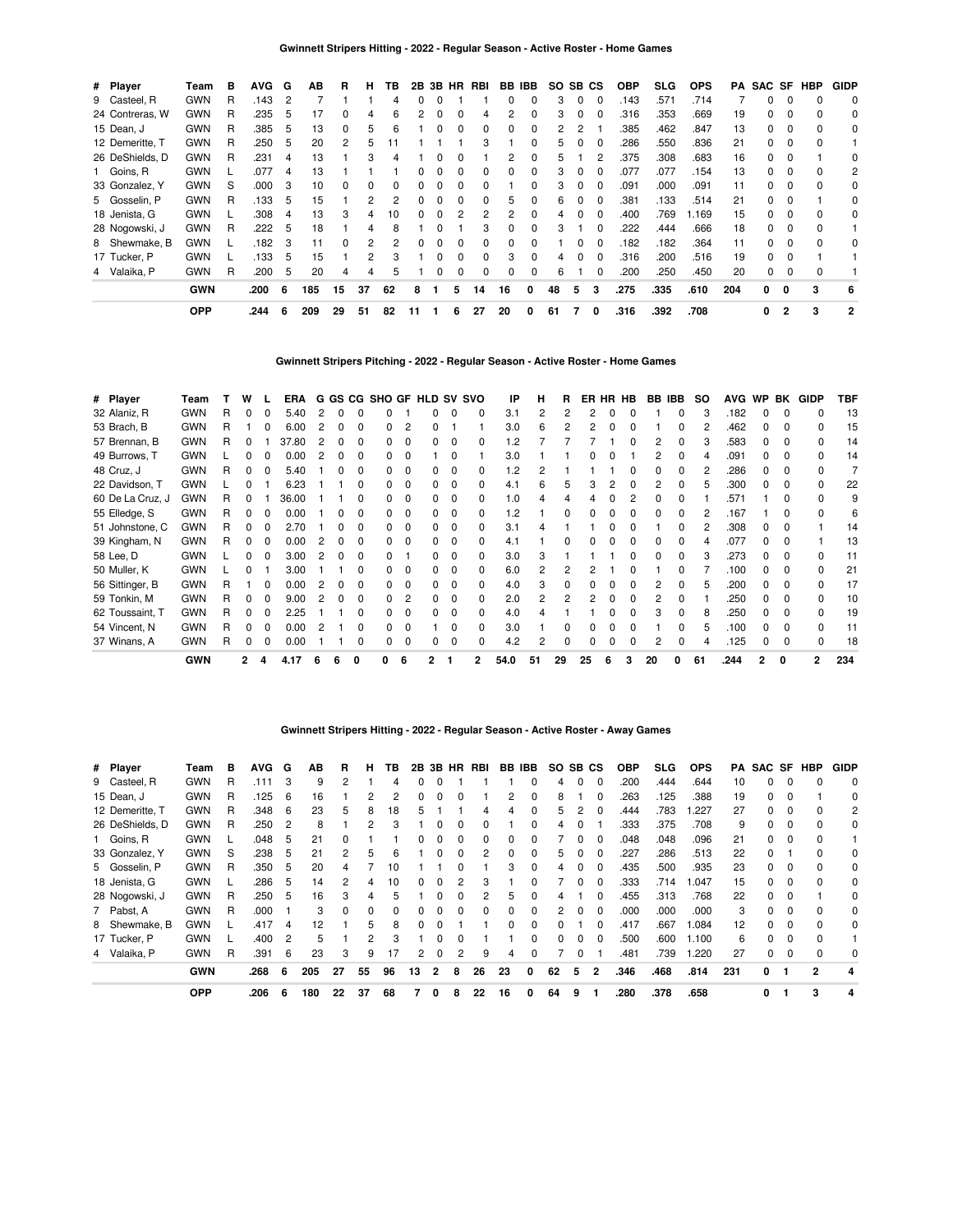| # Player         | Team       |   | w | н. | ERA   |   |   |              | G GS CG SHO GF HLD SV SVO |                |    |              |              | IP      | н  | R            |    | ER HR HB |              | BB IBB |   | SO. | <b>AVG</b> | <b>WP</b>    | BK       | GIDP         | TBF |
|------------------|------------|---|---|----|-------|---|---|--------------|---------------------------|----------------|----|--------------|--------------|---------|----|--------------|----|----------|--------------|--------|---|-----|------------|--------------|----------|--------------|-----|
| 32 Alaniz, R     | <b>GWN</b> | R | 0 | 0  | 4.50  | 2 |   |              |                           |                |    |              |              | 2.0     |    |              |    |          |              |        |   |     | .250       |              | $\Omega$ |              | 8   |
| 53 Brach, B      | <b>GWN</b> | R | 0 | 0  | 0.00  |   |   | O            | O.                        | $\overline{2}$ | O. | 0            | 0            | 2.0     |    | <sup>0</sup> |    |          | O            |        |   |     | .167       | <sup>n</sup> | $\Omega$ |              | 6   |
| 57 Brennan, B    | <b>GWN</b> | R | 0 | 0  | 10.80 |   |   |              |                           | $\Omega$       |    |              |              | $\cdot$ |    | 2            |    |          |              |        |   |     | .375       |              |          |              | 10  |
| 49 Burrows, T    | <b>GWN</b> |   |   | 0  | 20.25 |   |   |              |                           | $\Omega$       |    |              |              |         |    |              |    |          |              |        |   |     | .333       |              |          |              |     |
| 60 De La Cruz, J | <b>GWN</b> | R | 0 | 0  | 2.25  |   |   |              |                           | $\Omega$       |    |              |              | 4.0     |    |              |    |          |              |        |   |     | .143       |              |          |              | 14  |
| 55 Elledge, S    | <b>GWN</b> | R | 0 | 0  | 0.00  |   |   |              |                           |                |    |              | 0            | 2.0     |    |              |    |          |              |        |   |     | .143       |              |          |              |     |
| 51 Johnstone, C  | <b>GWN</b> | R | 0 | 0  | 0.00  |   |   |              |                           | - 0            |    |              | 0            | 2.0     |    | 0            |    |          |              |        |   |     | .143       |              |          |              | 8   |
| 39 Kingham, N    | <b>GWN</b> | R | 0 | 0  | 0.00  |   | 0 | <sup>0</sup> | O.                        | $\Omega$       | 0  | $\Omega$     | <sup>0</sup> | 3.1     |    | $\Omega$     |    |          | <sup>0</sup> | 0      | 0 |     | .100       |              | $\Omega$ | <sup>0</sup> | 10  |
| 58 Lee, D        | <b>GWN</b> |   | 0 | 0  | 0.00  |   |   | n            | O.                        | $\Omega$       |    | $\Omega$     | <sup>0</sup> | 2.1     |    | $\Omega$     |    |          |              |        |   |     | .125       | <sup>n</sup> | $\Omega$ |              | 8   |
| 50 Muller, K     | <b>GWN</b> |   |   | 0  | 2.79  |   | 2 | <sup>0</sup> | O.                        | $\Omega$       |    | <sup>0</sup> | <sup>0</sup> | 9.2     | 8  | 3            | з  |          | 2            | 2      |   | 13  | .235       | <sup>n</sup> | $\Omega$ | 2            | 38  |
| 56 Sittinger, B  | <b>GWN</b> | R | 0 |    | 18.00 |   |   |              |                           | $\Omega$       |    |              | 0            | 2.0     | 2  |              |    |          |              |        |   |     | .286       |              |          |              | 10  |
| 59 Tonkin, M     | <b>GWN</b> | R | 0 | 0  | 0.00  |   |   |              |                           |                |    |              |              | 2.0     |    | <sup>0</sup> |    |          |              |        |   |     | .143       |              |          |              | 9   |
| 62 Toussaint, T  | <b>GWN</b> | R | 0 | 0  | 1.93  |   |   |              |                           | $\Omega$       |    |              |              | 4.2     |    |              |    |          |              |        |   |     | .143       |              |          |              | 19  |
| 54 Vincent, N    | <b>GWN</b> | R | 0 | 2  | 13.50 |   |   |              | O.                        | 0              | 0  | 0            |              | 2.0     | 3  | 3            | 3  |          |              |        |   |     | .333       |              |          | <sup>0</sup> | 9   |
| 37 Winans, A     | <b>GWN</b> | R | 0 | 0  | 4.50  |   |   |              | O.                        | $\Omega$       | 0  | 0            | 0            | 4.0     | 3  | 2            |    |          |              | 2      |   | 4   | .214       |              | $\Omega$ |              | 16  |
|                  | <b>GWN</b> |   | 3 | 3  | 3.88  |   |   | 0            | O.                        | 6              | 5  | 3            | 5            | 51.0    | 37 | 22           | 22 | 8        | 3            | 16     | 0 | 64  | .206       | 3            | 0        | 4            | 200 |

### **Gwinnett Stripers Hitting - 04/13/2022 - 04/19/2022 - Regular Season - All Players**

| <b>Player</b>  | Team       | в | AVG G |    | AB |        | <b>PARH</b>    | TB. | 2B           | 3B       | <b>HR</b> | <b>RBI</b> | BB.      | IBB.         | SO. | SB.          | <b>CS</b>    | <b>OBP</b> | <b>SLG</b> | <b>OPS</b> | <b>SAC</b> | SF       | HBP      | <b>GIDP</b> |
|----------------|------------|---|-------|----|----|--------|----------------|-----|--------------|----------|-----------|------------|----------|--------------|-----|--------------|--------------|------------|------------|------------|------------|----------|----------|-------------|
| 1 Dean, J      | <b>GWN</b> | R | .385  | 4  | 13 | 13     | $\Omega$<br>5  | 6   |              |          | 0         | 0          |          | 0            | 2   | 2            |              | .385       | .462       | .847       | 0          | $\Omega$ | 0        | 0           |
| 2 Contreras, W | <b>GWN</b> | R | .308  | 4  | 13 | 15     | $\Omega$<br>4  | 6   | 2            | 0        | $\Omega$  | 4          | 2        | 0            | 2   | 0            | 0            | .400       | .462       | .862       | 0          | $\Omega$ | 0        | 0           |
| 3 DeShields, D | <b>GWN</b> | R | 222   | -3 | 9  | 12     | -2             |     |              |          | $\Omega$  |            |          | 0            | 3   | 0            |              | .417       | .333       | .750       | $\Omega$   | $\Omega$ |          | 0           |
| 4 Jenista, G   | <b>GWN</b> |   | .200  | 3  | 10 | 12     | -2             |     |              |          | $\Omega$  | 0          | 2        | 0            | 3   | 0            |              | .333       | .200       | .533       | 0          | 0        | 0        | 0           |
| 5 Demeritte. T | <b>GWN</b> | R | .188  | 4  | 16 | 17     | 2 3            |     |              |          |           | 3          |          | 0            | 5   | 0            | <sup>0</sup> | .235       | .438       | .673       | 0          | $\Omega$ | 0        |             |
| 6 Valaika, P   | <b>GWN</b> | R | .188  | 4  | 16 | $16$ . | 33             | 3   | 0            |          | $\Omega$  | 0          | $\Omega$ | 0            | 6   |              |              | 188        | .188       | .376       | 0          | $\Omega$ | $\Omega$ | 0           |
| 7 Shewmake, B  | <b>GWN</b> |   | .182  | 3  | 11 | 11     | 0 <sub>2</sub> |     |              |          | $\Omega$  | 0          | $\Omega$ | 0            |     | 0            |              | 182        | .182       | .364       | 0          | $\Omega$ | $\Omega$ | 0           |
| 8 Gosselin, P  | <b>GWN</b> | R | .167  | 4  | 12 |        | -2             |     | <sup>o</sup> | $\Omega$ | $\Omega$  | 0          | 4        | <sup>0</sup> | 4   | 0            | <sup>0</sup> | .412       | .167       | .579       | $\Omega$   | $\Omega$ |          | 0           |
| 9 Casteel, R   | <b>GWN</b> | R | .143  | 2  |    |        |                | 4   |              |          |           |            | 0        | 0            | 3   | 0            | 0            | 143        | .571       | .714       | $\Omega$   | $\Omega$ | $\Omega$ | 0           |
| 10 Nogowski, J | <b>GWN</b> | R | .133  | 4  | 15 | 15     | $\Omega$<br>-2 | з   |              |          | $\Omega$  |            | $\Omega$ | 0            | 3   |              |              | 133        | .200       | .333       | $\Omega$   | $\Omega$ | $\Omega$ |             |
| 11 Goins, R    | <b>GWN</b> |   | 100   | 3  | 10 | 10     |                |     |              |          | $\Omega$  | 0          | $\Omega$ | <sup>0</sup> | 2   | <sup>0</sup> | <sup>0</sup> | 100        | .100       | .200       | $\Omega$   | $\Omega$ | $\Omega$ |             |
| 12 Tucker, P   | <b>GWN</b> |   | .083  | 4  | 12 | 15     |                |     |              |          | $\Omega$  | 0          | 3        | 0            | 4   | 0            |              | 267        | .167       | .434       | $\Omega$   | $\Omega$ | $\Omega$ |             |
| 13 Gonzalez, Y | <b>GWN</b> | S | .000  | 3  | 10 |        | 0 <sub>0</sub> |     |              |          | $\Omega$  | 0          |          | 0            | 3   | $\Omega$     |              | .091       | .000       | .091       | 0          | $\Omega$ | $\Omega$ | 0           |

Show Fewer... Show More...

# **Gwinnett Stripers Pitching - 04/13/2022 - 04/19/2022 - Regular Season - All Players**

| Player         | Team       |    | W L            | ERA G  | GS CG    |          | SHO GF       |          |              |          | HLD SV SVO |              | IPHR          |          |               | ER HR        | HB BB        |          | IBB          | so | WHIP | <b>AVG</b> | <b>WP</b> | BK       | <b>GDP</b> |
|----------------|------------|----|----------------|--------|----------|----------|--------------|----------|--------------|----------|------------|--------------|---------------|----------|---------------|--------------|--------------|----------|--------------|----|------|------------|-----------|----------|------------|
| Brach, B       | <b>GWN</b> | R  | - 0            | 0.00   |          | 0        | $\Omega$     |          | $\Omega$     | $\Omega$ |            | 02.030       |               |          | $\Omega$      | 0            | 0            | 0        | 0            | 2  | .50  | .375       | $\Omega$  | $\Omega$ | $\Omega$   |
| 2 Burrows, T   | <b>GWN</b> |    | 0 <sub>0</sub> | 0.00   | 0        | $\Omega$ | $\Omega$     | $\Omega$ | $\Omega$     | $\Omega$ |            | 2.0          | $\Omega$      |          | $\Omega$      | 0            |              | 2        | 0            | 3  | 1.00 | .000       | $\Omega$  | $\Omega$ | $\Omega$   |
| 3 Elledge, S   | <b>GWN</b> | R  | 0 <sub>0</sub> | 0.00   | 0        | $\Omega$ | 0            | $\Omega$ | $\Omega$     | $\Omega$ |            | $0 \t1.2$    |               | $\Omega$ | 0             | 0            | 0            | 0        | 0            | 2  | 0.60 | .167       |           | $\Omega$ | 0          |
| 4 Kingham, N   | <b>GWN</b> | R  | 0 <sub>0</sub> | 0.002  | $\Omega$ | $\Omega$ | $\Omega$     | $\Omega$ | $\Omega$     | $\Omega$ |            | 04.1         |               | $\Omega$ | $\Omega$      | 0            | 0            | $\Omega$ | 0            | 4  | 0.23 | .077       | $\Omega$  | $\Omega$ |            |
| 5 Sittinger, B | <b>GWN</b> | R. | 0 <sub>0</sub> | 0.00   | 0        | $\Omega$ | 0            | $\Omega$ | $\Omega$     | $\Omega$ |            | 02.0         |               | - 0      | $\Omega$      | 0            | 0            |          | 0            | 3  | 1.00 | .143       | $\Omega$  | $\Omega$ | $\Omega$   |
| 6 Vincent, N   | <b>GWN</b> | R  | 0 <sub>0</sub> | 0.00   |          | 0        | <sup>0</sup> | $\Omega$ | $\Omega$     | $\Omega$ |            | 02.0         |               | $\Omega$ | $\Omega$      | 0            | 0            |          |              | 4  | 1.00 | .143       | $\Omega$  | $\Omega$ | 0          |
| 7 Winans, A    | <b>GWN</b> | R. | 0 <sub>0</sub> | 0.00   |          | $\Omega$ | $\Omega$     | $\Omega$ | $\Omega$     | $\Omega$ |            | 0, 4.2, 2, 0 |               |          | $\Omega$      | 0            | <sup>0</sup> | 2        | 0            | 4  | 0.86 | .125       | $\Omega$  | $\Omega$ | $\Omega$   |
| 8 Johnstone, C | GWN        | R  | 0 <sub>0</sub> | 2.70   | 0        | $\Omega$ | <sup>0</sup> | $\Omega$ | $\Omega$     | - 0      |            | 0, 3.1       | 41            |          |               | 0            | <sup>0</sup> |          | <sup>0</sup> | 2  | .50  | .308       | $\Omega$  | $\Omega$ | 1.         |
| 9 Lee, D       | <b>GWN</b> |    | 0 <sub>0</sub> | 3.002  | $\Omega$ | $\Omega$ | $\Omega$     |          | $\Omega$     | $\Omega$ |            | 0, 3.0       | 3 1           |          |               |              | 0            | $\Omega$ | 0            | 3  | 1.00 | .273       | $\Omega$  | $\Omega$ | $\Omega$   |
| 10 Muller, K   | <b>GWN</b> |    | 0 <sub>1</sub> | 3.00   |          | $\Omega$ | $\Omega$     | $\Omega$ | $\Omega$     | $\Omega$ |            | 0, 6.0, 2, 2 |               |          | 2             |              | O.           |          | <sup>0</sup> |    | 0.50 | .100.      | $\Omega$  | $\Omega$ | $\Omega$   |
| 11 Alaniz, R   | <b>GWN</b> | R. | 0 <sub>0</sub> | 5.40 2 | $\Omega$ | $\Omega$ | <sup>0</sup> |          | $\Omega$     | $\Omega$ |            | 0, 3.1       | 22            |          | $\mathcal{P}$ | <sup>0</sup> | 0            |          | 0            | 3  | 0.90 | .182       | $\Omega$  | $\Omega$ | $\Omega$   |
| 12 Cruz, J     | <b>GWN</b> | R  | 0 <sub>0</sub> | 5.40   | 0        | $\Omega$ | <sup>0</sup> | $\Omega$ | $\Omega$     | $\Omega$ |            | $0 \t1.2$    | $\mathcal{P}$ |          |               |              | $\Omega$     | 0        | 0            | 2  | 1.20 | .286       | $\Omega$  | $\Omega$ | $\Omega$   |
| 13 Davidson. T | <b>GWN</b> |    | <sup>o</sup>   | 6.23   |          | $\Omega$ | $\Omega$     | $\Omega$ | <sup>0</sup> | $\Omega$ |            | 04.1         | 6             | -5       | з             | 2            | 0            | 2        | $\Omega$     | 5  | .85  | .300       | $\Omega$  | $\Omega$ | $\Omega$   |

Show Fewer... Show More...

# **Connor Johnstone - Pitching - Game Log - 2022 - Regular Season**

| Date    | GM#Team Opp |     |    |                |  |  |  |  |  |  |  | W L ERA G GS CG SHO SV SVO IP H R ER HR HB BB IBB SO WHIP AVG AB WP BK GIDP TBF |             |  |  |      | NP-S                                                                 |
|---------|-------------|-----|----|----------------|--|--|--|--|--|--|--|---------------------------------------------------------------------------------|-------------|--|--|------|----------------------------------------------------------------------|
| 4/7/22  | GWN         |     |    |                |  |  |  |  |  |  |  |                                                                                 |             |  |  |      |                                                                      |
| 4/10/22 | GWN         |     |    |                |  |  |  |  |  |  |  |                                                                                 |             |  |  |      |                                                                      |
| 4/14/22 | GWN         | NAS |    | 0 0 1.69 1 0 0 |  |  |  |  |  |  |  |                                                                                 |             |  |  |      | 0 0 0 3.1 4 1 1 0 0 1 0 2 1.31 .250 13 0 0 1 14 47 - 31              |
| April   | <b>GWN</b>  |     |    |                |  |  |  |  |  |  |  |                                                                                 |             |  |  |      | 0 0 1.69 3 0 0 0 0 0 5.1 5 1 1 0 0 2 0 4 1.31 .250 20 0 0 1 22 79-53 |
| Total   |             | AAA | 00 |                |  |  |  |  |  |  |  | 1.69 3 0 0 0 0 0 5.1 5 1 1 0 0 2 0 4 1.31                                       | .250 20 0 0 |  |  | - 22 | 79 - 53                                                              |